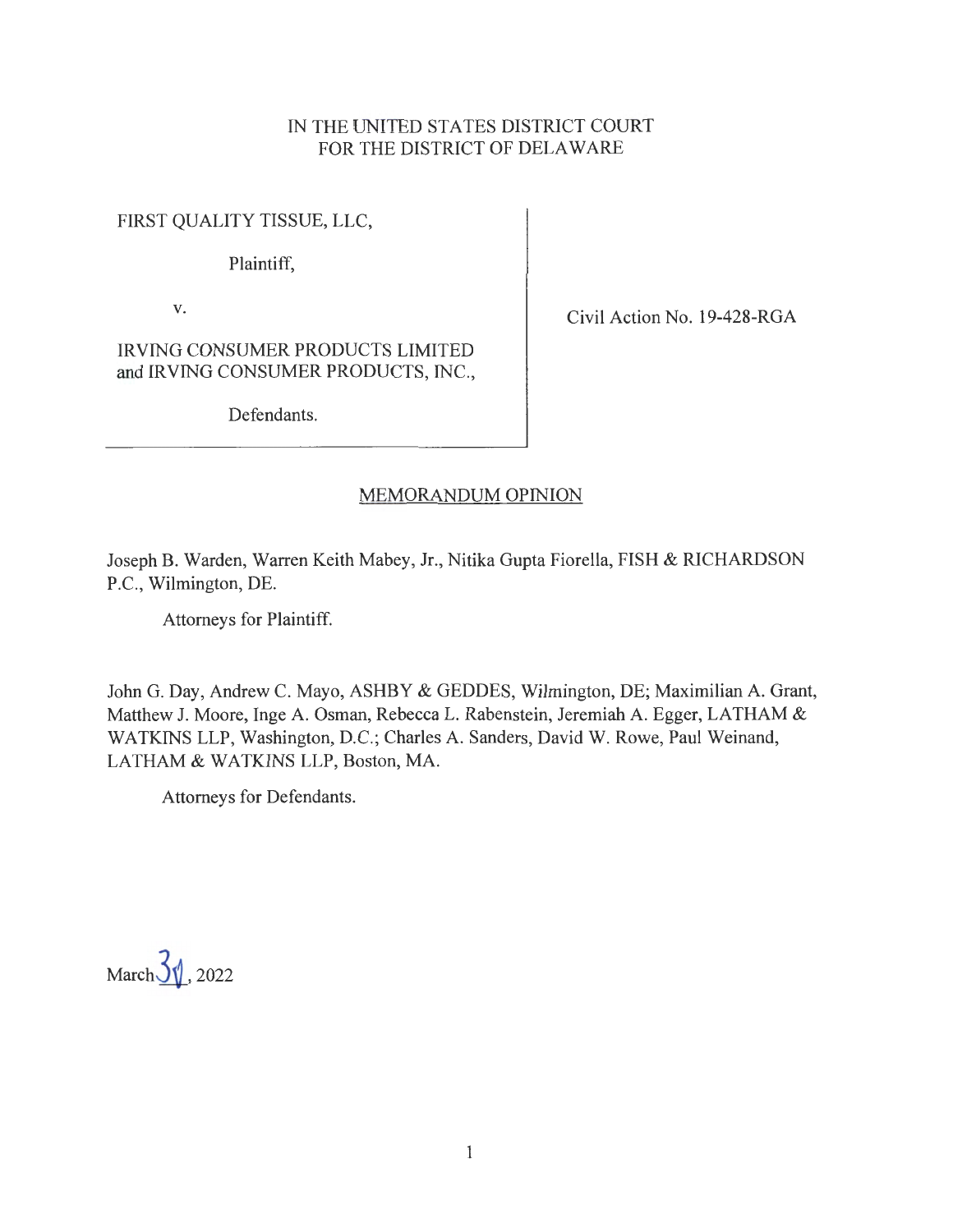**DREWS, UNITED STATES DISTRICT JUDGE:** 

Before me are Plaintiff's motion to exclude expert testimony (D.I. 194) and Defendants' motion for summary judgment and to exclude expert testimony (D.I. 196). The motions have been fully briefed (D.I. 195, 197, 206, 210, 220, 222) and I heard oral argument on select issues on January 19, 2022 (D.I. 281). Following oral argument, I issued a Supplemental Order on Claim Construction (D.I. 275), and the parties submitted letters of additional legal authority (D.I. 276, 277) and additional briefing on the issues (D.I. 282, 286, 288). I have considered the parties' arguments and briefing.

# **I. BACKGROUND**

Plaintiff First Quality ("FQ") brings this action alleging that Irving's accused bath tissue product infringes ten claims of three of FQ's patents: claims 1 and 3 of U.S. Patent No. 9,506,203 ("the '203 patent"), claims 1, 3, 4, and 8 of U.S. Patent No. 9,580,872 ("the '872 patent"), and claims 4, 10, 12 and 13 of U.S. Patent No. 9,725,853 ("the '853 patent") (collectively, "the Asserted Patents" and "the Asserted Claims"). (D.I. 1 ¶ 22; D.I. 197 at 1). The Asserted Patents share essentially the same specification<sup>1</sup> and are directed toward novel "through air dried" tissues. *(See* D.l. 1-1, 1-2, 1-3).

Claim 1 of the '203 patent discloses, "A through air dried tissue comprising an outer surface having an Average Peak to Valley Waviness of 140 microns or less and a Waviness Uniformity of 27 microns or less, the tissue having a bulk softness of less than 10TS7." (D.I. 1-1 at 12).

Claim 3 of the '203 patent is a dependent claim of claim 1, disclosing, "A multi-ply sheet comprising two or more plies, at least one of the two or more plies comprising the tissue of claim  $1.$ " *(Id.).* 

 $\mathbf{I}$ 

Thus, I cite only to one of them, the '203 patent's (hereinafter, "the Specification").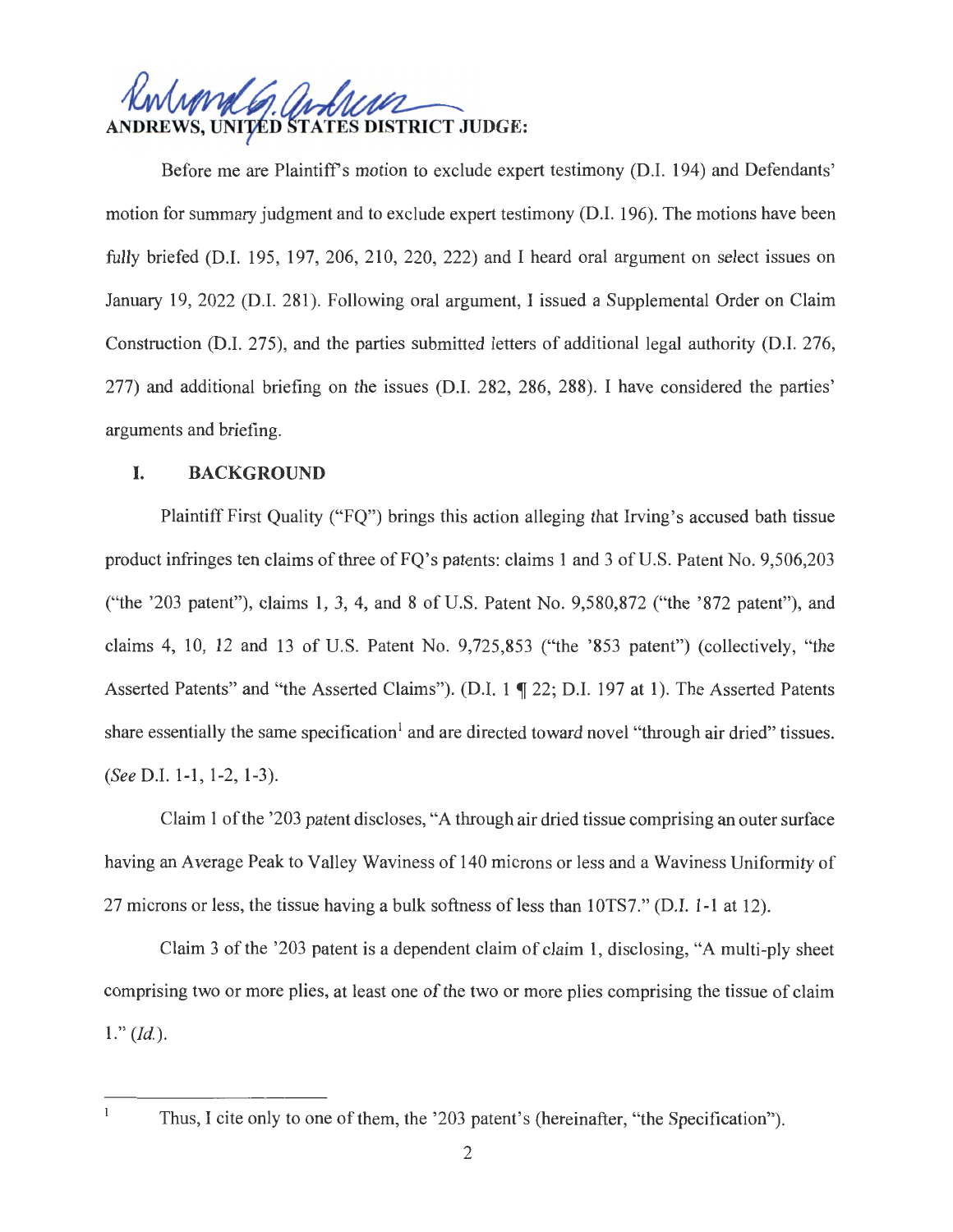Claim 1 of the' 872 patent discloses, "A through air dried tissue comprising an outer surface having an Average Peak to Valley Waviness of 140 microns or less, a Waviness Uniformity of 27 microns or less, an Average Primary Amplitude of 50 microns or less and an Amplitude Uniformity of 8 microns or less." (D.I. 1-2 at 11-12).

Claim 3 of the '872 patent is a dependent claim of unasserted dependent claim 2, disclosing, "The tissue of claim 2, further comprising an interior layer." *(Id.* at 12). Claim 2 of the '872 patent is a dependent claim of claim 1, disclosing, "The tissue of claim 1, wherein the tissue includes first and second exterior layers." *(Id.).* 

Claim 4 of the '872 patent is a dependent claim of claim 1, disclosing, "The tissue of claim" 1, wherein the tissue has a bulk softness of less than 10TS7." *(Id.)*.

Claim 8 of the '872 patent is a dependent claim of claim 1, disclosing, "A multi-ply sheet comprising two or more plies, at least one of the two or more plies comprising the tissue of claim  $1.$ " *(Id.).* 

Claim 4 of the '853 patent discloses, "A through air dried tissue having a bulk softness of less than 10TS7 and comprising an outer surface having an Average Peak to Valley Waviness of 140 microns or less." (D.1. 1-3 at 12).

Claim 10 of the  $353$  patent is a dependent claim of unasserted independent claim 8, disclosing, "The two-ply, through air dried tissue of claim 8, wherein the outer surface has an Average Peak to Valley Waviness of 135 microns or less." *(Id.).* Claim 8 of the '853 patent discloses:

> A two-ply, through air dried tissue comprising an outer surface having an Average Peak to Valley Waviness of 140 microns or less, a Waviness Uniformity of 27 microns or less, an Average Primary Amplitude of 50 microns or less and an Amplitude Uniformity of 8 microns or less.

*(Id.).*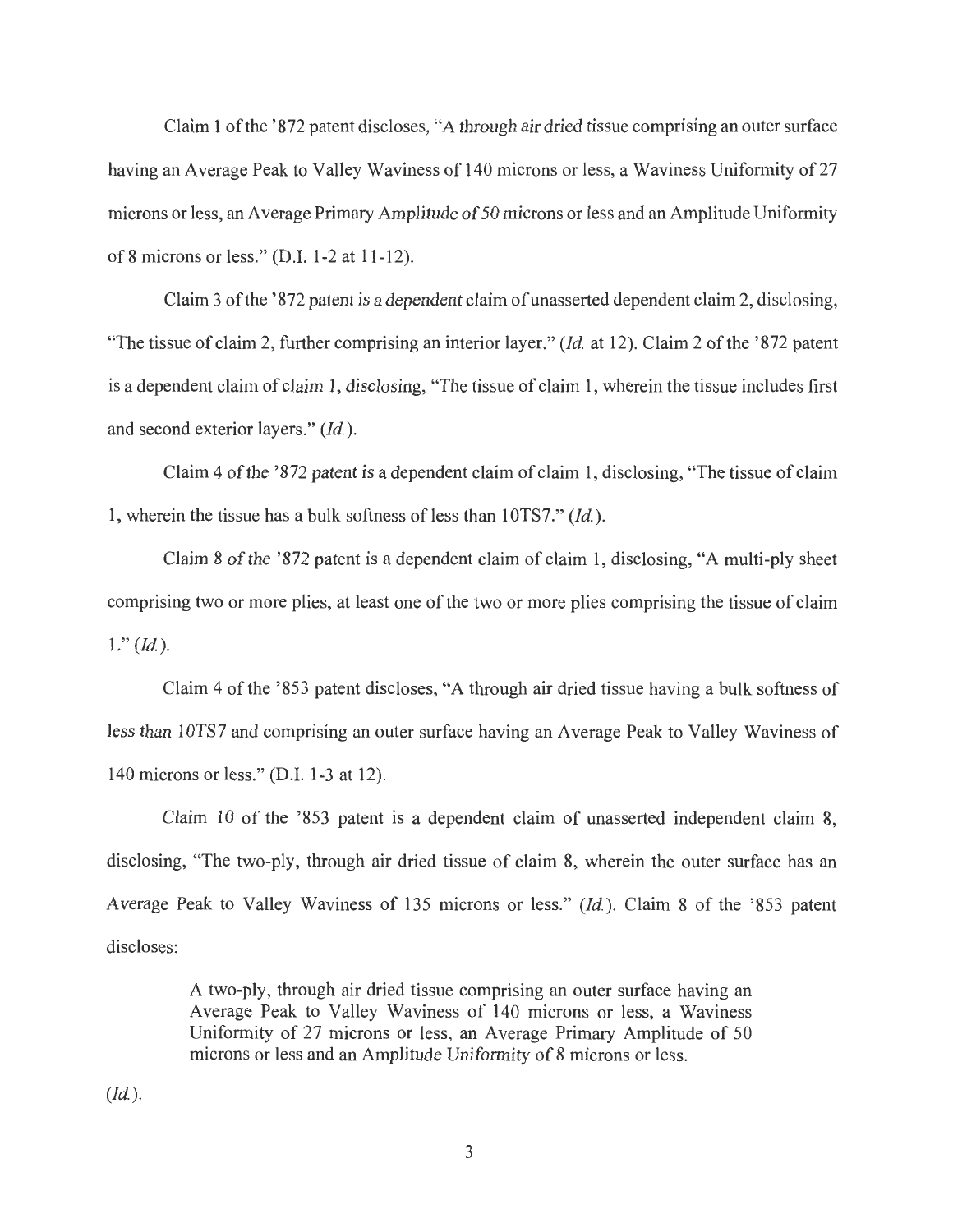Claim 12 of the '853 patent is a dependent claim of unasserted independent claim 8, disclosing, "The two-ply, through air dried tissue of claim 8, wherein the tissue has a softness of at least 90." *(Id.).* 

Claim 13 of the '853 patent is a dependent claim of unasserted independent claim 8, disclosing, "the two-ply, through air dried tissue of claim 8, wherein the tissue has a caliper of less than 650 microns." *(Id.).* 

Irving seeks summary judgment "that all asserted claims are invalid for indefiniteness, lack of written description, or both." (D.I 197 at 1). Irving also moves to exclude testimony from FQ's technical expert, Dr. Runge, and damages expert, Dr. Maness. *(Id.* at 2).

FQ moves to exclude testimony from Irving's technical experts, Dr. Keller and Mr. Kavalew, and damages expert, Mr. Malackowski. (D.I. 195 at 1).

I issued claim constructions (D.I. 85, 275) for the following terms that are relevant to the issues before me now:

| Term                              | Construction                                                                                                                                                                                                                                                           |
|-----------------------------------|------------------------------------------------------------------------------------------------------------------------------------------------------------------------------------------------------------------------------------------------------------------------|
|                                   |                                                                                                                                                                                                                                                                        |
| "Average Peak to Valley Waviness" | Average peak height plus average valley<br>depth (both taken as positive values)<br>relative to the meanline, as computed and<br>measured according to the procedure of the<br>'203 Patent at 9:31-57 [and corresponding]<br>disclosure of the other Asserted Patents. |
| "Average Primary Amplitude"       | Average distance between each roughness<br>profile point and the meanline, as<br>compared and measured according to the<br>procedure of the '203 Patent at 9:31-57<br>[and corresponding disclosure of the other<br>Asserted Patents].                                 |
| "an outer surface"                | the surface of the outer side of the through<br>air dried tissue                                                                                                                                                                                                       |

## **II. LEGAL STANDARDS**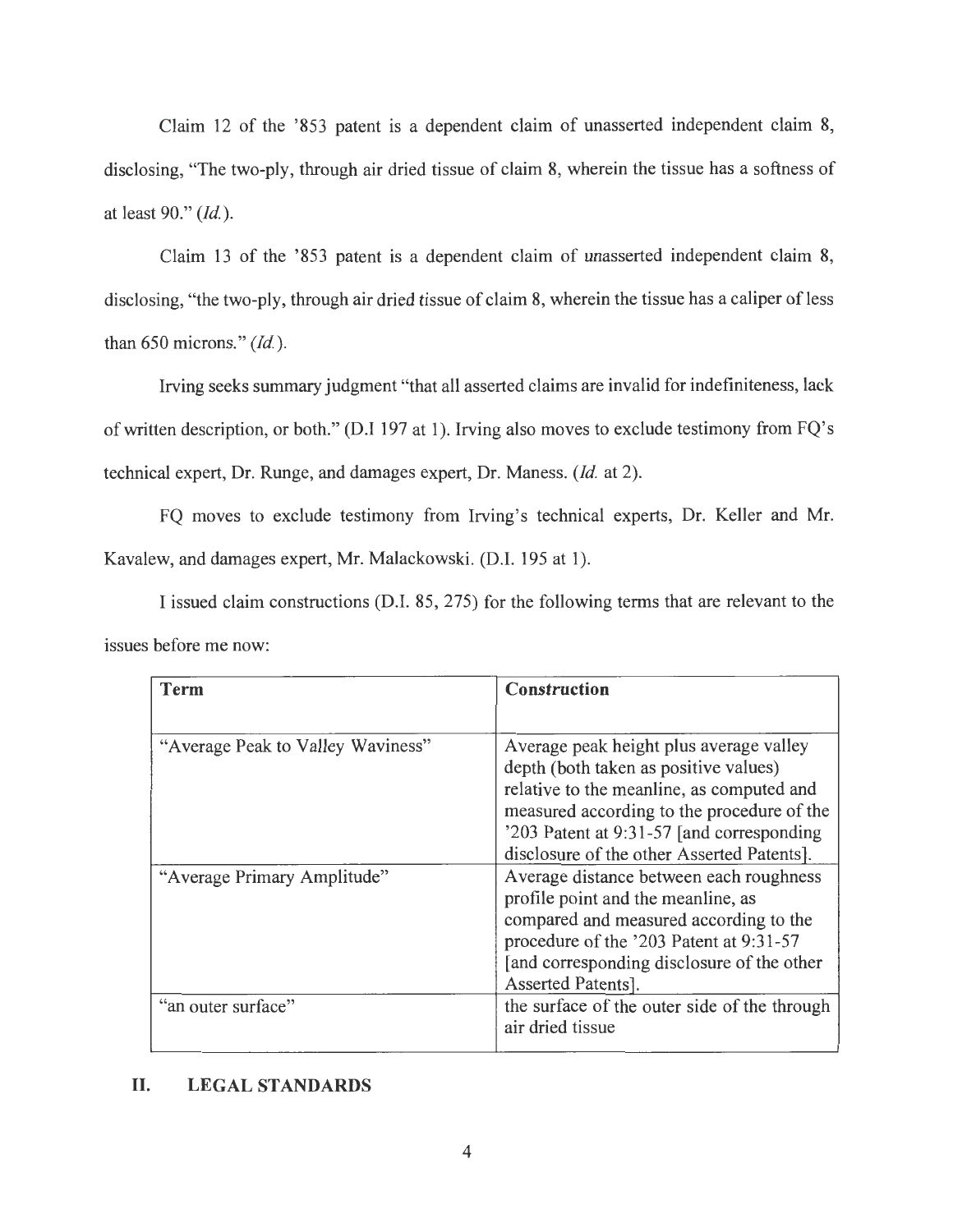## **A. Summary Judgment**

"The court shall grant summary judgment if the movant shows that there is no genuine dispute as to any material fact and the movant is entitled to judgment as a matter of law." Fed. R. Civ. P. 56(a). Material facts are those "that could affect the outcome" of the proceeding. *Lamont v. New Jersey,* 637 F.3d 177, 181 (3d Cir. 2011) (quoting *Anderson v. Liberty Lobby, Inc.,* 477 U.S. 242, 248 (1986)). "[A] dispute about a material fact is 'genuine' if the evidence is sufficient to permit a reasonable jury to return a verdict for the nonmoving party." *Id.* The burden on the moving party may be discharged by pointing out to the district court that there is an absence of evidence supporting the non-moving party's case. *Celotex Corp. v. Catrett,* 477 U.S. 317, 323 (1986).

The burden then shifts to the non-movant to demonstrate the existence of a genuine issue for trial. *Matsushita Elec. Indus. Co., Ltd. v. Zenith Radio Corp.*, 475 U.S. 574, 586–87 (1986); *Williams v. Borough of West Chester, Pa.,* 891 F.2d 458, 460-61 (3d Cir. 1989). A non-moving party asserting that a fact is genuinely disputed must support such an assertion by: "(A) citing to particular parts of materials in the record, including depositions, documents, electronically stored information, affidavits or declarations, stipulations .. . , admissions, interrogatory answers, or other materials; or (B) showing that the materials cited [by the opposing party] do not establish the absence ... of a genuine dispute ...." Fed. R. Civ. P.  $56(c)(1)$ . The non-moving party's evidence "must amount to more than a scintilla, but may amount to less (in the evaluation of the court) than a preponderance." *Williams,* 891 F.2d at 461 .

When determining whether a genuine issue of material fact exists, the court must view the evidence in the light most favorable to the non-moving party and draw all reasonable inferences in that party's favor. *Wishkin v. Potter,* 476 F.3d 180, 184 (3d Cir. 2007). If the non-moving party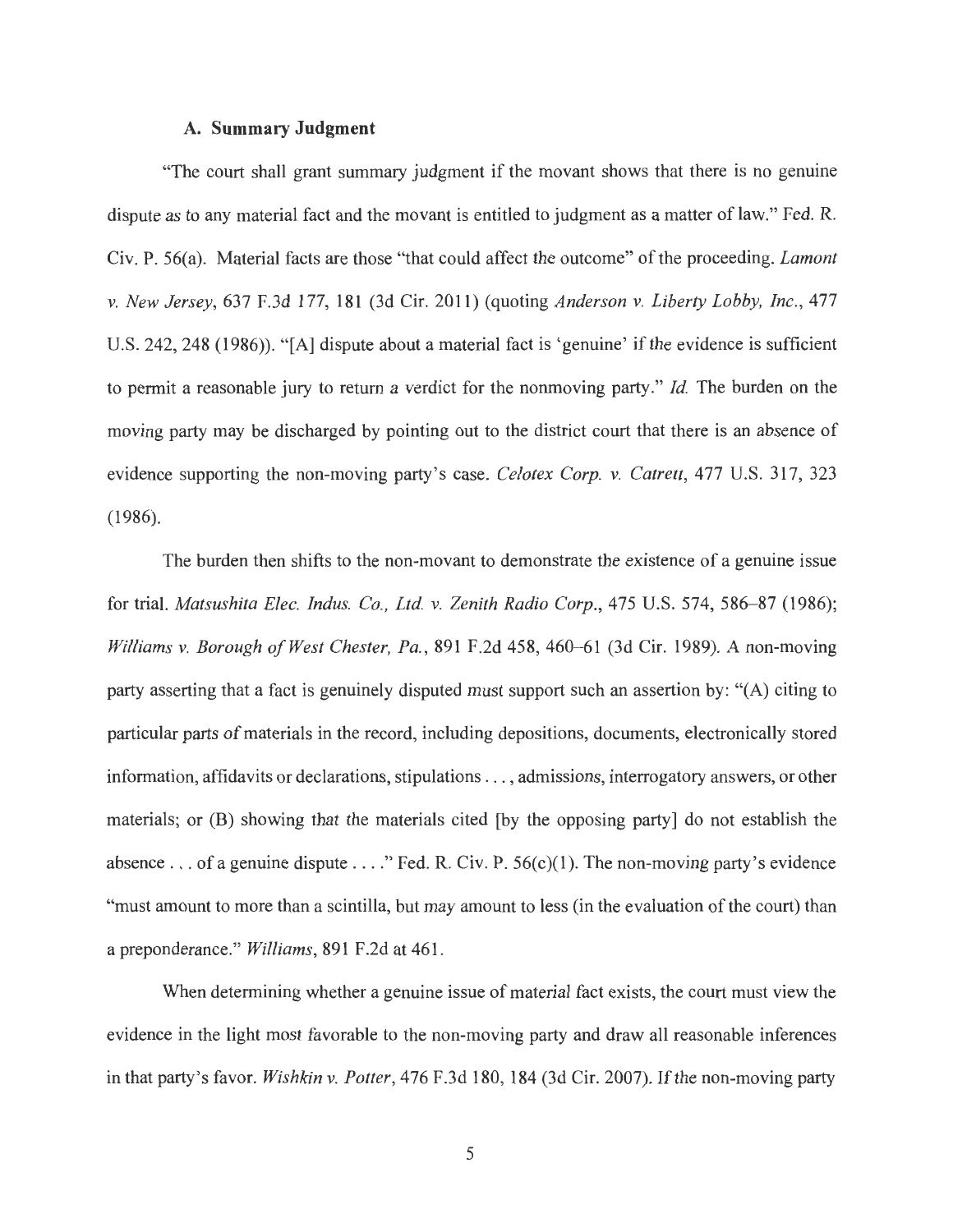fails to make a sufficient showing on an essential element of its case with respect to which it has

the burden of proof, the moving party is entitled to judgment as a matter oflaw. *See Celotex Corp.,* 

477 U.S. at 322.

# **B. Expert Testimony**

Federal Rule of Evidence 702 sets out the requirements for expert witness testimony and

states:

A witness who is qualified as an expert by knowledge, skill, experience, training, or education may testify in the form of an opinion or otherwise if: (a) the expert's scientific, technical, or other specialized knowledge will help the trier of fact to understand the evidence or to determine a fact in issue; (b) the testimony is based on sufficient facts or data; (c) the testimony is the product of reliable principles and methods; and (d) the expert has reliably applied the principles and methods to the facts of the case.

Fed. R. Evid. 702.

The Third Circuit has explained:

Rule 702 embodies a trilogy of restrictions on expert testimony: qualification, reliability and fit. Qualification refers to the requirement that the witness possess specialized expertise. We have interpreted this requirement liberally, holding that "a broad range of knowledge, skills, and training qualify an expert." Secondly, the testimony must be reliable; it "must be based on the 'methods and procedures of science' rather than on 'subjective belief or unsupported speculation'; the expert must have 'good grounds' for his o[r] her belief. In sum, *Daubert* holds that an inquiry into the reliability of scientific evidence under Rule 702 requires a determination as to its scientific validity." Finally, Rule 702 requires that the expert testimony must fit the issues in the case. In other words, the expert's testimony must be relevant for the purposes of the case and must assist the trier of fact. The Supreme Court explained in *Daubert* that "Rule 702's 'helpfulness' standard requires a valid scientific connection to the pertinent inquiry as a precondition to admissibility."

By means of a so-called *"Daubert* hearing," the district court acts as a gatekeeper, preventing opinion testimony that does not meet the requirements of qualification, reliability and fit from reaching the jury. *See Daubert* ("Faced with a proffer of expert scientific testimony, then, the trial judge must determine at the outset, pursuant to Rule 104(a) [of the Federal Rules of Evidence] whether the expert is proposing to testify to (1) scientific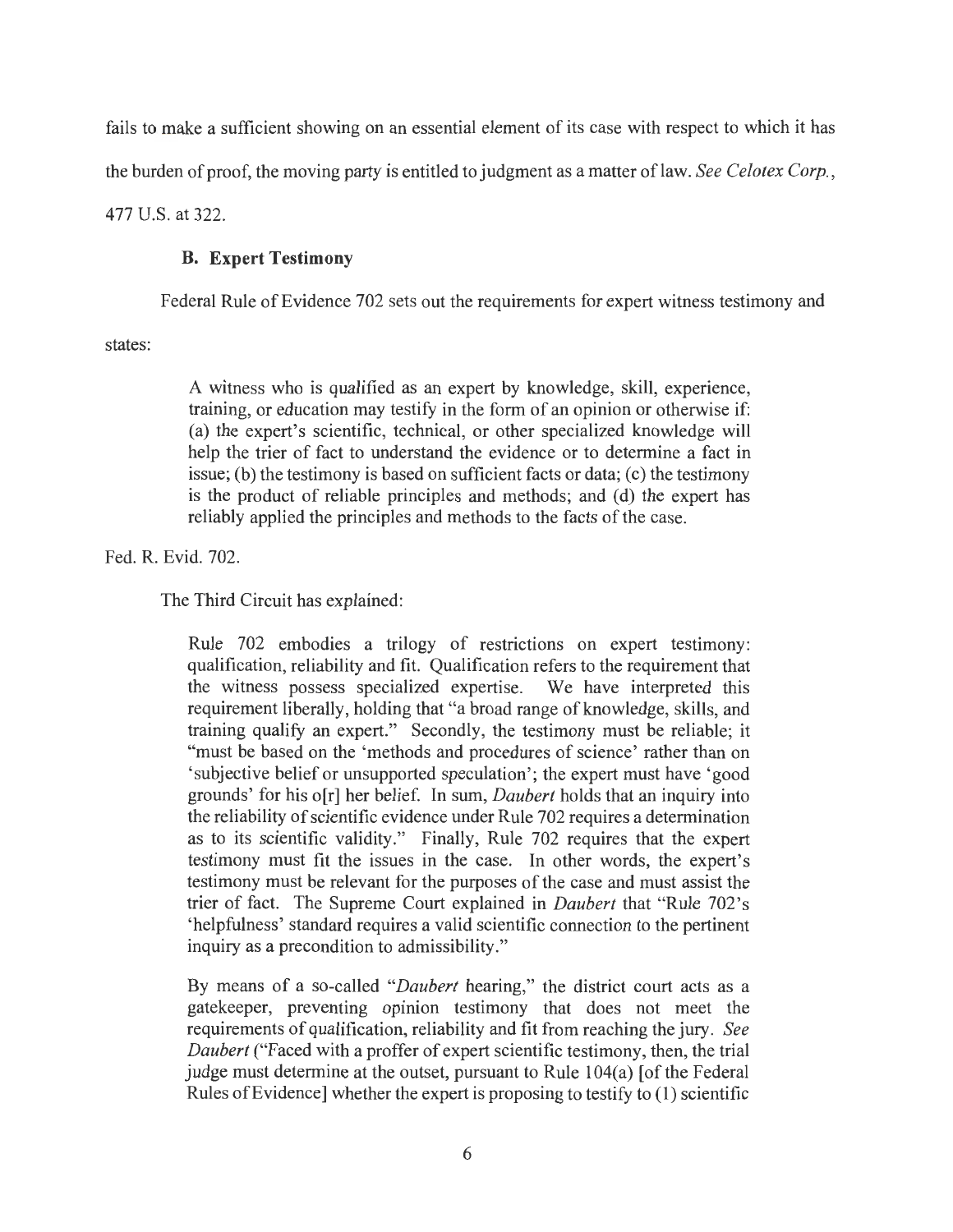knowledge that (2) will assist the trier of fact to understand or determine a fact in issue.").

*Schneider ex rel. Estate of Schneider v. Fried,* 320 F.3d 396, 404-05 (3d Cir. 2003) (cleaned  $up)$ .<sup>2</sup>

## III. **DISCUSSION**

## **A. Indefiniteness**

"[A] patent is invalid for indefiniteness if its claims, read in light of the specification delineating the patent, and the prosecution history, fail to inform, with reasonable certainty, those skilled in the art about the scope of the invention." *Nautilus, Inc. v. Biosig Instruments, Inc.,* 572 U.S. 898, 901 (2014). Where "different approaches to measurement are involved" in the indefiniteness inquiry, "the patent and prosecution history must disclose a single known approach or establish that, where multiple known approaches exist, a person having ordinary skill in the art would know which approach to select." *Dow Chem. Co. v. Nova Chems. Corp. (Can.),* 803 F.3d 620, 630 (Fed. Cir. 2015).

Indefiniteness is a question of law that may depend on subsidiary factual findings based on intrinsic evidence, *i.e. ,* "the patent claims and specifications, along with the patent's prosecution history," and extrinsic evidence, "for example, to understand the meaning of a term in the relevant art at the relevant time." *Teva Pharms. USA, Inc. v. Sandoz, Inc.,* 789 F.3d 1335, 1339-40 (Fed. Cir. 2015). "Regardless of whether a subsidiary factual finding plays a small or large role in the ultimate conclusion about the meaning of the patent term, the ultimate question of construction will remain a legal question." *Id.* at 1340 (cleaned up). "[D]efiniteness ... is amenable to resolution

<sup>&</sup>lt;sup>2</sup> The Court wrote under an earlier version of Rule 702, but the subsequent amendments to it were not intended to make any substantive change.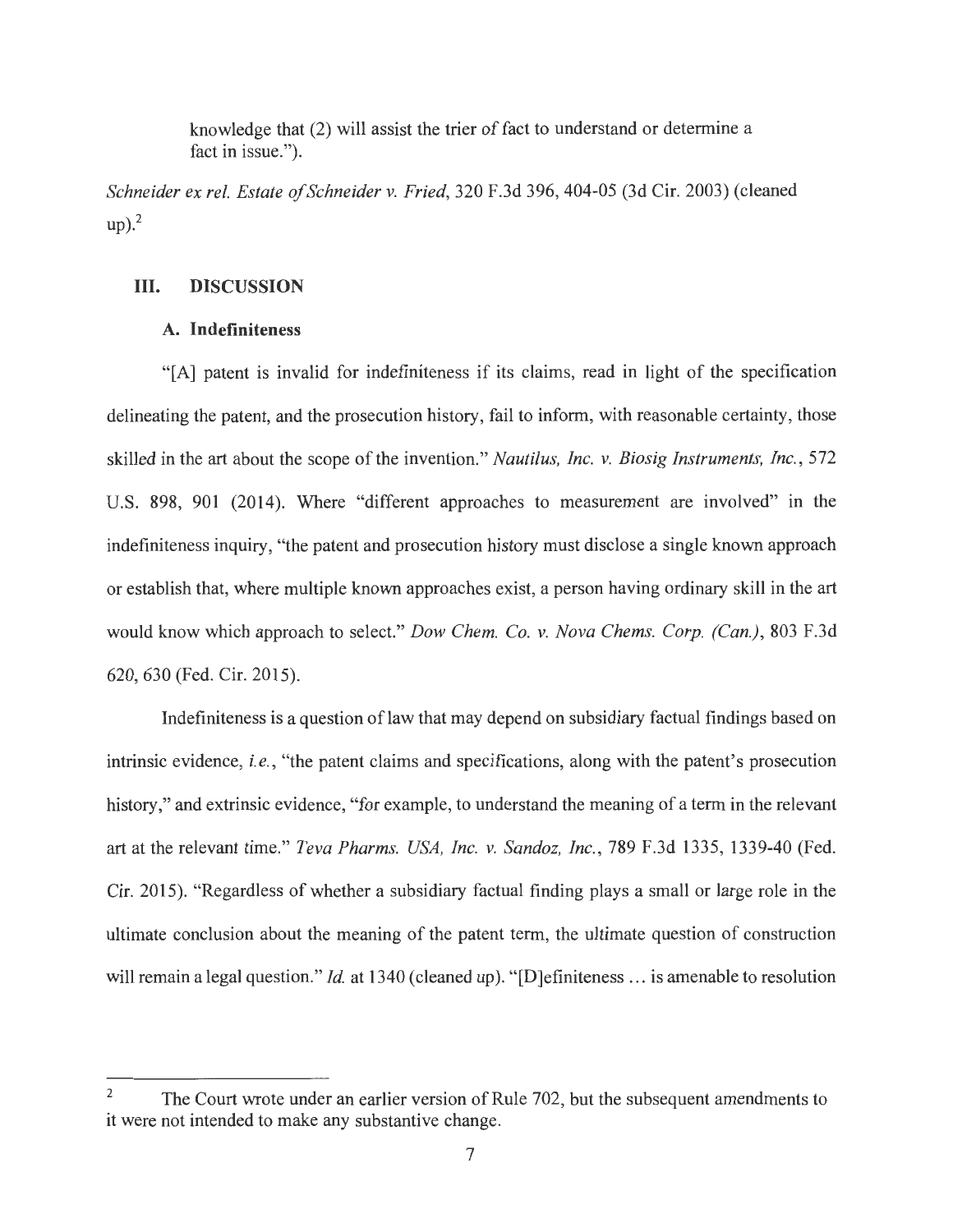by the jury where the issues are factual in nature." *BJ Servs. Co. v. Halliburton Energy Servs., Inc.,*  338 F.3d 1368, 1372 (Fed. Cir. 2003).

Invalidity must be proven by clear and convincing evidence. *Oakley, Inc. v. Sunglass Hut Int* <sup>'</sup>*l*, 316 F.3d 1331, 1339 (Fed. Cir. 2003). Thus, "[t]he burden of proving invalidity on summary judgment is high." *Schumer v. Lab. Comput. Sys.,* 308 F.3d 1304, 1316 (Fed. Cir. 2002).

Each of the Asserted Claims requires an Average Peak to Valley Waviness ("Wc") of either "140 or less" or "135 or less."<sup>3</sup> I construed "Average Peak to Valley Waviness" to require measurement according to the procedures described in the Asserted Patents' Specification ("the Protocol"). (D.I. 85; D.I. 1-1 at 9:31-57).

Irving argues the Asserted Claims are invalid for indefiniteness "because there are multiple ways to measure [the claimed surface characteristics], and the specification does not provide any guidance as to which way to use." (D.I. 197 at 10). Specifically, Irving argues the patents do not describe (1) "where to perform the twenty scans required to measure We and Pa on embossed tissue," (2) "how to account for embossing when measuring We and Pa," (3) "how many samples to test, and (4) which software version to use for the required calculations," and that all of these decisions "can materially impact whether an embossed tissue satisfies the claims." *(Id.).* FQ argues Irving cannot carry its burden on indefiniteness because a POSA "would understand that the patents describe one way, not multiple ways, to determine the claimed roughness parameters." (D.I. 210 at 4).

<sup>&</sup>lt;sup>3</sup> Some of the Asserted Claims also require values for other surface roughness characteristics, including Waviness Uniformity, Average Primary Amplitude ("Pa"), and Amplitude Uniformity. Because We is the only surface roughness characteristic referenced by all the Asserted Claims, the parties' indefiniteness arguments and my analysis focus on Wc.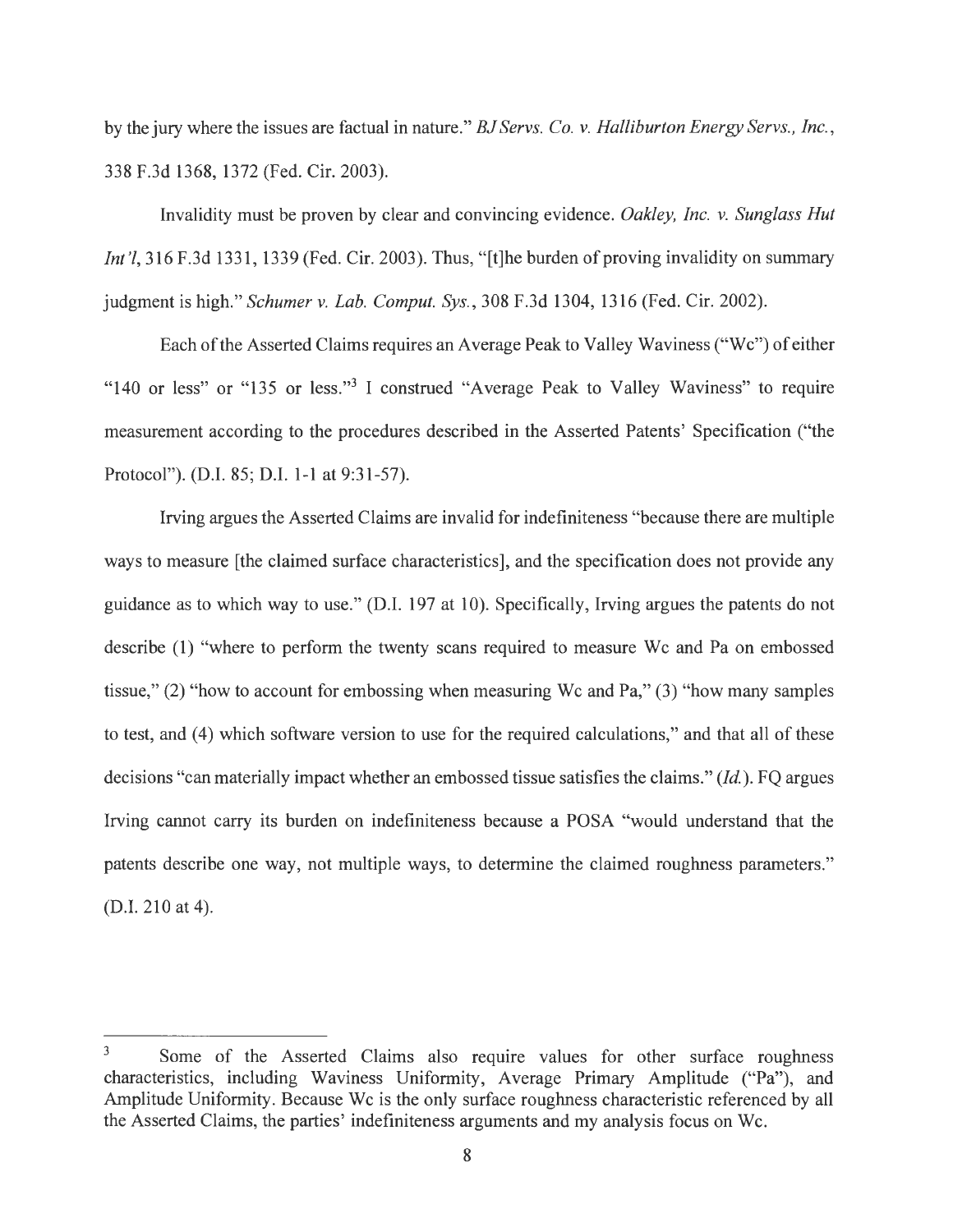I find that Irving has not met its burden of showing there are no genuine issues of material fact with respect to indefiniteness. For Irving to prevail on its theory of indefiniteness at the summary judgment stage, it must show it is undisputed that "there [are] competing existing methodologies that reach[] different results, and the patent failed to describe which of the multiple methods to use." *Presidio Components, Inc. v. Am. Tech. Ceramics Corp.,* 875 F.3d 1369, 1377 (Fed. Cir. 2017). Irving has not done that, because whether a POSA would find there are "competing existing methodologies" on how to conduct the Wc testing described in the Protocol is a disputed factual issue. Further, insofar as there may be multiple legitimate ways to approach some aspects of the We testing, whether these "competing methodologies" reach different results is also a disputed factual issue.

As an initial matter, Irving's indefiniteness arguments relating to number of samples and software version, arguments (3) and (4), respectively, are unconvincing. Irving's argument that the Specification is ambiguous as to how many samples to test has no merit. For the reasons I articulated in my Supplemental Order on Claim Construction, the Protocol clearly contemplates testing and averaging 200 total samples. *(See* D.I. 275 at 4-5). Irving's argument that a POSA would not know which version of the OmniSurf software to use to conduct the testing also fails. Dr. Runge and Dr. Brown state that a POSA would know to use the version of the software that was current as of the filing date of the patent, which shows Irving's claim that a POSA would not know which software version to use is factually disputed. (D.I. 199-1 Ex. 2  $\parallel$  462-64 (Runge) (information regarding the version of the software available at the time the patents were filed "is readily available, and a [POSA] would have sought out that information and used the same software version used by First Quality in the patents."); D.I. 212-1 Ex. B  $\P$  27 (Brown) (a POSA "would understand that they should use the same version of software as the inventors.")).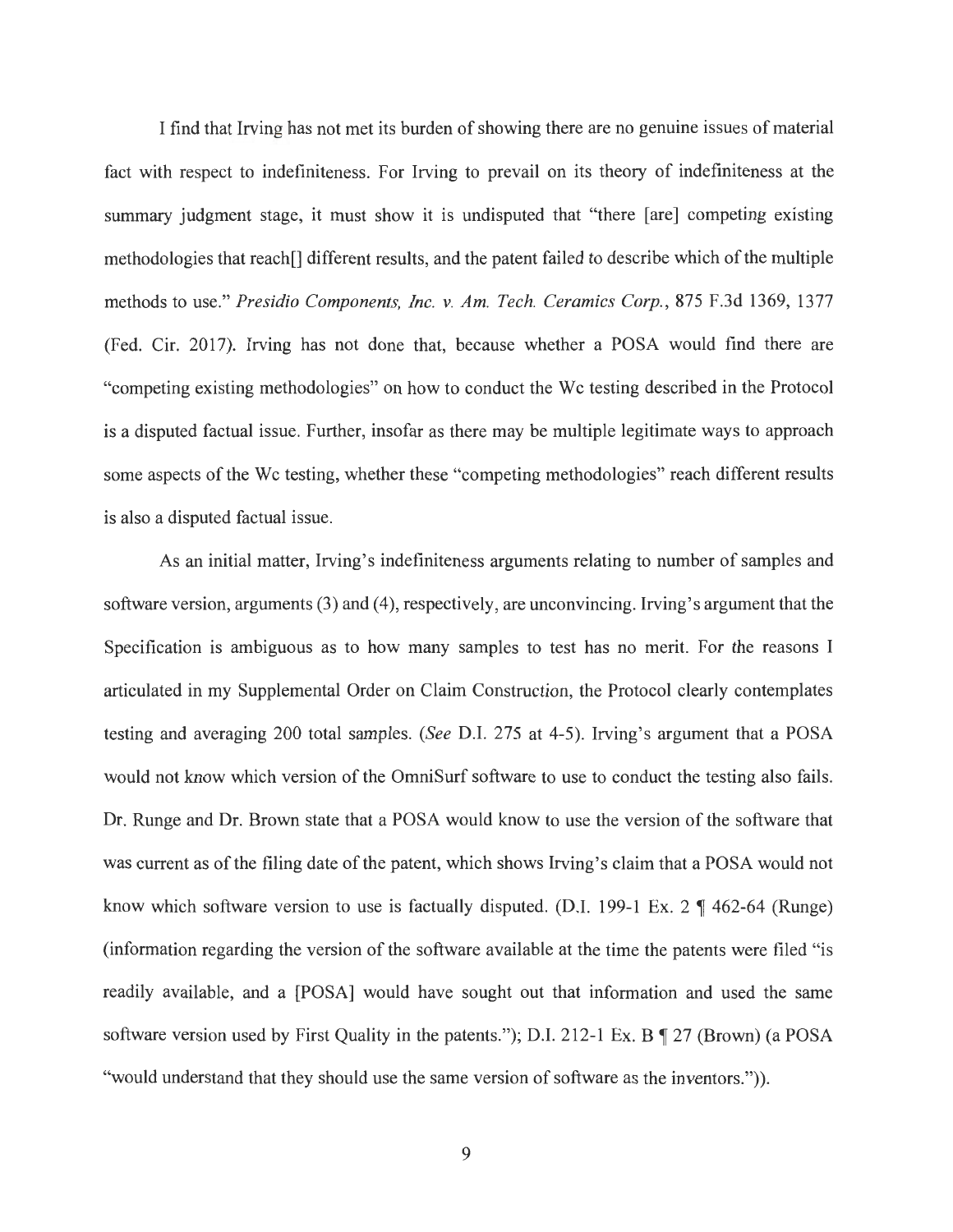Irving's remaining indefiniteness arguments relate to (1) the Protocol's lack of guidance as to where the tissue should be scanned and (2) how a POSA should "account for embossing" during testing. I find that, as to the first, it is factually disputed that a POSA would not know generally where the tissue should be scanned and, further, it is factually disputed that any variation in where a POSA chooses to scan, so long as a POSA performs the scanning in an unbiased manner, would materially alter the results of the testing. As to the second, I find that it is factually disputed that a POSA would not know "how to account for embossing" during testing and, further, it is factually disputed that, so long as a POSA performs the scanning in an unbiased manner, the presence or absence of embossing would materially alter the results of the testing.

#### **1. Location of Scanning**

Irving argues, "the patents and their prosecution histories do not disclose (1) where to perform [the scans described in the Protocol], (2) whether the sample is physically moved between scans to test different lines, and, (3) if the sample is moved between scans, how to position those scans relative to each other," and that "all of these choices can materially affect whether We, Pa, and their uniformities for a given tissue fall[] within the claims because the POSA can choose whether to perform scans over embossing, not over embossing, or some combination thereof." (D.1. 197 at 13).

While the Protocol does not expressly address these questions, I find that testimony from Dr. Runge and Dr. Brown shows there is a factual dispute as to whether a POSA would nevertheless know the answers based on what is disclosed in the Protocol and standard industry practices. *See Presidio,* 875 F.3d at 1376 ("Under our *post-Nautilus* cases, a claim is not indefinite if a person of skill in the art would know how to utilize a standard measurement method ... to make the necessary measurement. A patent need not explicitly include information that is already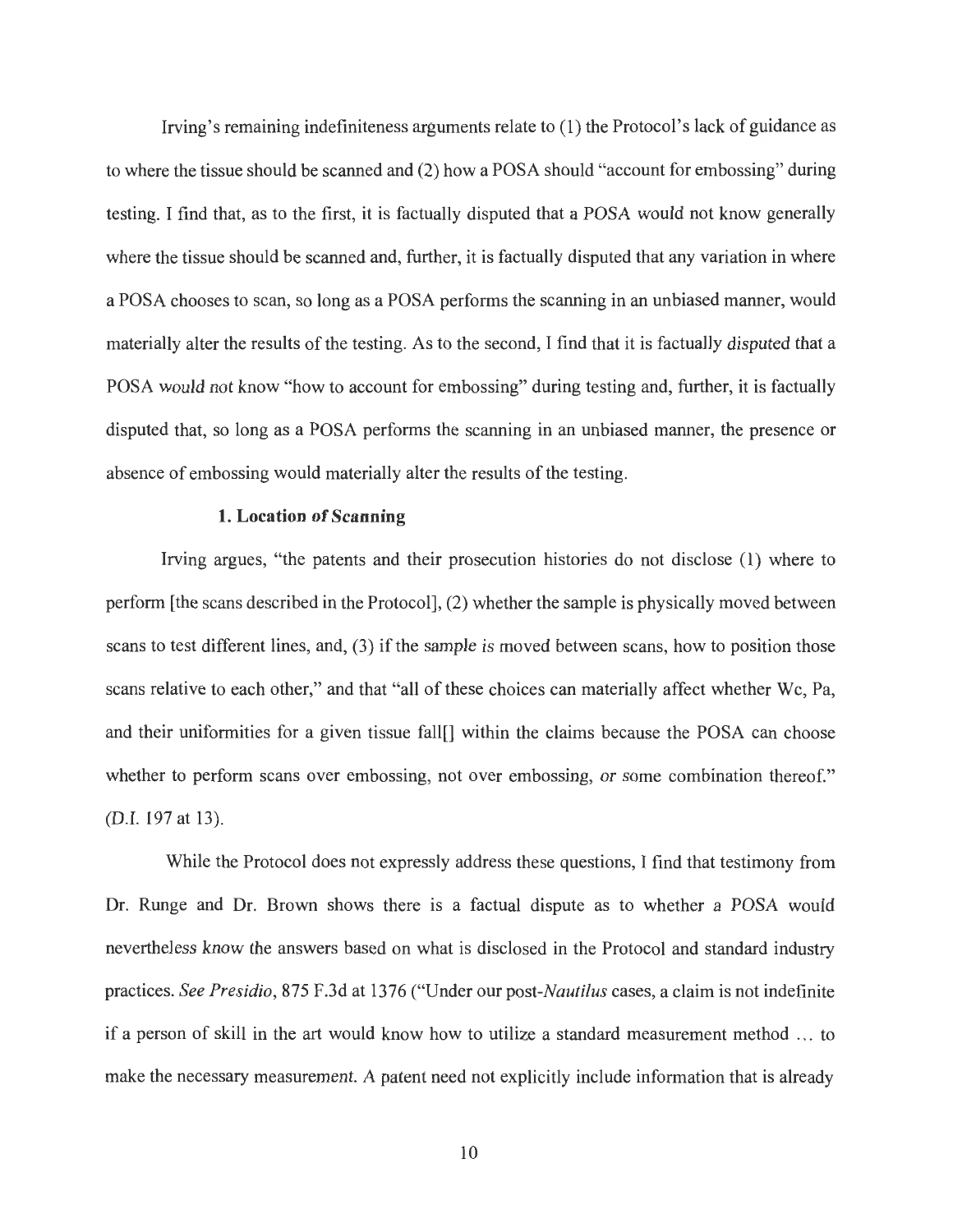well known in the art."). I also find that the experts' testimony regarding fundamental best practices for achieving non-biased results shows there is a factual dispute as to whether, due to embossing, a POSA' s decision about where to perform the scans would materially affect the results of the testing.

I find that a factfinder could conclude based on the testimony of Dr. Runge and Dr. Brown that a POSA would know (1) to test in a generally central area of the tissue, (2) to avoid scanning over the same line, and (3) to keep the positioning of the scans consistent from sample to sample. With these assumptions in place, a factfinder could then conclude that the spacing between scans would be immaterial to the outcome, because a POSA would know not to intentionally seek out or avoid embossed areas, as doing so would bias the results.

First, Irving's claim that a POSA would not know where to perform the scans described in the Protocol is factually disputed. Dr. Runge explains in his report that a POSA would know to run the tests "in a generally common center region of the samples" because "when a bath tissue sheet ... is mounted on the Mahr test fixture approximately perf to perf, the center region of the sheet largely lines up with the test fixture 's target region" and a POSA "would not be motivated to deviate from this general central region." (D.I. 199-2  $\P$  18 (Runge)). Dr. Runge supports his opinion by explaining, "A person of ordinary skill would [] understand a central region to be the most sensible region to test because edge effects are mitigated in this region." *(Id.* at 20).

Dr. Runge's testimony is further supported by Dr. Brown's opinion, "I understand from Dr. Runge that testing of a center region of a sheet is standard in the tissue industry, which is also consistent with general metrology practices." (D.I. 212-1 Ex. C  $\P$  14 (Brown)). Dr. Brown explains, "Observations of a center region are less likely to include surface artifacts caused by outside

11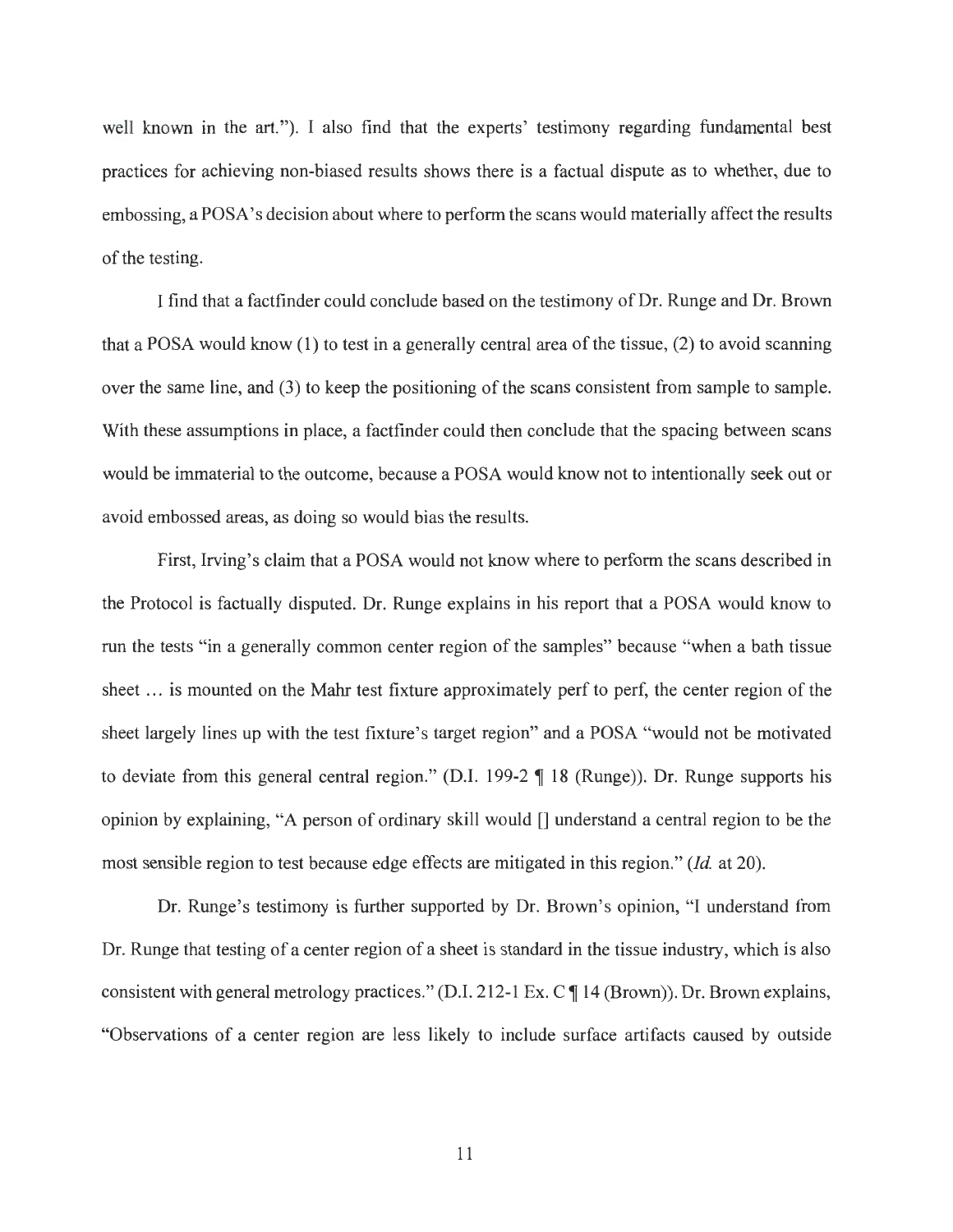influences (e.g., effects near the edges of each sheet where the perforation or roll cutting may have altered the surface properties)." *(Id.).* 

Second, Irving's claim that a POSA would not know whether the sample should be moved between scans to avoid scanning over the same line is factually disputed. Dr. Runge explains that, because "the stylus tip of a contact profilometer will necessarily .. . deform the tissue surface as it runs over the surface," "it would be apparent to a skilled artisan that repeat testing over the same line should be avoided to achieve the aims of the testing described in the patents." (D.I. 213-1 Ex. B ¶ 454 (Runge)). Dr. Brown agrees, "Given the clear goal of the testing and the lack of any instruction expressly stating to the contrary, the clear direction to the person of skill in the art would be that the twenty scans should all be performed in the CD [ cross machine] direction over twenty different traces." (D.I. 212-1 Ex. B  $\P$  25 (Brown)).

## **2. Accounting for Embossing**

Irving's claim that a POSA would not know what to do to "account for" embossing is factually disputed. Dr. Runge and Dr. Brown's testimony suggest a POSA would understand that, because scanning should be performed "in a generally consistent, center region of each tissue sheet tested," the precise spacing between scans is immaterial to the results and nothing special should be done to "account for" embossing on tissues. (D.I. 212-1 Ex. C  $\parallel$  23 (Brown)). As Dr. Runge explains, a POSA would "recognize by default that the testing region should not be changed from sheet to sheet, as that would require modifying the test setup from sheet to sheet, which would, for example, introduce potential error." (D.I. 199-1 Ex. 3 \[ 20 (Runge)). Because a POSA would know that the testing locations should remain consistent across samples, a POSA would understand that nothing should be done to "account for" embossing, because "by testing a generally consistent/common region throughout, the scans will cross embossment an appropriate proportion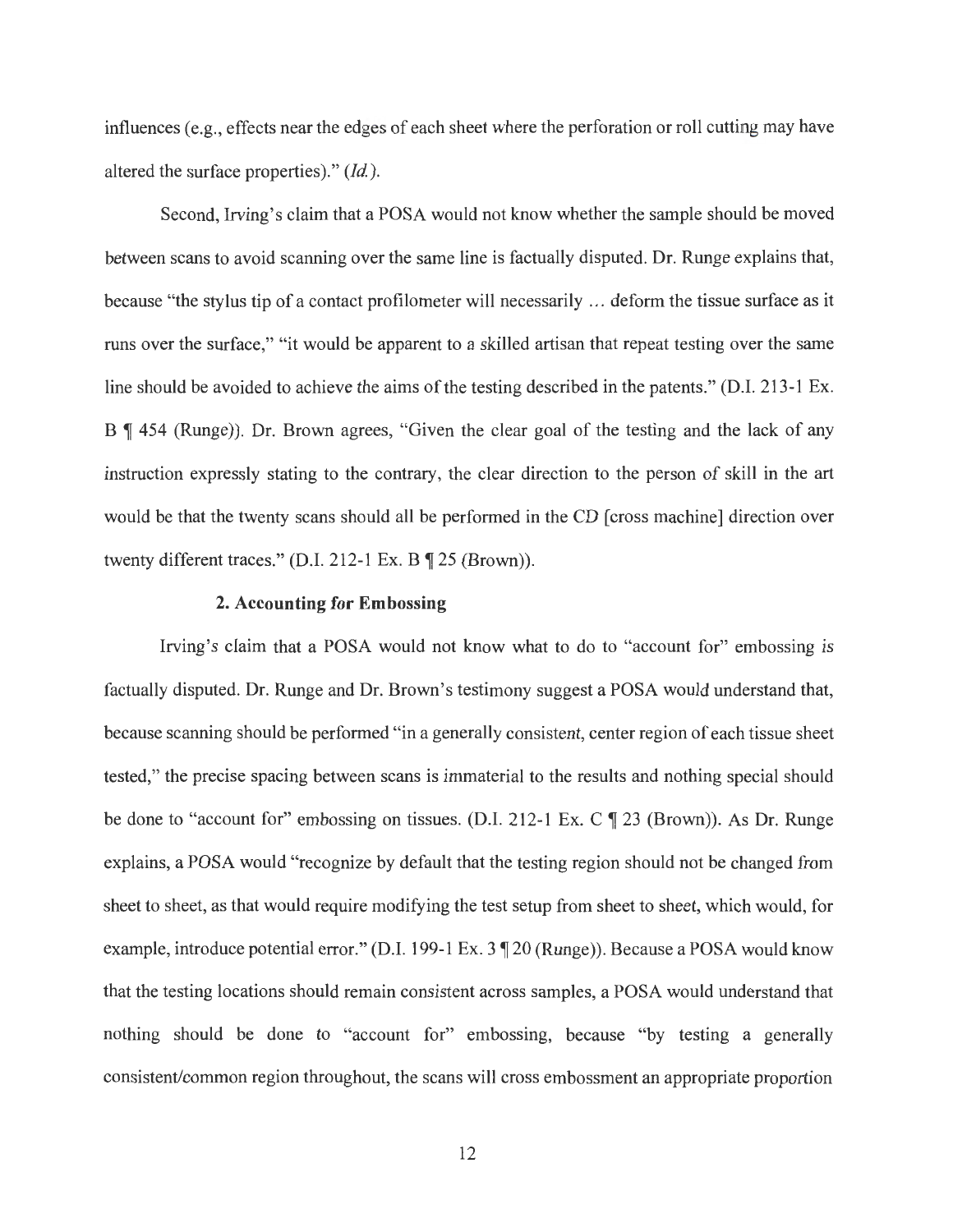of time over 10 sheets, as a matter of course." *(Id.* at 19). Dr. Brown agrees, "Over 10 tissue samples, the amount of embossing that appears in such measurements regions will be appropriately representative of the proportion of the tissue surface that has embossing. This is an unbiased, appropriate approach to understanding surface topographies...." (D.I. 212-1 Ex. C  $\P$  23 (Brown)).

The testimony of Dr. Runge and Dr. Brown shows that a factfinder could conclude that, so long as a POSA uses "a common, consistent region for scans across multiple samples," which "avoids unintentional biasing of results," and neither intentionally seeks out nor avoids embossing, the exact spacing between scans would not materially impact the outcome of the testing. (D.I. 212- 1 Ex. C  $\P$  14). As Dr. Brown explains, "The patents explain that two hundred 30 mm scans should be performed across ten representative samples.... This generates a tremendous amount of data. In my experience, and as would be understood by a [POSA], that sample size renders further guidance as to *exactly* where to perform the scans unnecessary." (D.I. 212-1 Ex. B. 122).

Irving argues, "Dr. Keller's unrebutted testing establishes that embossing can materially affect measurement of the claimed We and Pa values." (D.I. 197). Dr. Keller's "unrebutted" testing, however, merely showed that scanning exclusively over embossed regions of the tissue produces materially different results than scanning exclusively over non-embossed regions. (D.1. 197 at 12; D.I. 198 **|| 45-46**, 50 (Keller) (FQ's tissue met the claim limitations "when the scans" did not run over embossing, whereas when the scans ran over embossing the values of the parameters did not fall within the claimed [ranges].")).

Dr. Runge and Dr. Brown agree that a POSA would not interpret the Protocol to allow for scanning exclusively over embossed regions or exclusively over non-embossed regions, as doing so would bias the results. Dr. Runge states that scanning in a consistent region of the tissue "without regard to embossment is the standard and most reasonable approach for a [POSA] to take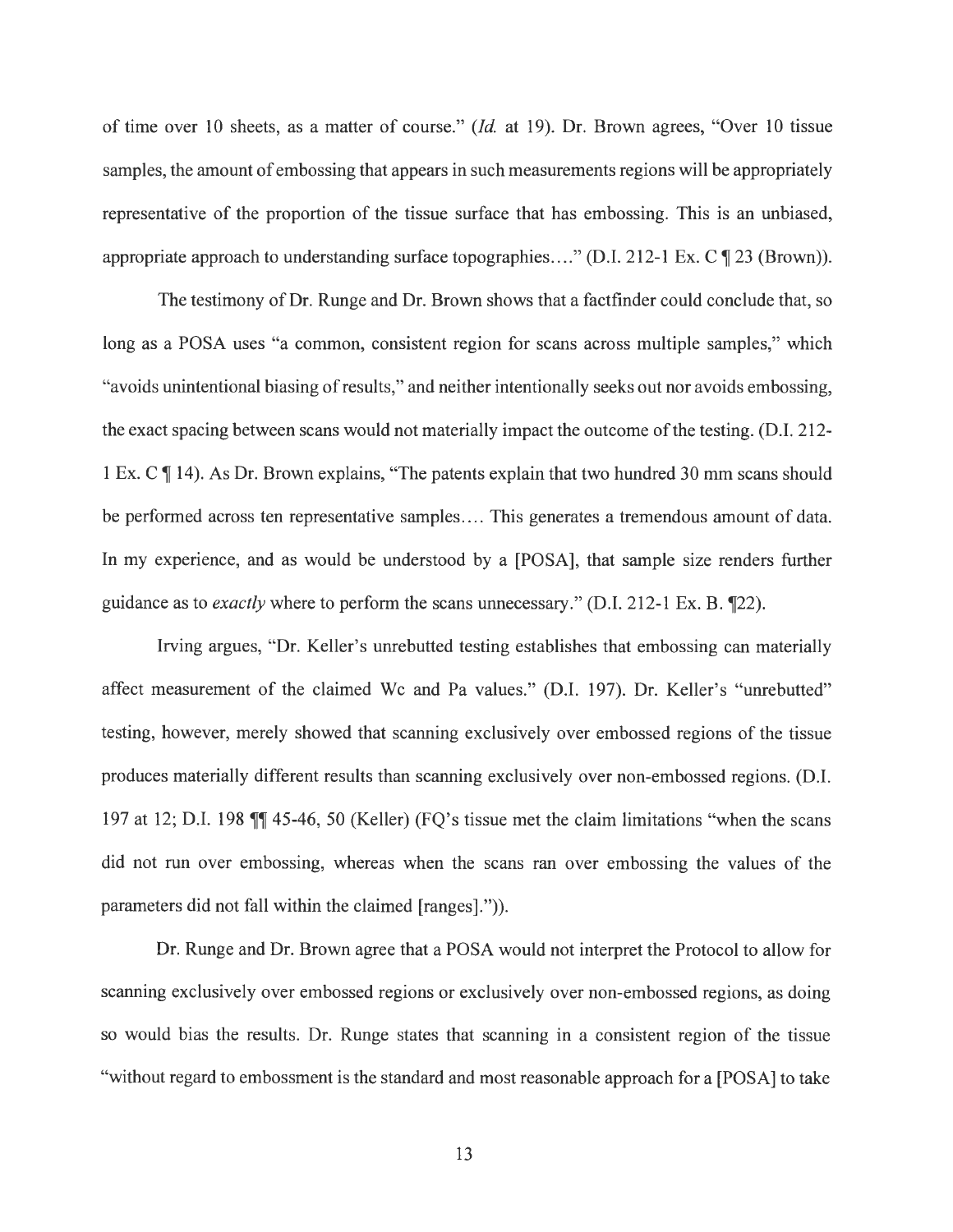because it is an unbiased approach – it takes the emboss pattern as it comes and it does not attempt to artificially bias the testing towards or away from emboss patterns." (D.I. 199-1 Ex.  $3 \text{ } \mathcal{P}(20)$ ). He further states that a POSA "would not, as Dr. Keller does, specifically seek to conduct each and every test on only embossments or only on non-embossed portions of the samples. Nor would the [POSA] otherwise seek to bias the results as Dr. Keller suggests through gerrymandered testing." *(Id.*  $\P$  445). Dr. Brown states, "Dr. Keller's suggestion that a [POSA] would choose to perform all of the scans in a specific way so as to skew the representativeness of the data is antithetical to standard scientific [principles] and, depending on the context, general [principles] of scientific honesty and ethics." (D.I. 212-1 Ex. B  $\P$  23). Therefore, whether embossing materially affects a tissue's Pa and We measurements when a POSA does nothing to "account for" such embossing is factually disputed.

Irving cites to deposition testimony by Mr. Miller, Dr. Sealey, and Ms. Massey expressing differing opinions on whether embossments should be avoided during testing. *(See* D.I. 197 at 16). Their testimony goes to the weight of FQ's argument, but it does not alter my conclusion that the question of whether a POSA would know, based on the Protocol and standard measurement practices, not to do anything to specially "account for" embossing is factually disputed. Because I find that the experts' opinions and supporting reasoning are sufficient evidence such that a reasonable factfinder could conclude that a POSA would know to test embossed tissue just as she would non-embossed tissue, Irving has not met its burden of proving indefiniteness at the summary judgment stage. *See Viva Healthcare Packaging USA Inc. v. CTL Packaging USA Inc.,* 197 F. Supp. 3d 837, 860 (W.D.N.C. 2016) (holding "Defendants have failed to prove indefiniteness by clear and convincing evidence" where there are outstanding factual questions "as to what one skilled in the art would have understood by looking at the patent.").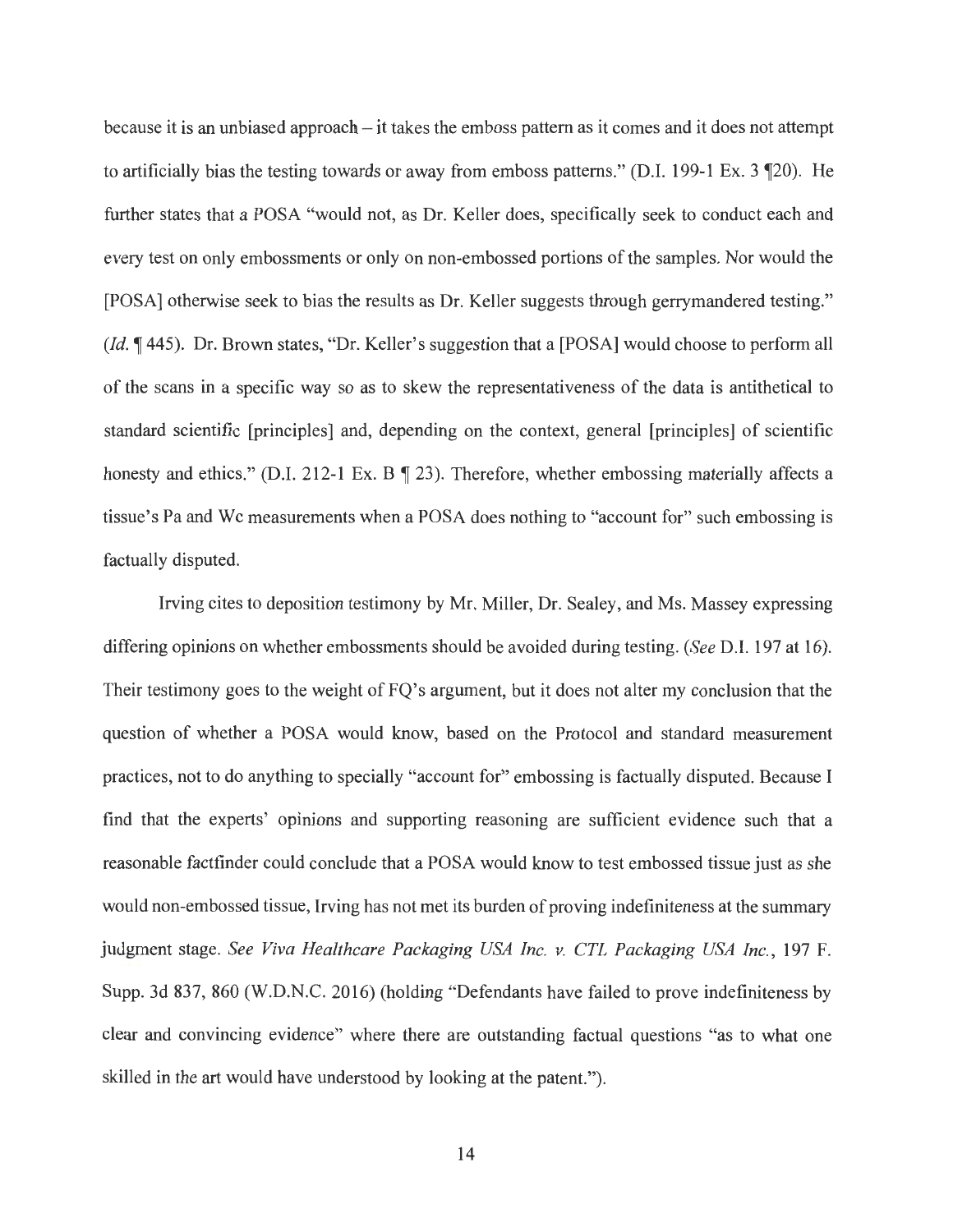#### **3. Conclusion**

For these reasons, Irving's motion for summary judgment that the Asserted Claims are invalid for indefiniteness is DENIED.

## **B. Written Description**

The written description requirement of 35 U.S.C. § 112 requires that a patent contain a description of the invention that "clearly allow[s] persons of ordinary skill in the art to recognize that the inventor invented what is claimed." *Ariad Pharms., Inc. v. Eli Lilly & Co.,* 598 F.3d 1336, 1351 (Fed. Cir. 2010) (cleaned up). "[T]he test for sufficiency is whether the disclosure of the application relied upon reasonably conveys to those skilled in the art that the inventor had possession of the claimed subject matter as of the filing date." *Id.* The written description inquiry is a question of fact. Thus, "determining whether a patent complies with the written description requirement will necessarily vary depending on the context. Specifically, the level of detail required to satisfy the written description requirement varies depending on the nature and scope of the claims and on the complexity and predictability of the relevant technology." *Id.* (cleaned up).

"Compliance with the written description requirement . . . is amenable to summary judgment in cases where no reasonable fact finder could return a verdict for the non-moving party." *PowerOasis, Inc. v. T-Mobile USA, Inc.,* 522 F.3d 1299, 1307 (Fed. Cir. 2008). "A party must prove invalidity for lack of written description by clear and convincing evidence." *Vasudevan Software, Inc. v. MicroStrategy, Inc.,* 782 F.3d 671 , 682 (Fed. Cir. 2015).

Irving argues the Asserted Claims are invalid for lack of written description because (1) the patents do not disclose any tissue having both the claimed We and Pa characteristics and the other claimed properties (D.I. 197 at 22-25), (2) the patents do not disclose tissues having We and Pa values throughout the claimed broad ranges of We and Pa (id. at 25-26), and (3) the patents fail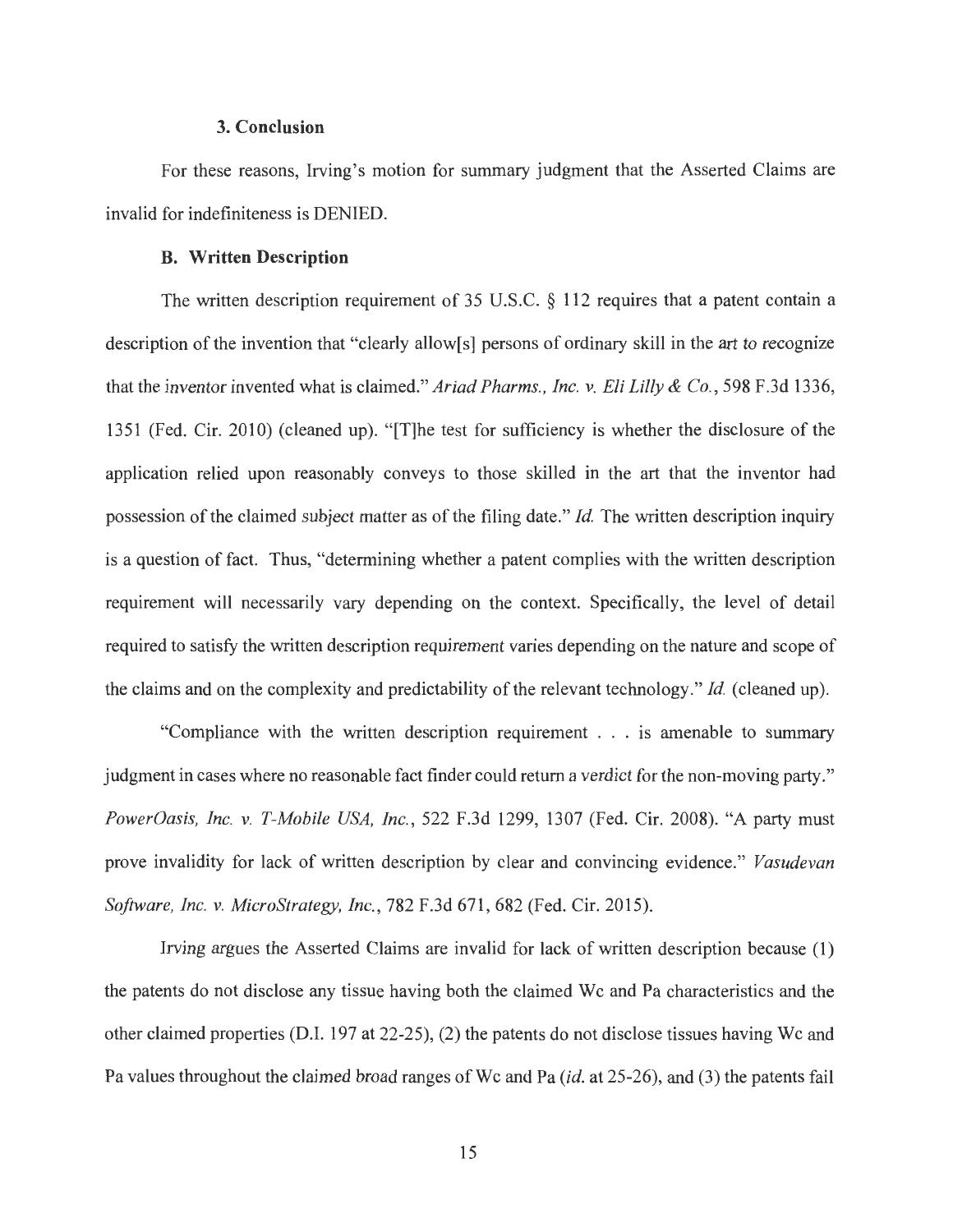to disclose a tissue having Wc and Pa in the claimed ranges based on an average of 200 samples, as required by the claims (D.I. 282 at 1-3). FQ responds that Irving's written description arguments are predicated on an incorrect understanding of what the law requires. (D.I. 210 at 18). "The Federal Circuit has made clear that '[a] claim will not be invalidated on section 112 grounds simply because the embodiments of the specification do not contain examples explicitly covering the full scope of the claim language."' *(Id.* ( quoting *LizardTech, Inc. v. Earth Res. Mapping, Inc.,* 424 F .3d 1336, 1345 (Fed. Cir. 2005))).

For the following reasons, I find Irving has not met its burden of showing there are no genuine factual disputes material to the sufficiency of the Asserted Claims' written description. I address each of Irving's arguments in turn.

## **1. W c/Pa and Softness Properties**

Irving argues  $\sin^4$  of the Asserted Claims are invalid for lack of written description, because they require a combination of Wc and one of three other softness-related properties, but "Example" 5 is the only disclosed example of a tissue having Wc and Pa within the claimed ranges, and  $\Box$  the patents do not disclose the bulk softness, hand-feel softness, or caliper of Example 5." (D.I. 197 at 22). Thus, Irving argues, these claims are invalid because the Specification would not "'clearly allow [a POSA] to recognize that [the inventors] invented what is claimed,' i.e., tissue having the claimed combination of properties." *(Id.* at 22 (quoting *Ariad,* 598 F.3d at 1351)). FQ responds,

<sup>&</sup>lt;sup>4</sup> Irving states, "Six asserted claims require a combination of (a) Wc (and in many asserted claims Pa) and (b) one of three other tissue properties." (D.I. 197 at 22). Irving, however, only specifically identifies five claims ("claims 1 and 3 of the '203 patent, claim 4 of the '872 patent, and claims 12 and 13 of the '853 patent") that disclose softness properties in addition to Wc, and are therefore invalid. *(Id.).* I assume Irving intended to identify claim 4 of the '853 patent as well, which discloses, "A through air dried tissue having a bulk softness of less than 10TS7 and comprising an outer surface having an Average Peak to Valley Waviness of 140 microns or less." (D.I.1-3 at 12).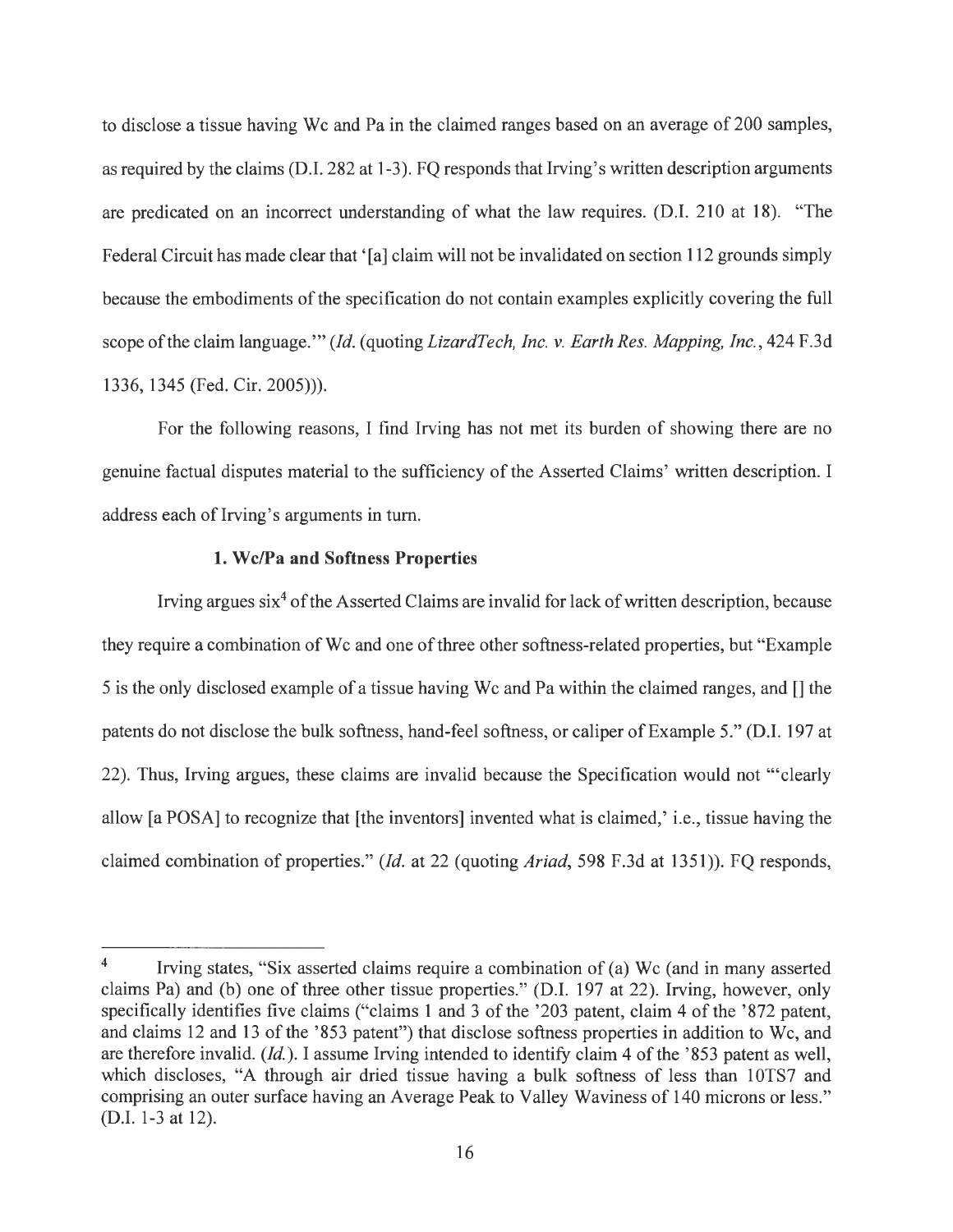"that all claimed properties of the Example 5 tissue are not specifically disclosed [is] neither here nor there, under *Ariad* and other established law," because "the specification, *as a whole,* does disclose that the inventors possessed their invention." (D.I. 210 at 20).

I agree with FQ that *Ariad* does not require disclosure of a specific example embodying all of the claim limitations. As *Ariad* itself expressly states, the Federal Circuit has "made clear that the written description requirement does not demand either examples or an actual reduction to practice .... " *Ariad,* 598 F.3d at 1352. To satisfy the written description requirement, all that is required is a showing that a POSA would understand, based on what is disclosed within the four comers of the specification, that the inventors were in possession of what they claimed.

I find that Dr. Runge's testimony about what a POSA would understand from the Specification's disclosures relating to the tissue's softness properties and surface profile properties is sufficient to show there is a genuine dispute of material fact as to the adequacy of the Asserted Patents' written description. *(See D.I. 213-1 Ex. B ¶f 476-80)*. Dr. Runge explains that a POSA would understand that the inventors were in possession of the claimed tissue based on the Specification's detailed explanation of how the inventors achieved each of the claimed properties. *(Id.).* Dr. Runge notes that the Specification describes "how to adjust various levers to adjust each of the claimed properties," "describes in detail the impact of various softener/debonder applications to the disclosed examples [1-4]," explains that two plies of the tissue of Example 1 were combined to create Example 5, and discusses "the relationship between the softness properties discussed in examples 1-4 with the surface profile properties of example 5." *(Id.*  $\P$  478-79).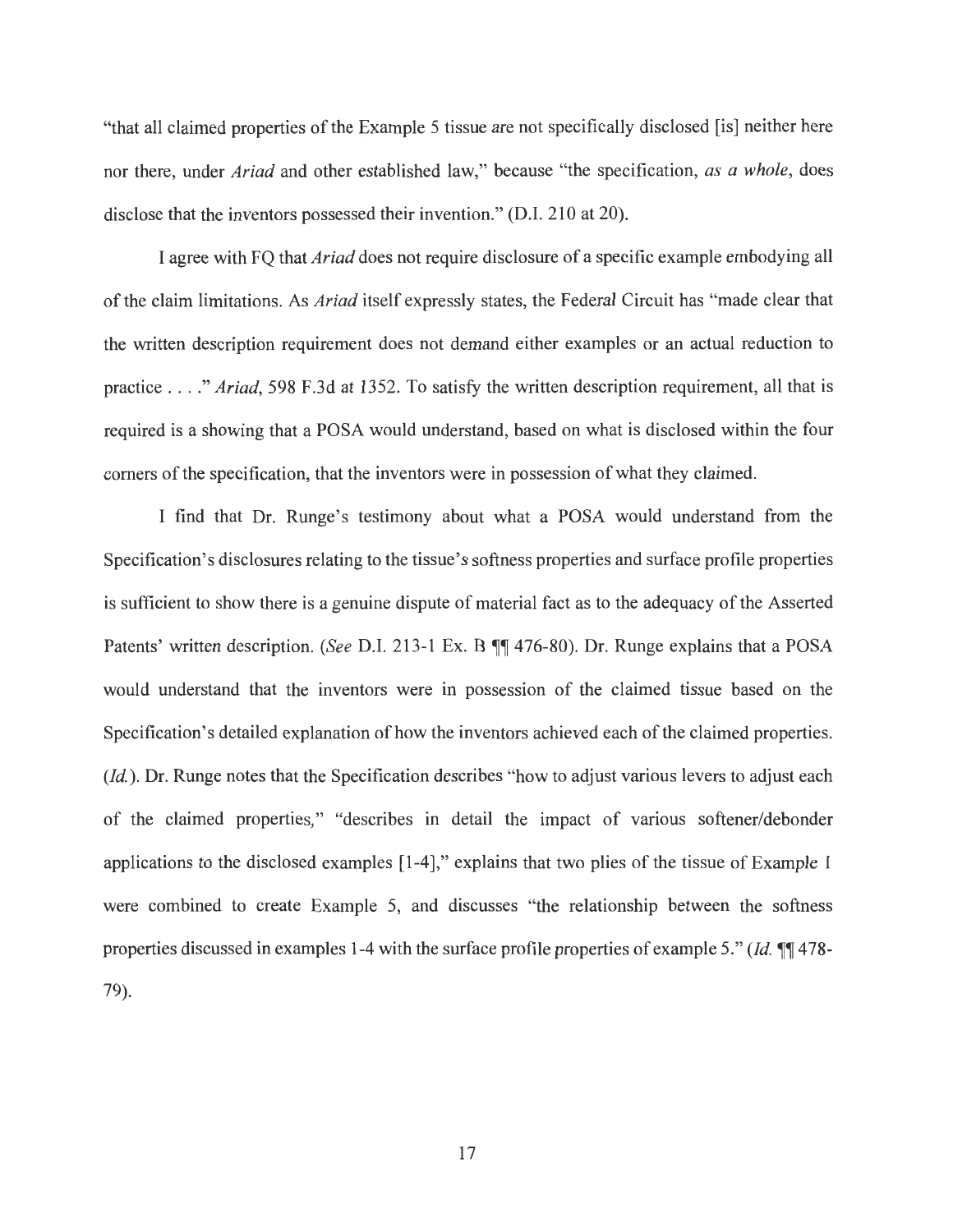A factfinder could reasonably conclude, based on Dr. Runge's testimony, that a POSA would understand from the Specification that the inventor was in possession of a tissue with all of the claimed properties.

## **2. Ranges**

Irving argues the Asserted Claims are invalid for lack of written description because the written description does not support the broad ranges for the Wc and Pa values. The specification provides 'just a single data point within each of the claimed ranges ... toward the upper end of the claimed ranges," and, "There is no description of a tissue having We or Pa, e.g., in the middle of the claimed ranges, let alone toward their lower ends." (D.I. 197 at 25-26). FQ responds that Irving is wrong to "focus on Example 5 in isolation, and eschew the rest of the patents' disclosure." (D.I. 210 at 22). FQ points to Dr. Runge's testimony about "how the inventors were able adjust various aspects of the tissue making process to achieve a TAD tissue with characteristics throughout the claimed range(s) for each" to support its argument that "the *totality* of the specification teaches the full scope of the claims." *(Id.* at 23).

I agree with FQ that Dr. Runge's testimony shows there is a genuine dispute of material fact as to whether the Asserted Patents' written description is sufficient. As the Federal Circuit explained in *Scripps:* 

> Open-ended claims are not inherently improper; as for all claims their appropriateness depends on the particular facts of the invention, the disclosure, and the prior art. They may be supported if there is an inherent, albeit not precisely known, [lower] limit and the specification enables one of skill in the art to approach that limit.

*Scripps Clinic & Research Found. v. Genentech, Inc.,* 927 F.2d 1565, 1572 (Fed. Cir. 1991), *overruled on other grounds by Abbott Lab 'ys v. Sandoz, Inc.,* 566 F.3d 1282, 1293 (Fed. Cir. 2009) ("[P]rocess terms limit product-by-process claims. To the extent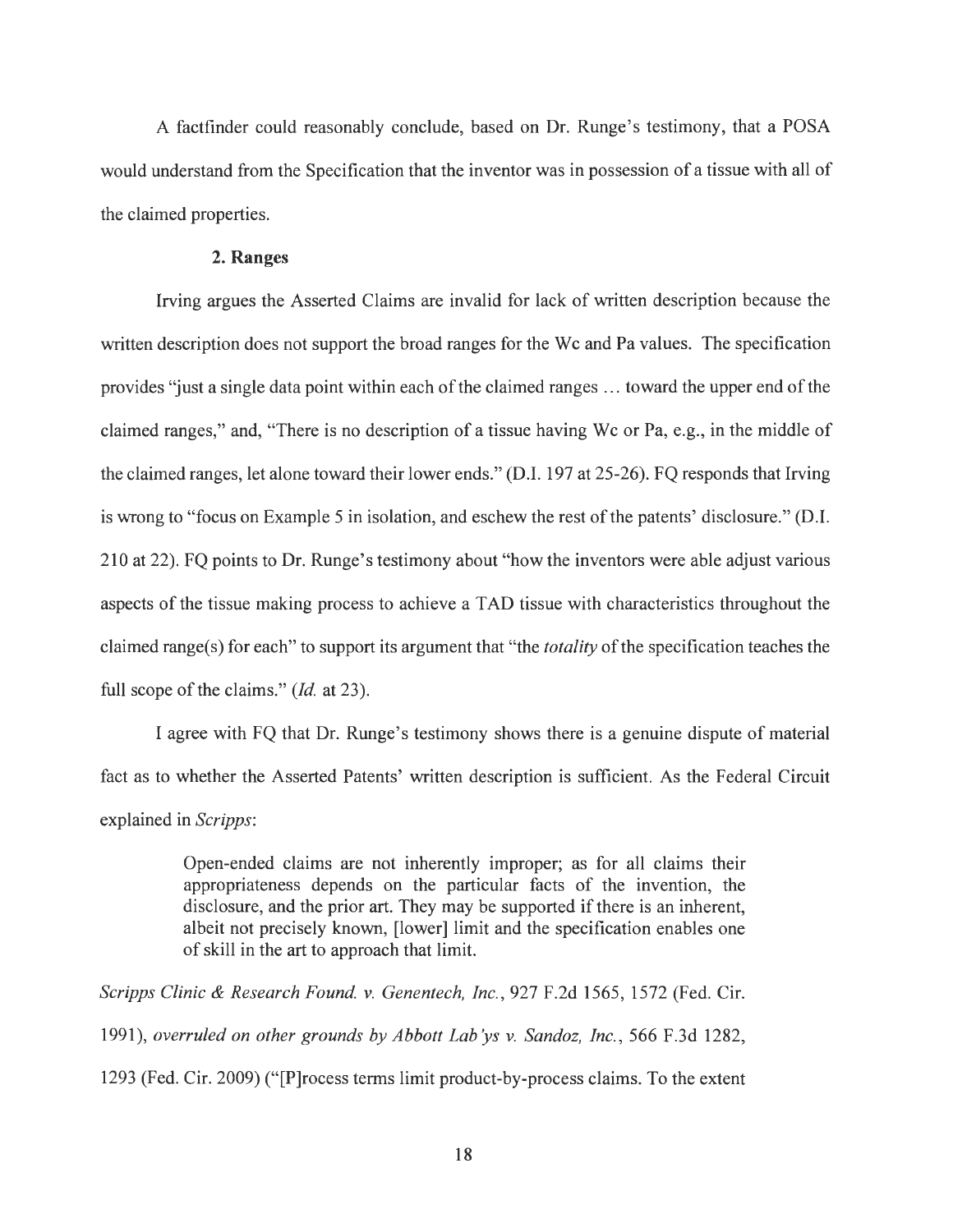that *Scripps Clinic* is inconsistent with this rule, this court hereby expressly overrules

*Scripps Clinic."). <sup>5</sup>*

Here, Dr. Runge's testimony shows both that the claimed Wc and Pa ranges have an inherent lower limit and that the Specification would enable a POSA to approach that limit. Dr. Runge explains, "No actual real world tissue surface has a Pa or Wc—or more colloquially,

*Eiselstein* and *Wertheim,* the two other cases Irving cites in support of its "range" written description argument, are also inapt. *(See* D.I. 277). The Federal Circuit's conclusion in *Eiselstein*  that the Board did not clearly err in finding a grandparent application claiming 45-55% nickel "did not provide an adequate written description of the invention comprising 50-60% nickel" is irrelevant. *Eiselstein v. Frank,* 52 F.3d 1035, 1040 (Fed. Cir. 1995). Here, the question is different, whether an example near one end of a claimed range in combination with a description of how to achieve values throughout the claimed range can provide an adequate written description of that range. *Eiselstein's* conclusion that an earlier claimed range does not show possession of a laterclaimed and different range does not help Irving. *Wertheim,* where the Court found that an earlier claimed range of 25-60% solids content did not provide an adequate written description of a later claimed range of "at least 35%" solids content, is inapposite for the same reason. *Application of Wertheim,* 541 F.2d 257, 263-64 (C.C.P.A. 1976).

<sup>5</sup> While *Scripps* was decided prior to the Federal Circuit's clarification in *Ariad* that written description and enablement are distinct requirements of§ 112, Irving has not cited a single post-*Ariad* example of a court invalidating a claim for lack of written description based on the claims' disclosure of an open-ended range.

*Lipocine* does not help Irving. *(See* D.I. 277). There, the claims were directed to methods of administering a drug "to obtain certain designated pharmacokinetic ('PK') results." *Lipocine Inc. v. Clarus Therapeutics, Inc.,* 541 F. Supp.3d 435,439 (D. Del. June 1, 2021). There, the Court found the two "Composition Examples" in the specification, disclosing formulations containing 15% and 18% API that satisfied the functional PK claims, were insufficient to show possession of formulations throughout the entire claimed API concentration range (14-35%) that would likewise satisfy the functional PK claims. *Id.* at 458-59 ("The Composition Examples that satisfy the limitations of the [functional PK claims] are ... not representative of the entire claimed genus."). In *Lipocine,* mere disclosure of how to achieve API concentrations throughout the claimed range without representative examples and accompanying PK results would have been insufficient to satisfy the written description requirement because the claims also contained functional limitations. *Id.* at 458 ("[T]he species *that are shown to be operative* are not representative of the entire claimed genus.") ( emphasis added). Here, by contrast, all the limitations of the Asserted Claims are structural – they describe surface and softness properties of a tissue – as opposed to functional. Thus, disclosure of examples spanning the entire claimed range of each property is unnecessary where the inventors have disclosed how to achieve values throughout the claimed range of each property, as Dr. Runge testifies they have done here.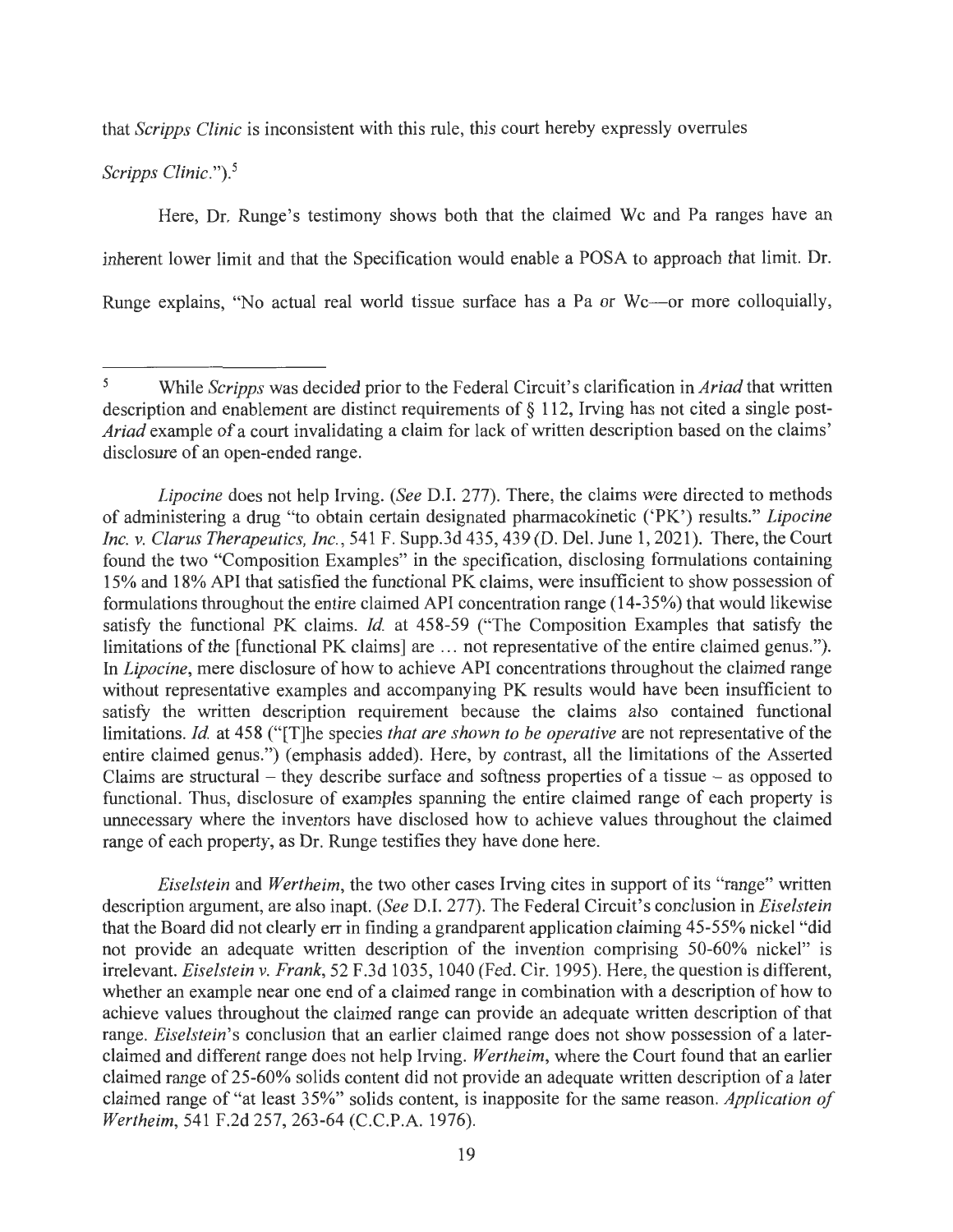"smoothness"—of zero microns. All real world surfaces, including tissue, have a practical lower limit defining their smoothness which is certainly not zero microns." (D.I. 213-1 Ex. B  $\P$  473). Moreover, in Dr. Runge's opinion, "contrary to Dr. Keller's assertion, the specification does indeed explain how to adjust various aspects of the tissue making process to achieve a TAD tissue over differing surface profiles less than the claimed upper limit(s) for each." *(Id.*  $\mathbb{I}$  471). Thus, a factfinder could reasonably conclude from Dr. Runge 's testimony that a POSA would understand the inventors were in possession of tissue products with surface properties throughout the claimed ranges. *See Andersen Corp. v. Fiber Composites, LLC,* 474 F.3d 1361, 1376-77 (Fed. Cir. 2007) (upholding jury's verdict that patents were not invalid for lack of written description because "jury" was free to credit" testimony that "a [POSA] would recognize" claimed open-ended range had an inherent upper limit and a POSA "would be fully enabled to practice the invention based on the specification's disclosure" "in reaching its conclusion that the invention was adequately described  $\ldots$  " ).

#### **3. Number of Samples**

Finally, Irving argues that the Asserted Claims are invalid for lack of written description because the Specification's "failure to disclose any tissue having We within the claimed range 'obtained by averaging 200 scans from ten samples' confirms that there was no 'possession' of any We based on 200 scans from 10 samples...." (D.I. 282 at 2). Irving's argument, however, improperly relies on extrinsic evidence to show that the Wc values reported in the Specification were not derived from 200 samples. *See id.; Ariad,* 598 F.3d at 1351 (holding written description "requires an objective inquiry into the four comers of the specification from the perspective of a person of ordinary skill in the art"). Lack of written description cannot be proven by the sort of extrinsic evidence Irving offers here. In any event, even if it were clear from the four comers of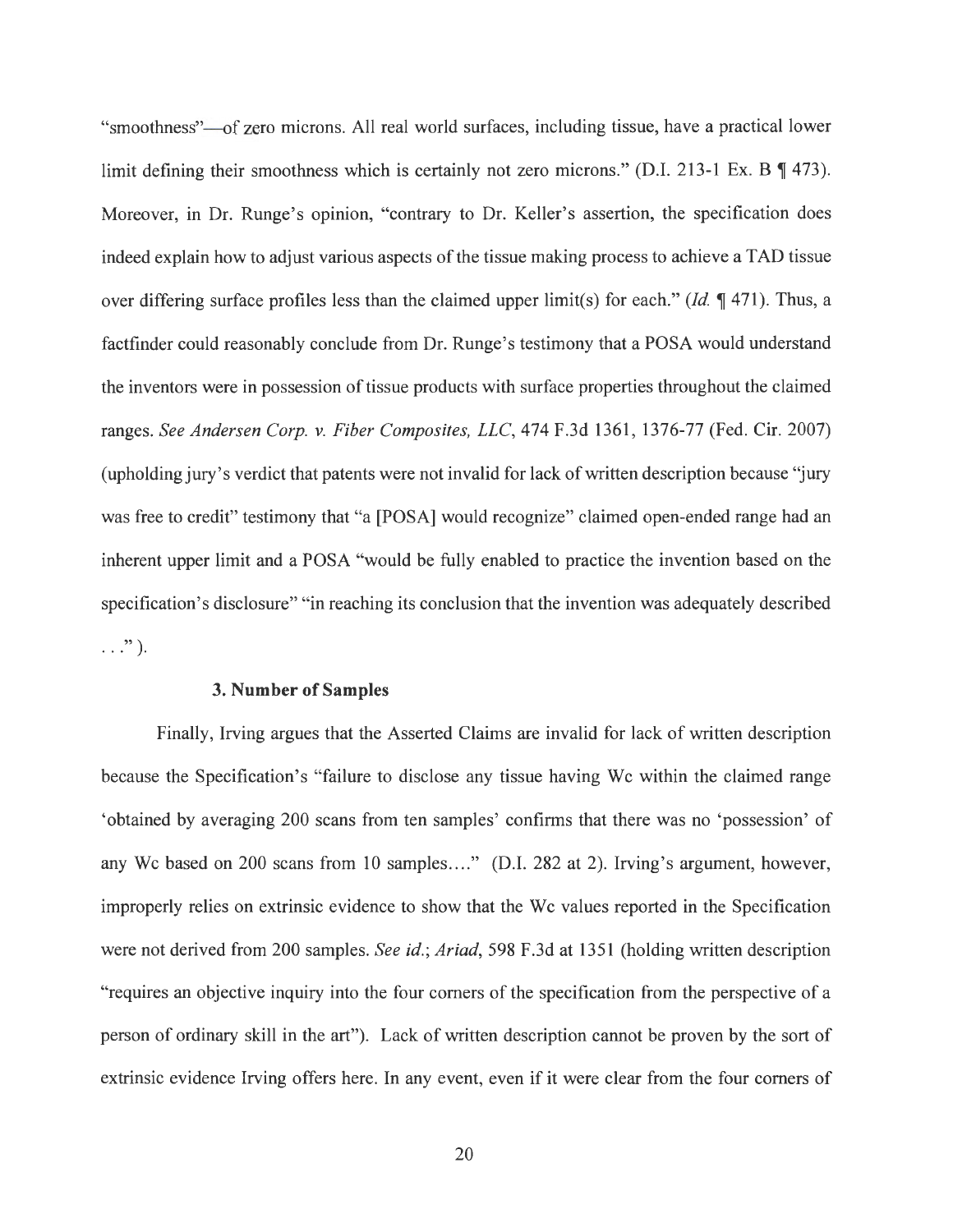the Specification that the Wc and Pa data disclosed in Example 5 was derived from fewer than 200 samples, such a disclosure would still be sufficient to satisfy *Ariad's* baseline requirement of "a constructive reduction to practice that in a definite way identifies the claimed invention .... " *Id*  at 1352.

## **4. Conclusion**

For the reasons stated above, Irving's motion for summary judgment that the Asserted Claims are invalid for lack of written description is DENIED.

## **C. Copying Opinions**

Irving argues Dr. Runge's and Dr. Maness's opinions that Irving copied FQ's products should be excluded because (1) copying is a factual issue that is equally within the competence of jurors to decide, (2) copying opinions improperly address Irving's "intent, motive or state of mind," and (3) the copying opinions are not grounded in reliable scientific evidence "because FQ's experts perform no analysis to identify any specific way in which Irving allegedly copied something FQ had done." (D.I. 197 at  $27-28$ ). FQ responds that Dr. Runge's<sup>6</sup> "copying opinions" "are not chiefly about copying," but rather "the main thrust of those opinions are 'on Irving's practices in developing its Sam's Club Member's Mark bath tissue."' (D.I. 210 at 27 (quoting D.I. 213-1 Ex. A **176)).** 

First, I agree with Irving that copying is a factual issue that is within the competence of the jurors to decide. I disagree, however, with Irving's characterization of Dr. Runge's "copying" testimony as "not grounded in reliable scientific evidence." (D.I. 197 at 28). Indeed, it appears that

<sup>6</sup> Because Dr. Maness's copying opinions rely on Dr. Runge's opinions, I will focus my analysis on Dr. Runge's opinions. *(See* D.I. 199-1 Ex. 13 **1137,** 43-44, 61 (Maness Op.); Ex. 14 1139-40 (Maness Reply)). It is hard to imagine that there would be any legitimate reason to have Dr. Maness, an economist, rely upon or repeat any admissible "copying" testimony.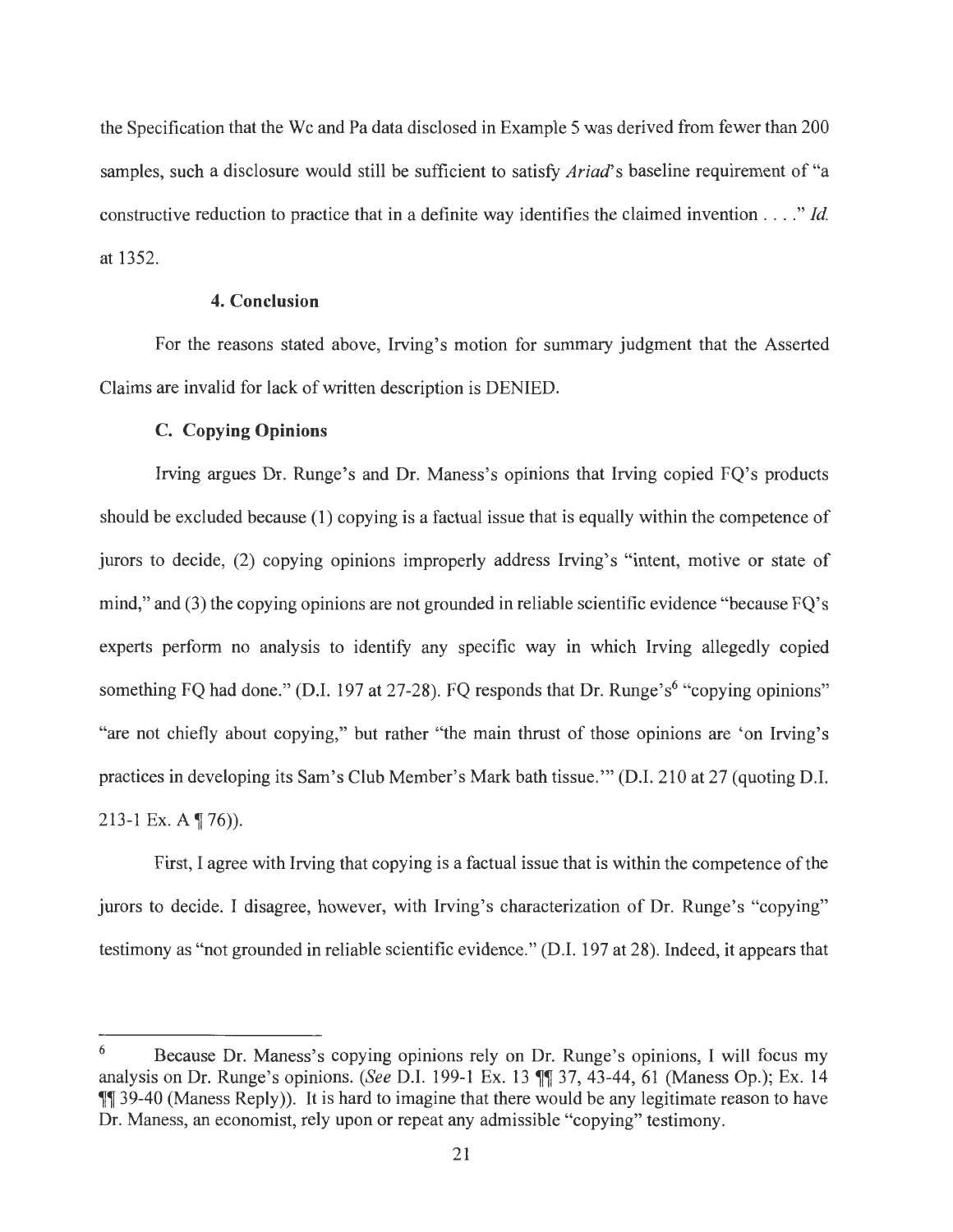some of the factual evidence on which a jury would rely in reaching such a conclusion would benefit from an expert's explanation. For example, Dr. Runge relies on his expertise in the field of tissue research and development to opine on the significance of "Irving's stated goal of matching First Quality's levels on temporary wet strength," as the level of temporary wet strength "is a very specific aspect of tissue production" that "will also have a significant impact on the properties of the final product." (D.I. 199-1 Ex. 1  $\parallel$  78). Dr. Runge also relies on his expertise to opine, "Irving [] had a significantly inferior product as compared to First Quality's product" in June 2014, and the difference in softness between Irving and FQ's respective tissue products at that time was "significant, and overcoming such a difference in softness would be a product development challenge." *(Id.* ¶ 79).

Second, the parties agree that expert opinions on intent, motive, or state of mind are impermissible. FQ maintains, "Dr. Runge does not intend to opine on [intent, motive, or state of mind] and First Quality agrees that no expert should be allowed to." (D.I. 210 at 30). The parties' disagreement centers on whether individual excerpts from Dr. Runge's report are instances of expert opinion on intent, motive, or state of mind, or simply repetitions of Irving's own "stated intent" from their internal documents. *(Id.* ("[M]any of Irving's documents state an intent.")). I agree with FQ that at least some of the excerpts it identifies contain improper opinions on intent, motive, or state of mind. Nevertheless, these disputes are best resolved through objections at trial. I therefore decline to parse through Dr. Runge's report and rule individually (and without any context) on which opinions refer to intent and which do not. FQ is on notice of Irving's objections (and that there is merit to some of them) and would be well advised to limit the scope of Dr. Runge's testimony accordingly.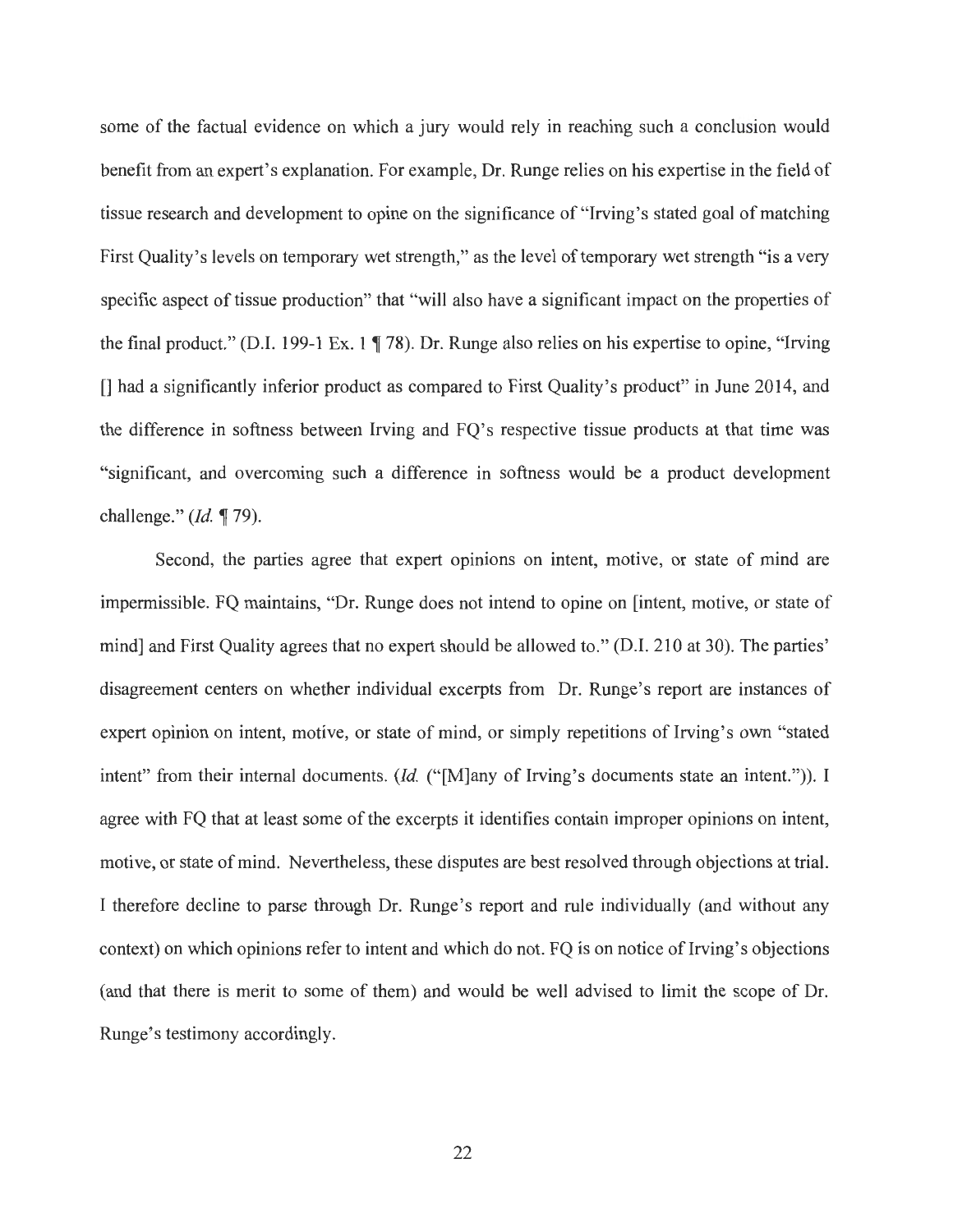For the above reasons, I agree with FQ that "Dr. Runge's incidental and sporadic references to intent and 'copying' .. . may be remedied without resorting to Irving's proposed wholesale exclusion of opinions." *(Id.* at 31). Therefore, I will DENY Irving's motion to exclude Dr. Runge's "copying" opinions with the following qualification. Neither Dr. Runge nor Dr. Maness may testify at trial that Irving copied FQ. The parties are correct that this is a factual conclusion that is within the province of the jury to decide. Dr. Runge may, however, offer opinions on the limited set of underlying factual circumstances from which copying could be inferred and which require expert explanation, including possibly industry standards for tissue product development and the significance of various individual tissue properties to the development process. FQ should err on the side of caution in determining which portions of Dr. Runge's "copying" testimony to offer on the basis that they "provide technical and industry context for Irving's documents which would not be apparent to a lay jury." *(Id.* at 28).

## **D. Dr. Maness's Damages Opinion**

Irving argues Dr. Maness's damages opinion should be excluded, because he (1) does not exclude any non-infringing products from his royalty base; (2) improperly "applies a rule of thumb" in setting his proposed royalty rate to Irving's lowest annual profit margin for sales of its accused tissue; (3) "effectively disgorges Irving's profits," despite not opining on lost profits; (4) does not apportion any value to unpatented features of the accused tissue; and (5) "bases his reasonable royalty in part on his legally erroneous opinion that Irving's paper towel sales to Sam's Club are convoyed sales." (D.I. 197 at 31). I address each of Irving's arguments, some of which are frivolous, in turn.

#### **1. Non-infringing products**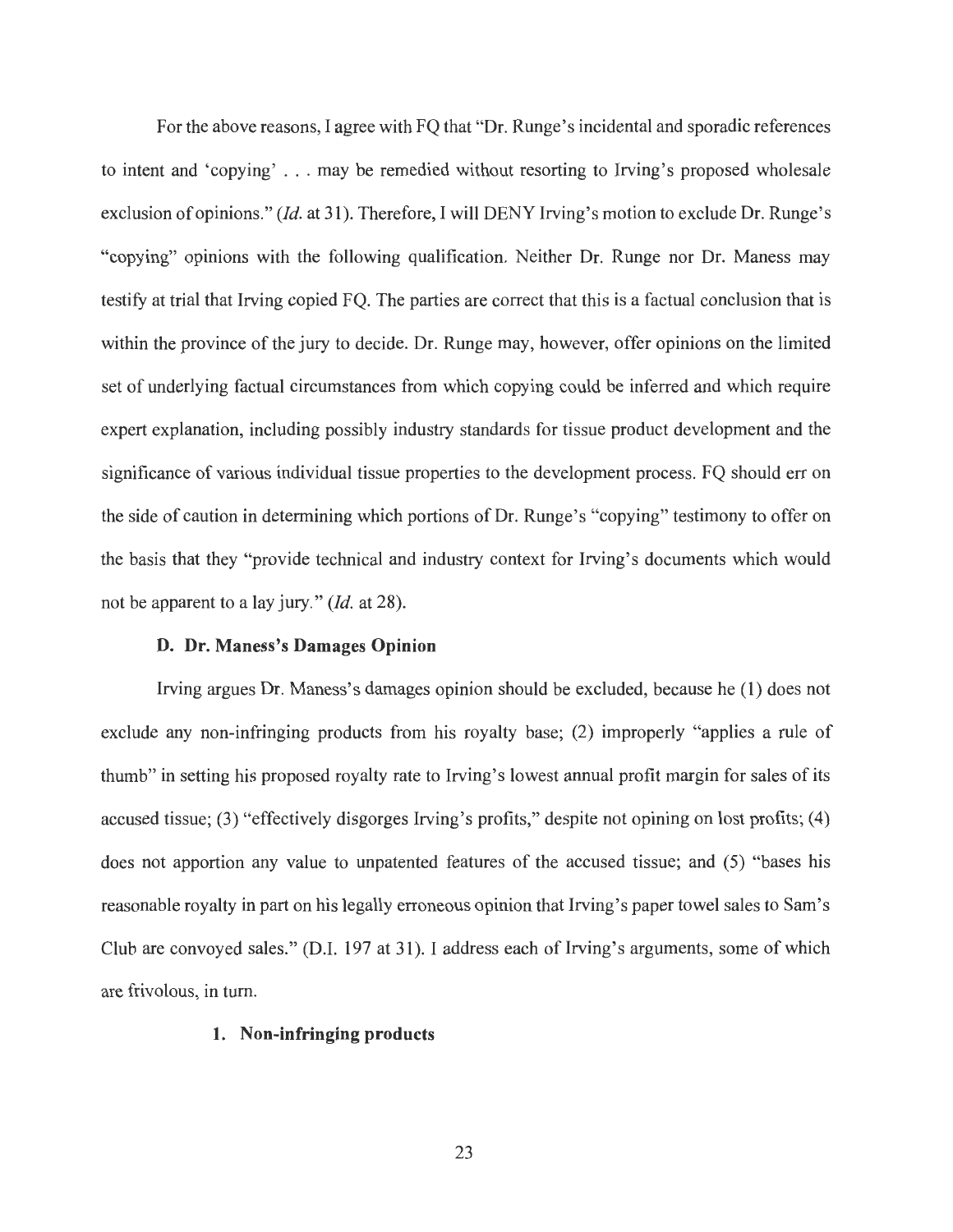Irving argues Dr. Maness's damages opinion should be excluded because his reasonable royalty calculation does not account for a percentage of tissue product that would not literally infringe the Asserted Claims, despite evidence that some of Irving's accused tissue "has We and Pa falling outside all asserted claims." (D.I. 197 at 32-33). FQ responds that Dr. Maness's calculations are proper "because, at a hypothetical negotiation, the parties' intent and expectation would be for [all] sales to be infringing," and, "to the extent there are any *de minimis* out-of-spec products that are non-infringing, sales of those products were only possible because of Irving's infringement." (D.I. 210 at 31-32).

FQ contends that any tissue product that satisfies Sam's Club's technical specifications infringes the Asserted Claims. *(See id. at* 32-33). In other words, FQ argues that if any of Irving's accused product does not infringe, it is only because it is "off-spec." *(Id.;* D .I. 213-1 Ex. A (Runge Opening Report)  $\parallel$  60 ("The only products I am aware of that satisfy Sam's Club's specifications ... are products that practice the claims of the Asserted Patents."), Ex. C (Runge Reply Report)  $\P$ 43 ("[T]he several individual, historical samples of Irving's Sam's Club Member's Mark bath tissue that were tested to be low quality for TS7 and TSA handfeel softness were clearly offspec.")).

Irving replies, "[T]here is no evidence of what fraction [of the accused tissue] indisputably does not infringe or that such product is 'out-of-spec.'" (D.I. 220 at 17). Although FQ's position that non-infringing tissue is also necessarily "off-spec" is factually disputed, I find that Dr. Runge has a sound basis for this opinion and Dr. Maness's reliance on such an assumption in his damages calculation does not run afoul of *Daubert.* (See D.I. 213-1 Ex. C ¶¶ 38-43 ("Irving's documents show that there have been a number of instances where Irving produced tissue below its specification's targets and acceptance limits for TSA softness.")).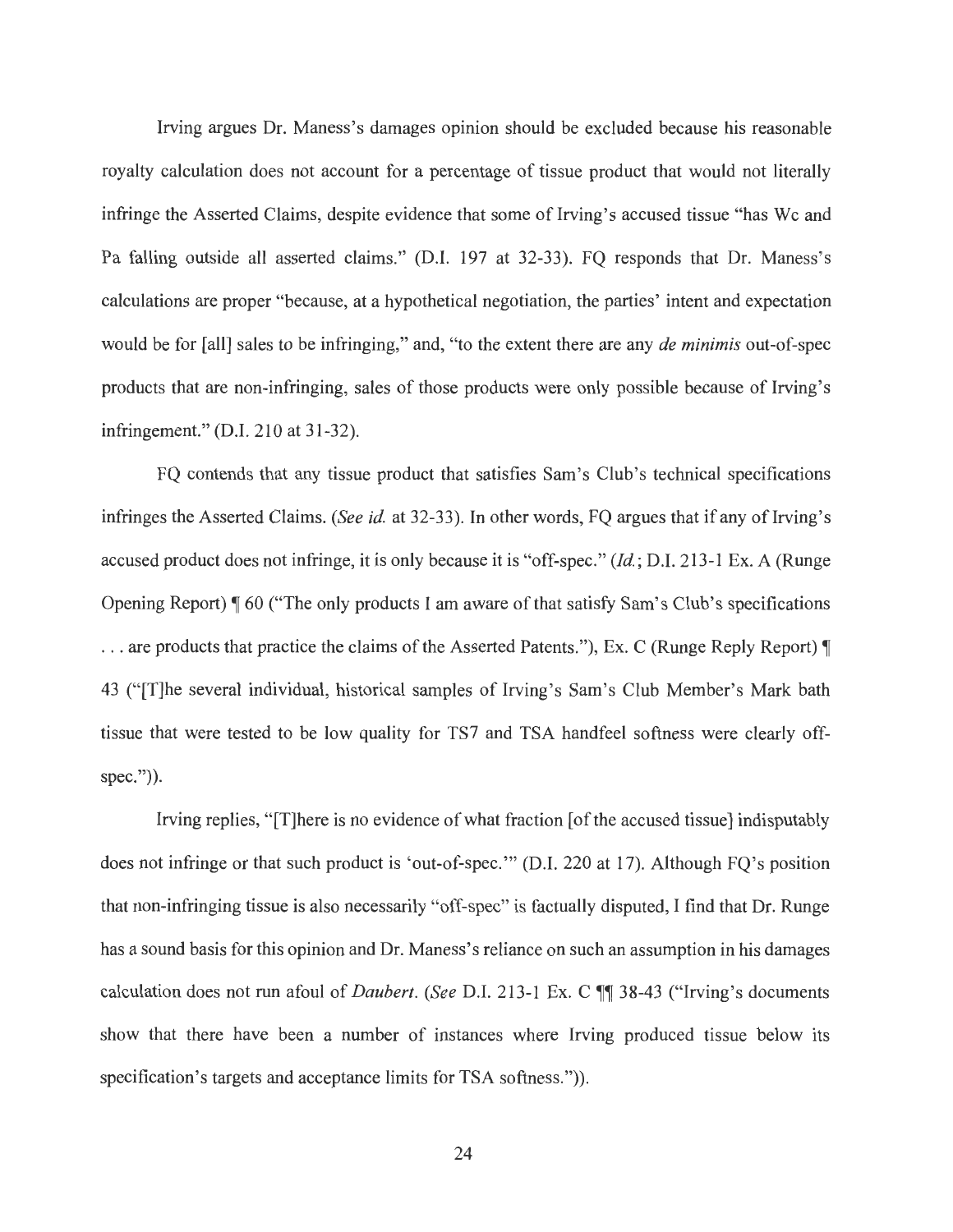I agree with FQ that the law does not require a showing that "damages in all circumstances be limited to specific instances of infringement proven with direct evidence." (D.I. 210 at 33 (quoting *Lucent Techs., Inc. v. Gateway, Inc.,* 580 F.3d 1301, 1334 (Fed. Cir. 2009))). I find that at the hypothetical negotiation, the assumption of the parties would be that all the accused tissue would have the same properties. *(See D.I. 213-1 Ex. C ¶ 40 ("[O]ff-spec samples should not be* determinative of the representative properties of a product, and generally would not be used in such a way in industry.")). Thus, if the parties assume any of the tissue infringed, which would be a given at the hypothetical negotiation, they would assume essentially all the tissue infringed. I find Dr. Maness's opinion that even if some out-of-spec bath tissue did not literally infringe, "neither party would desire the cost and nuisance of auditing every production batch sold to Sam's Club to determine if each roll was within the asserted claims" to be sound. (D.I. 199-1 Ex. 14  $\P$ 61). Therefore, Dr. Maness did not err in failing to account for off-spec non-infringing tissue in his reasonable royalty calculation.

#### **2. "Rule of Thumb"**

Irving frivolously argues Dr. Maness impermissibly applied a "rule of thumb" by selecting a proposed royalty rate equivalent to Irving's lowest annual profit margin on accused bathroom tissue sales. (D.I. 197 at 33). I disagree.

The Federal Circuit has rejected rules of thumb for "being insufficiently grounded in the specific facts of the case." *Virnetx, Inc. v. Cisco Systems, Inc.,* 767 F.3d 1308, 1331-32 (Fed. Cir. 2014). Here, I find that Dr. Maness appropriately tied his selected royalty rate to facts specific to the case at hand. Dr. Maness explains the selected royalty rate is "based on Irving's actual profit margin from accused sales throughout the infringement period as well as the profits expected at the time of the 2016 hypothetical negotiation," in addition to the "bargaining power of the two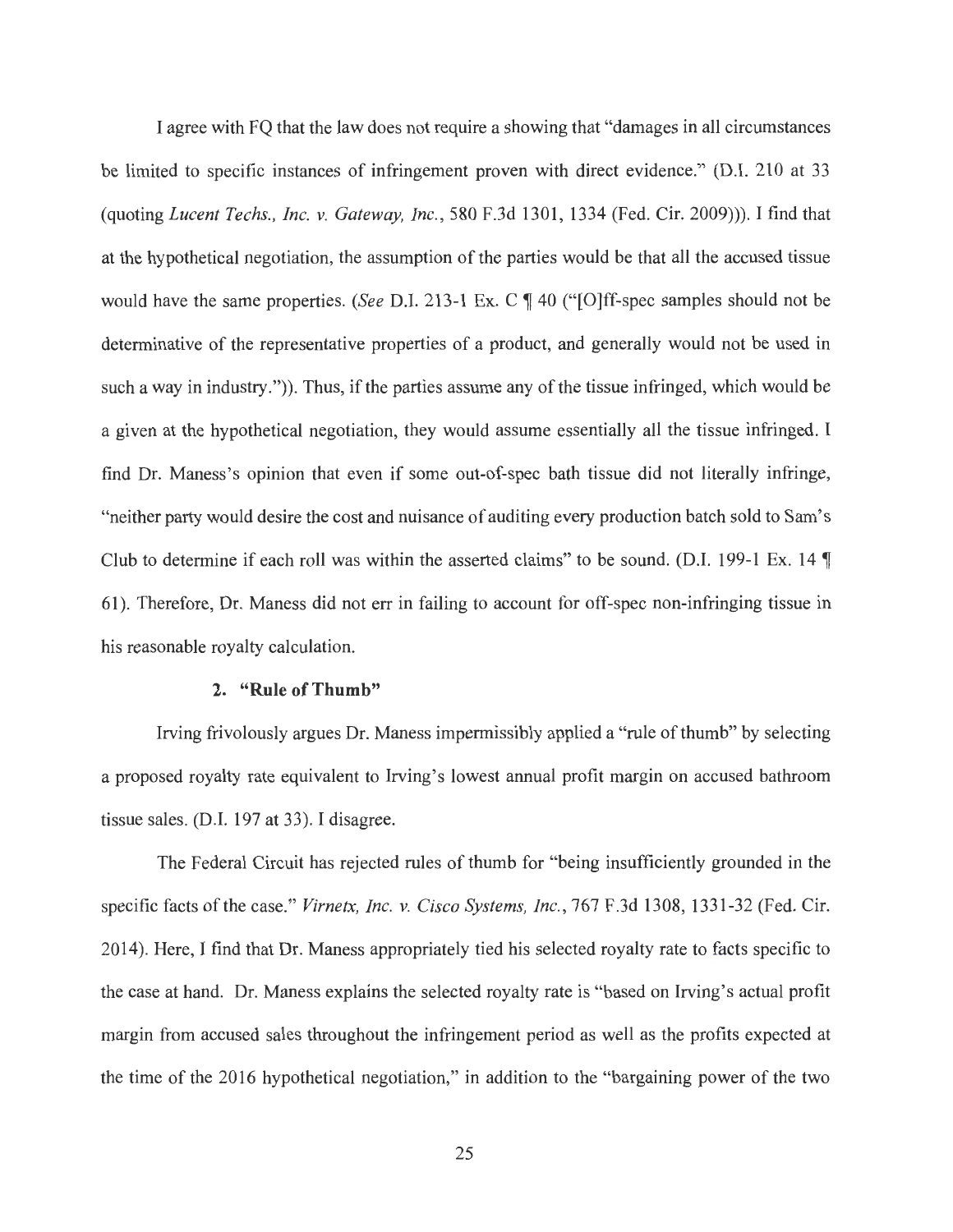parties given [] case-specific facts," such as the lack of a non-infringing alternative, and "the reality that Irving's cost of forgoing a license would be walking away from all the profit associated with the Sam's Club opportunity . . . ." *(See, e.g., D.I. 199-1 Ex. 14*  $\P$  27). Therefore, Dr. Maness did not rely on an impermissible "rule of thumb" in arriving at his selected royalty rate.

#### **3. "Disgorgement"**

Irving argues Dr. Maness's use of a royalty rate equivalent to Irving's lowest annual profit margin is an improper attempt to "reimburse FQ for lost profits by disgorging Irving's profits." (D.I. 197 at 35). This argument is frivolous too.

FQ is correct when it says that Dr. Maness's opinion does not identify and does not seek to recover FQ's lost profits. (D.I. 210 at 36). Nor does Dr. Maness's opinion seek to "disgorge" Irving of its profits. Dr. Maness merely, and appropriately, considers Irving's profits from sales of the accused tissue, *i.e.,* "[t]he established profitability of the product made under the patent; its commercial success; and its current popularity," as one factor in determining a reasonable royalty rate. *See Georgia-Pacific Corp. v.* US *Plywood Corp.,* 318 F. Supp. 1116, 1120 (S.D.N.Y. 1970). Irving's arguments relating to lost profits and disgorgement are baseless.

#### **4. Apportionment**

Amidst the dross, Irving has one golden nugget.

Irving argues, "By refusing to apportion any value to unpatented aspects of the accused bathroom tissue, Dr. Maness violated '[t]he essential requirement [] that the ultimate reasonable royalty award must be based on the incremental value that the patented invention adds to the end product."' (D.I. 197 at 36 (quoting *Ericsson, Inc. v. D-Link Sys., Inc.,* 773 F.3d 1201, 1226 (Fed. Cir. 2014)). FQ responds, "because bathroom tissue is not a multi component product, apportionment, per se, is not actually required." (D.I. 210 at 37). FQ further argues that because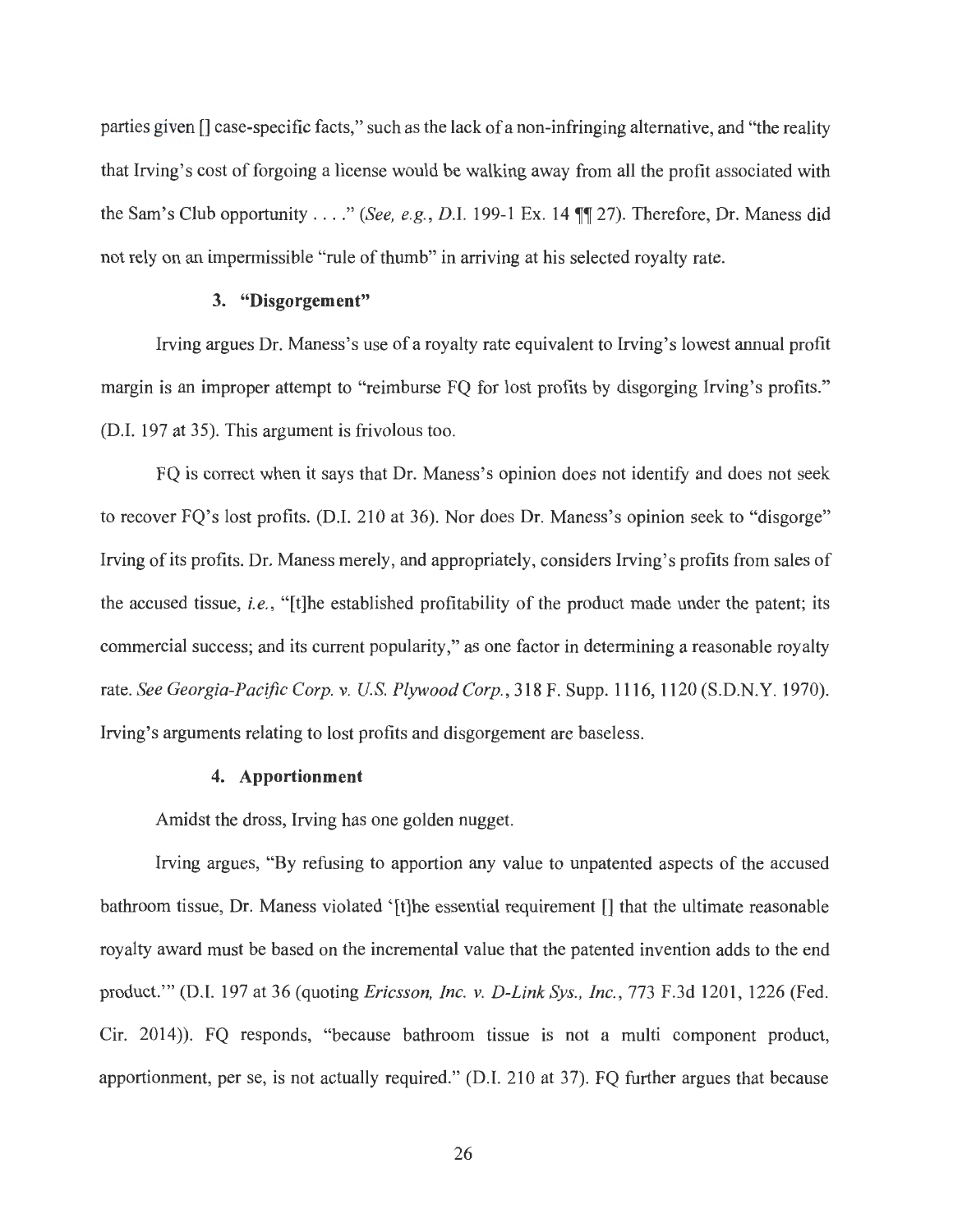"the *only* way Irving was able to sell Member's Mark bath tissue was by matching First Quality's patent-practicing products," "the Patents at Issue are the drivers of demand for the only customer who bought the accused product [Sam's Club]," and therefore it was appropriate for Dr. Maness to apportion 100% of the value of the accused products to the patented technology. *(Id.* at 37-38). I am not convinced by FQ's argument.

FQ is incorrect that apportionment is not required because bathroom tissue is not a multicomponent product. The law on apportionment is clear. "A patentee is only entitled to a reasonable royalty attributable to the infringing features. The patentee must in every case give evidence tending to separate or apportion the defendant's profits and the patentee's damages between the patented feature and the unpatented features." *Power Integrations, Inc. v. Fairchild Semiconductor Int '/ Inc.,* 904 F.3d 965,977 (Fed. Cir. 2018).

FQ's reliance on *AstraZeneca* is also inapt. There, the Court found the novel subcoating "was substantially responsible for the value of the product" because it made it commercially viable for the first time; here, there is no dispute that bathroom tissue has long been commercially viable without FQ's patented technology. AstraZeneca AB v. Apotex Corp., 782 F.3d 1324, 1339-40 (Fed. Cir. 2015). Irving's tissue product has both patented and unpatented features that contribute value to and drive demand for the product. Therefore, apportionment is required, and I agree with Irving that "100% apportionment is no apportionment at all." (D.I. 220 at 19).

I implied at oral argument that I did not believe Dr. Maness properly apportioned in his report and intended to strike any of his analysis that flowed from that failure. (D.I. 281 at 139:3- 140:8). For the reasons stated above, I formally do that now by GRANTING Irving's motion to exclude the portions of Dr. Maness's original report that rely on his incorrect "apportionment" method.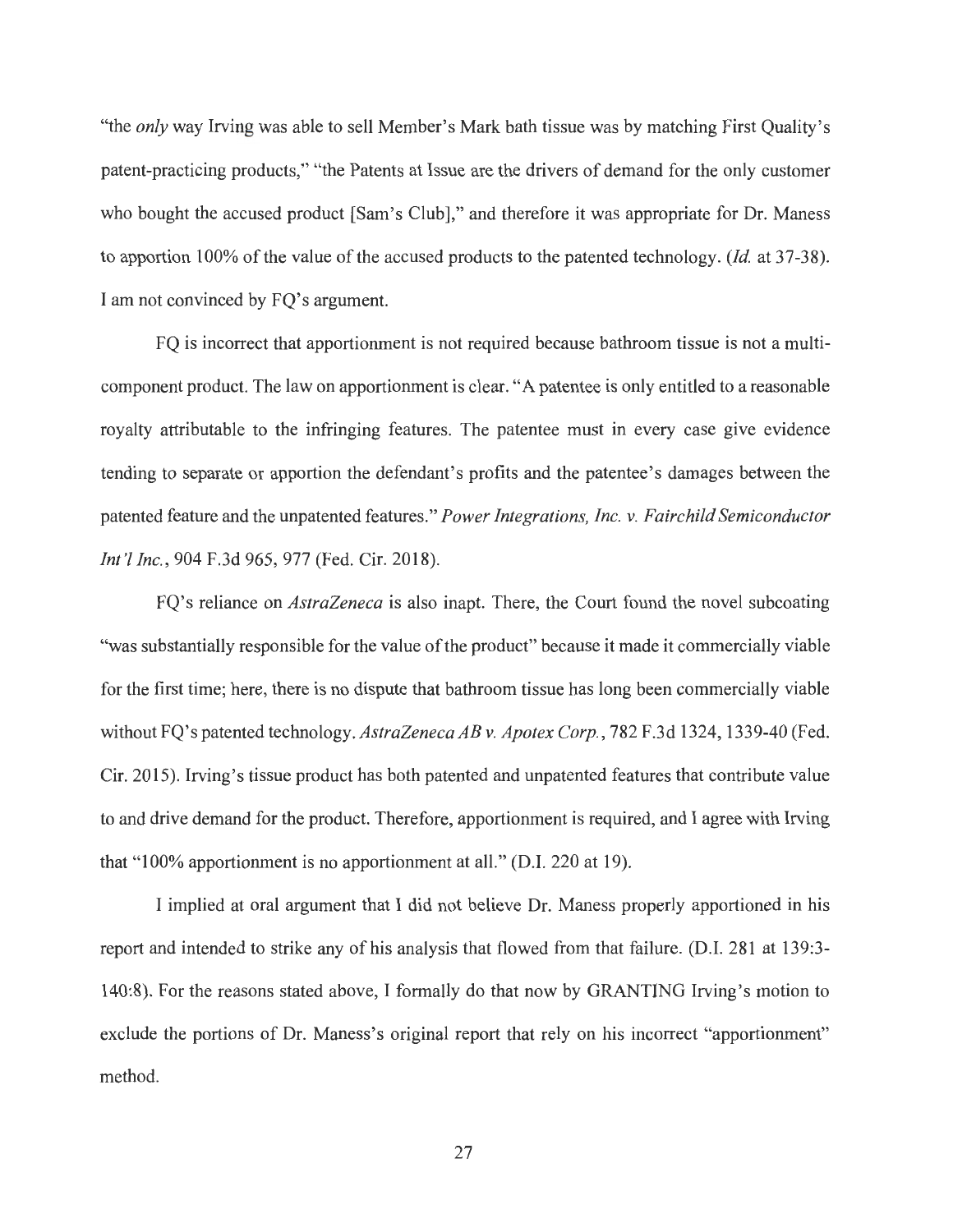Dr. Maness has filed a supplemental expert report to address the apportionment issue. Irving has filed a brief (D.I. 295) objecting to the alternative method of apportionment Dr. Maness . employs in his supplemental report. I will treat Irving's renewed objection as a new motion and address it separately.

## **5. "Convoyed Sales"**

Irving argues, "The final legal error requiring exclusion of Dr. Maness's damages opinion is that he treats Irving's paper towel sales to Sam's Club as convoyed sales in arriving at his proposed royalty," despite the paper towel sales not being "convoyed sales as a matter of law because *paper towels* and the accused *bathroom tissue* undisputedly lack a functional relationship." (D.I. 197 at 38). FQ responds that Dr. Maness does not use the paper towel sales in either his royalty base or royalty rate calculations and instead "notes only that because the parties would recognize that securing Sam's Club bath tissue business could help Irving secure its paper towel business, Irving's maximum willingness to pay would have been even greater than its 12.6% profit margin at the time of the hypothetical negotiation . . . and, therefore, Dr. Maness's 7.5% rate is conservative." (D.I. 210 at 40).

I find that, because Dr. Maness does not seek any lost profits for the paper towel sales, his consideration of the paper towel sales as part of his overall damages opinion is appropriate. *Georgia-Pacific* factor 6 expressly allows for the consideration of "[t]he effect of selling the patented specialty in promoting sales of other products of the licensee; that existing value of the invention to the licensor as a generator of sales of his non-patented items; and the extent of such derivative or convoyed sales." *Georgia-Pacific,* 318 F. Supp. at 1120.

#### **6. Conclusion**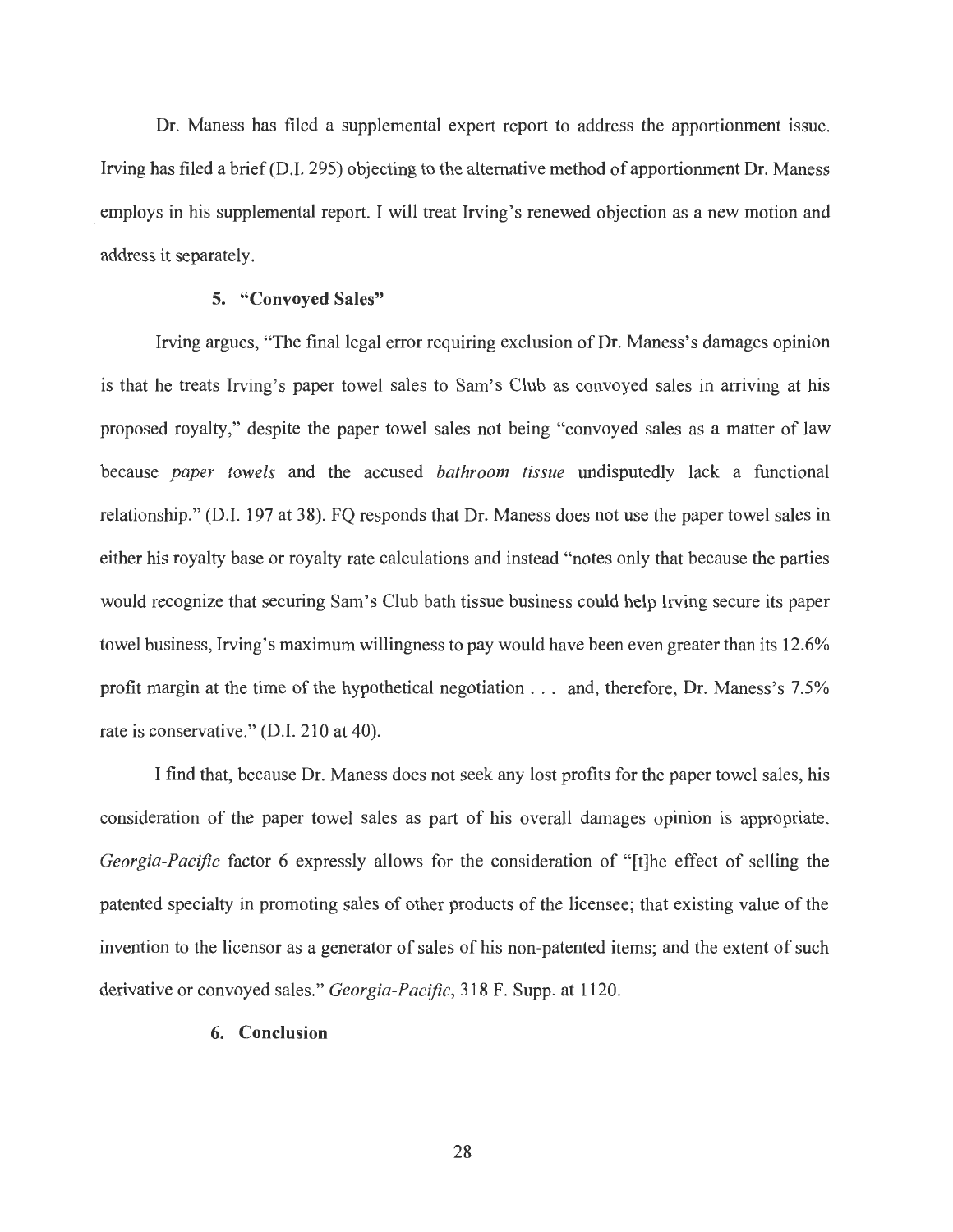For the reasons stated above, the portion of Irving's motion to exclude Dr. Maness's damages opinion that I did not address at oral argument is DENIED.

## **E. Dr. Keller's Opinions**

FQ seeks to exclude portions of Dr. Keller's opinions. Specifically, FQ argues Dr. Keller's proposed testimony (1) "advocat[es] and us[es] an improper claim construction of 'an outer surface," (2) discusses "optical" and "non-contact" profilometry, "which is irrelevant to this case," and (3) includes "rubber-stamping attorney argument, predicated on materials he admitted to never reviewing." (D.I. 195 at 1). I review each of these arguments in tum.

## **1. "Outer Surface"**

FQ contends, "Dr. Keller argues ... that the 'outer surface having' the claimed roughness parameters must be somehow either 'representative' of the entire outer surface of the tissue or be more than a 'mere portion' of the entire outer surface." *(Id.* at 3). FQ argues that this amounts to "a. new claim requirement" which is "improper because it is contrary both to the plain meaning of the claims and the Court's constructions of 'Average Primary Amplitude' and 'Average Peak to Valley Waviness."' *(Id.).* For the reasons explained in my Supplemental Order on Claim Construction (D.I. 275), I disagree.

I construed "an outer surface" to mean "the surface of the outer side of the through air dried tissue," explaining, "when the inventors discuss improvements to the tissue's 'surface profile,' they are referring to the surface profile of the tissue as a whole." *(Id.* at 2-3). The portions of Dr. Keller's opinions to which FQ objects, where he opines that infringement testing should be conducted to generate measurements that "are representative of the outer surface" and "not a mere portion of that outer surface" are compatible with this construction of "an outer surface." (D.I. 195 at 5-6; see, e.g., D.I. 200-1 **| 36** (Keller Rebuttal) ("The 'outer surface' that is claimed is not a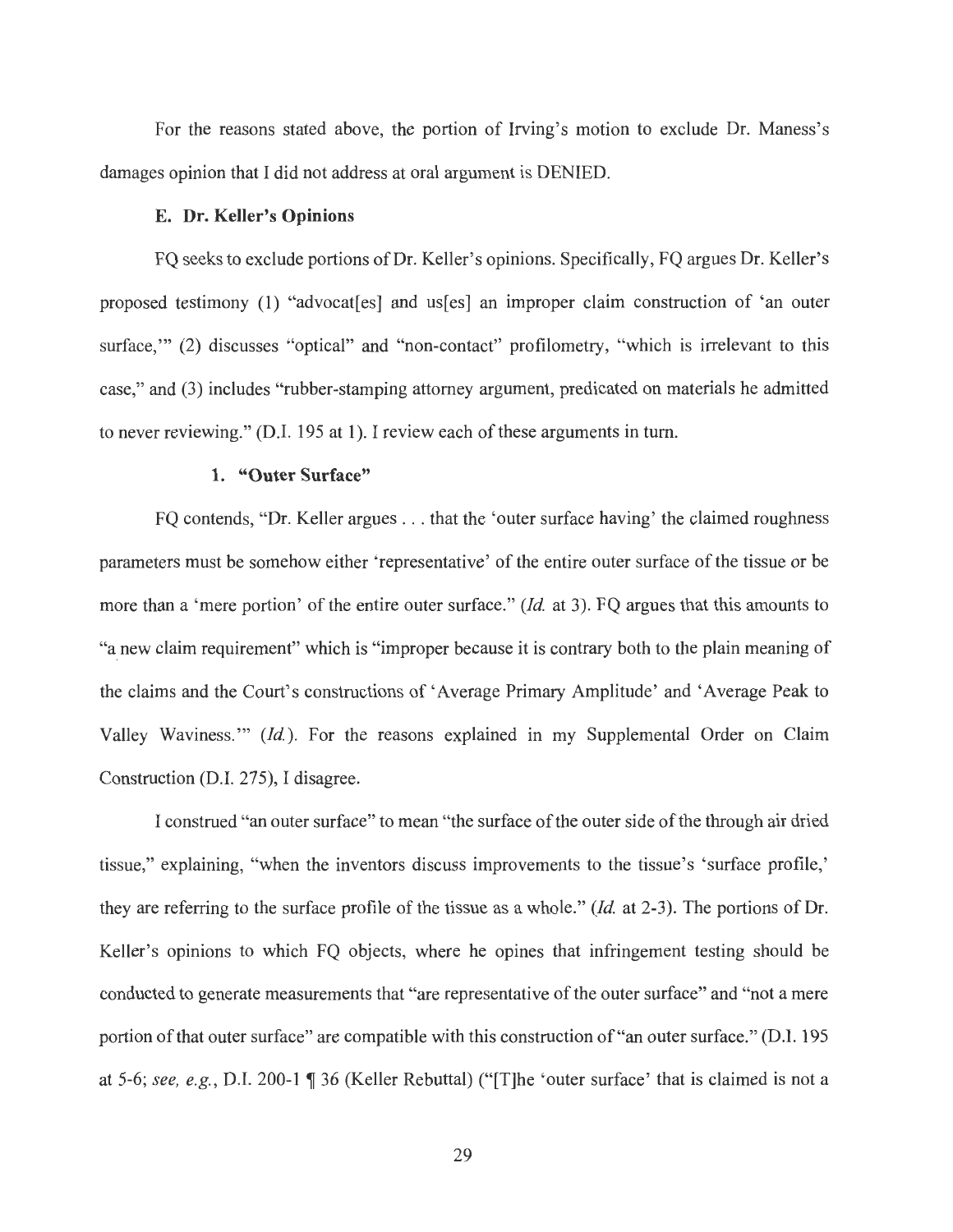mere portion of that outer surface"); *Id.*  $\parallel$  40 (POSA would understand FQ's testing "is not representative of the outer surface.")).

For these reasons, FQ's motion to exclude Dr. Keller's opinions on the claimed "outer surface" is DENIED.

## **2. Optical Profilometry**

FQ moves to exclude Dr. Keller's discussion of "optical" or "non-contact" profilometry because it is "both entirely irrelevant to the case and highly likely to confuse the trier of fact. " (D.I. 195 at 12). FQ argues that, because the Asserted Claims require that We and Pa be measured using contact profilometry, Dr. Keller's "confounding discussion of non-contact, optical profilometry methods and the respective benefits of optical profilometry over contact profilometry throughout his reports is an impermissible end run around the Court's claim construction." *(Id.).* Irving responds that Dr. Keller's comparison of contact profilometry to non-contact profilometry is relevant to damages, specifically "'the nature of the invention' and its relative lack of 'utility,' which are 'important considerations in the hypothetical negotiation." (D.I. 206 at 15 (quoting *Carnegie Mellon Univ. v. Marvell Tech. Grp., Ltd. ,* 807 F.3d 1283, 1304 (Fed. Cir. 2015))). Irving further argues that FQ's framing of Dr. Keller's opinions as "an impermissible end run around the Court's claim construction" is incorrect, because Dr. Keller relies solely on contact profilometry measurements to opine on non-infringement. (D.I. 206 at 15).

Because I agree with Irving that (1) Dr. Keller has not relied on non-contact profilometry to opine on whether the accused product meets the claim limitations (D.I. 200-1 (Keller Rebuttal) **\\epset{\math{3}** 44-48; D.I. 200-2 (Keller Reply)  $\mathbb{I}$  104-06), (2) Dr. Keller's discussion of the deficiencies of the contact profilometry technique required by the claims may be relevant to damages (D.I. 200- 17 at 22, 48), and (3) Dr. Keller's non-contact profilometry images may help the jury visualize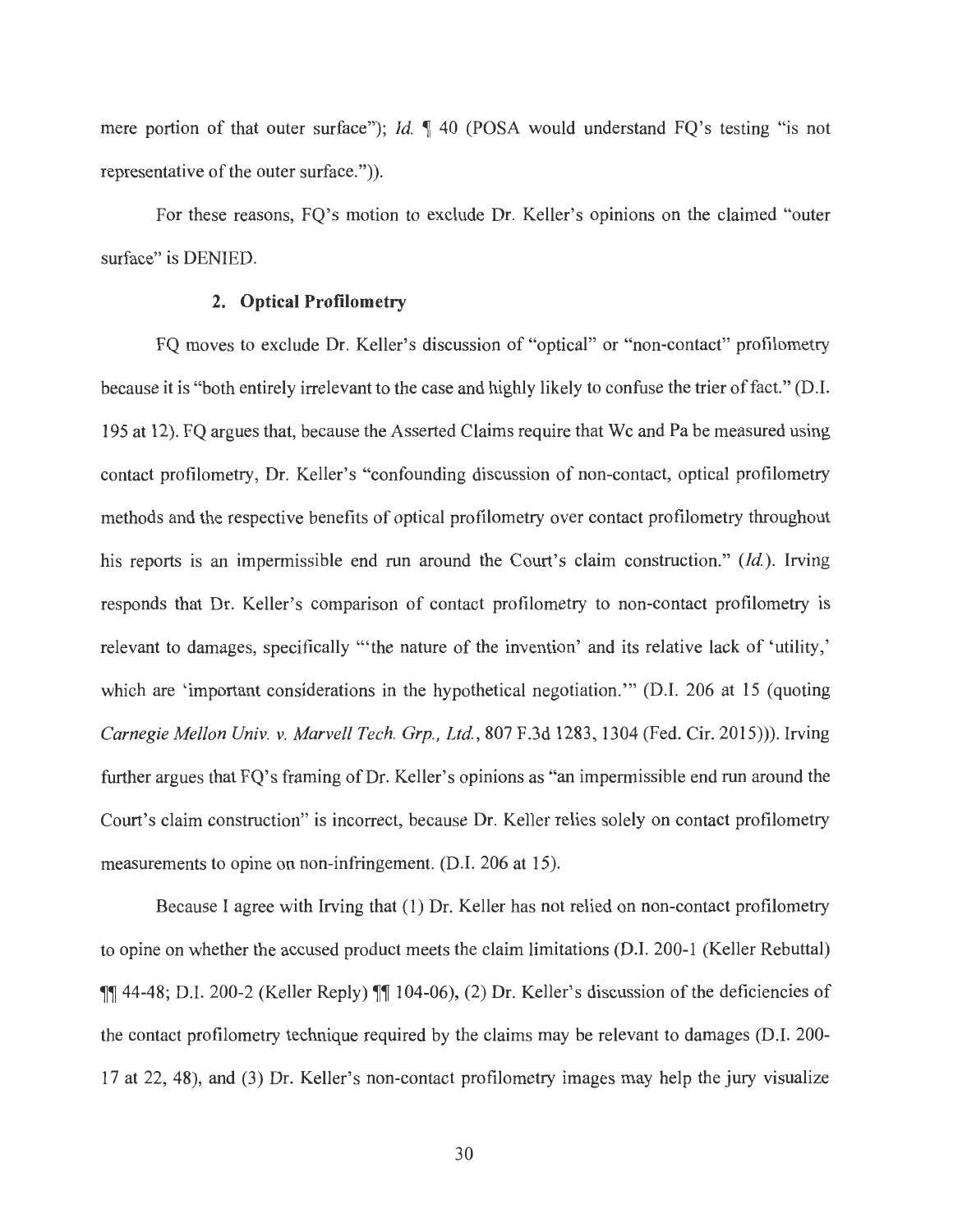what embossing and the surface characteristics that are the subject of the claim limitations look like at the micron scale (D.I. 200-6  $\P$  79-83), I do not see a reason to exclude Dr. Keller's testimony relating to optical profilometry at this time. FQ's motion to exclude Dr. Keller's testimony relating to optical profilometry is DENIED without prejudice to objections at trial based on the rules of evidence.

## **3. Dr. Keller's Other Opinions**

FQ argues that Dr. Keller's remaining opinions are "attorney argument, created and written by Irving's lawyers, and merely rubber-stamped by Dr. Keller sight-unseen" and should therefore be excluded because "they are not predicated on reliable scientific investigation .. . . " (D.I. 195 at 16-17). FQ points to (1) Dr. Keller's admission in his deposition that "he reviewed, at most, only isolated lines identified by Irving's attorneys and no other portion of' transcripts from certain fact witnesses' depositions that he cited in his report *(id. at 18; D.I. 200-7 (Keller Opening)* **117**, *117,* 118, 132, 135, 136, 165, 178); (2) paragraph 132 of Dr. Keller's opening report discussing various fact witnesses' testimony on how contact profilometry scans should be spaced relative to each other, portions of which appear verbatim in a motion filed by Irving in October 2020, before Dr. Keller had access to the cited materials (D.I. 195 at 18-19; D.I. 200-7  $\P$  132; D.I. 200-9 at 2); and (3) Dr. Keller's "extensive[]" reliance on Mr. Kavalew's contemporaneously filed report, despite admitting at his deposition that he had not seen Mr. Kavalew's report prior to submitting his own report (D.I. 195 at 20).

Irving responds, "FQ's rhetoric ignores that Dr. Keller's opinions are well-supported by technical evidence and that he had very substantial involvement in his reports." Irving points to Dr. Keller's response to Irving's questioning about whether there were portions of his report he did not write: "The technical component is entirely mine. My findings are mine. I wrote those.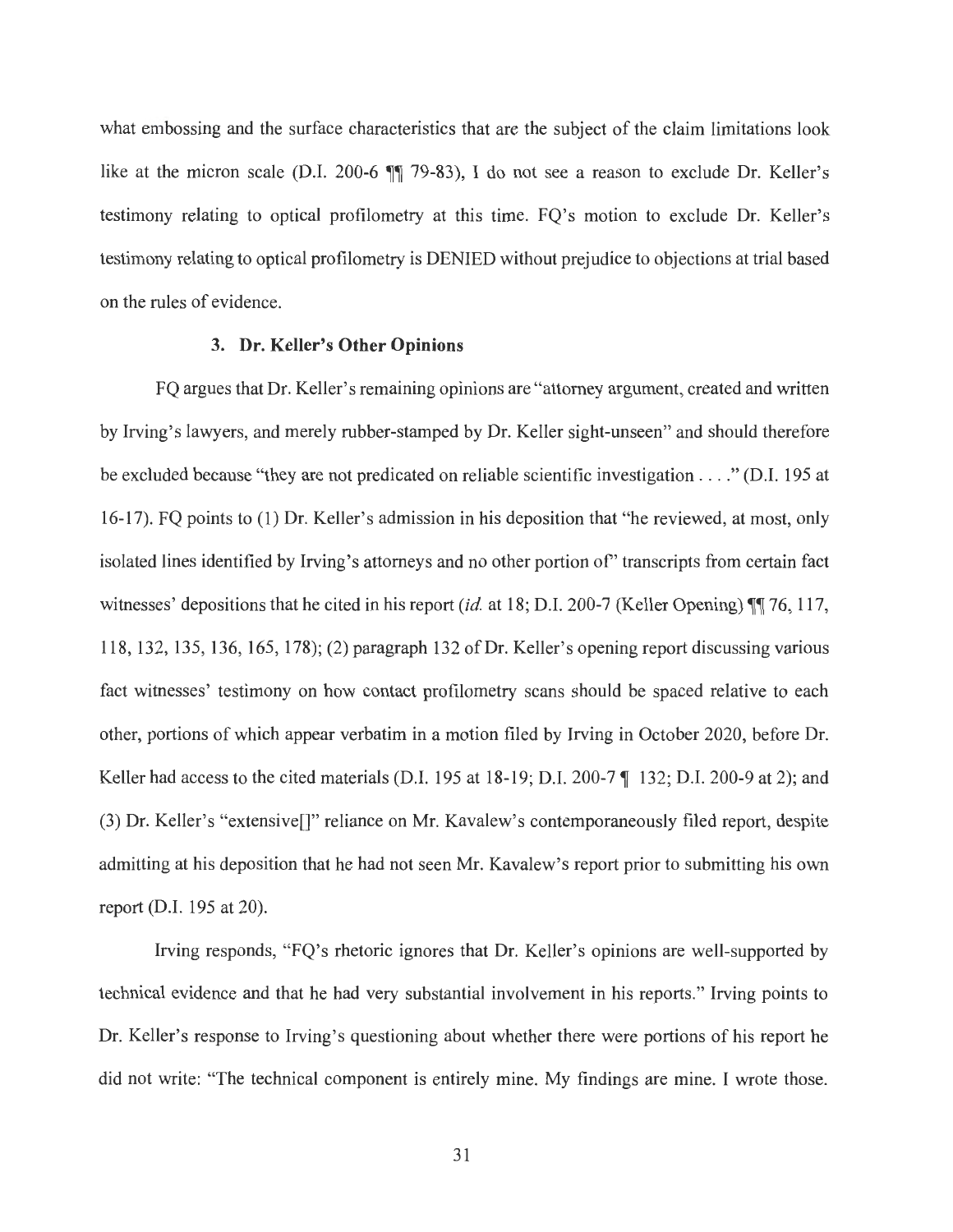And the legal team I'm working with typed out the table of contents, inserted the patent ['s claims]." (D.I. 206 at 18; D.I. 200-8 at 166:3-167:4).

I agree with Irving that the deficiencies identified by FQ in Dr. Keller's reports are not serious enough to require blanket exclusion of Dr. Keller's opinions. *In re Asbestos Products Liability Litigation (no. VI) ,* 714 F. Supp. 2d 535, 542 (E.D. Pa. May 24, 2010) ("When a Rule  $26(a)(2)(B)$  challenge is raised, the proper focus of the court's inquiry is whether the expert witness offered substantial input into what was put into the report.") ( cleaned up). The examples FQ points to involve subjects that are ancillary to Dr. Keller's primary invalidity and non-infringement opinions. Irving has shown that Dr. Keller had "substantial involvement" in what was included in his reports and was responsible for the reports' technical analyses and conclusions, which comprise the core of his testimony. *(See, e.g. ,* D.I. 206 at 19 (citing evidence from the record to show "Dr. Keller's opinions are well-supported by technical evidence, including technical literature, patents, tissue images, testing, and measurements that the parties produced.")).

FQ's concerns with Dr. Keller's report can be fairly addressed through cross-examination. For these reasons, FQ's motion to exclude Dr. Keller's opinions is DENIED.

#### **F. Mr. Kavalew's Opinions**

As I implied at oral argument (D.I. 281 at 105:22-106:3), I do not think there are any *Daubert* issues with Mr. Kavalew's opinions.

Irving relies on physical samples of tissues manufactured before the priority date of the Asserted Claims as prior art in its invalidity case. Irving's technical expert, Mr. Kavalew, performed testing on these prior art tissue samples to show they met the requirements of the Asserted Claims. FQ argues this testing by Mr. Kavalew should be excluded for three reasons: (1 ) "Irving's present-day test results on the physical samples do not reliably reflect the properties of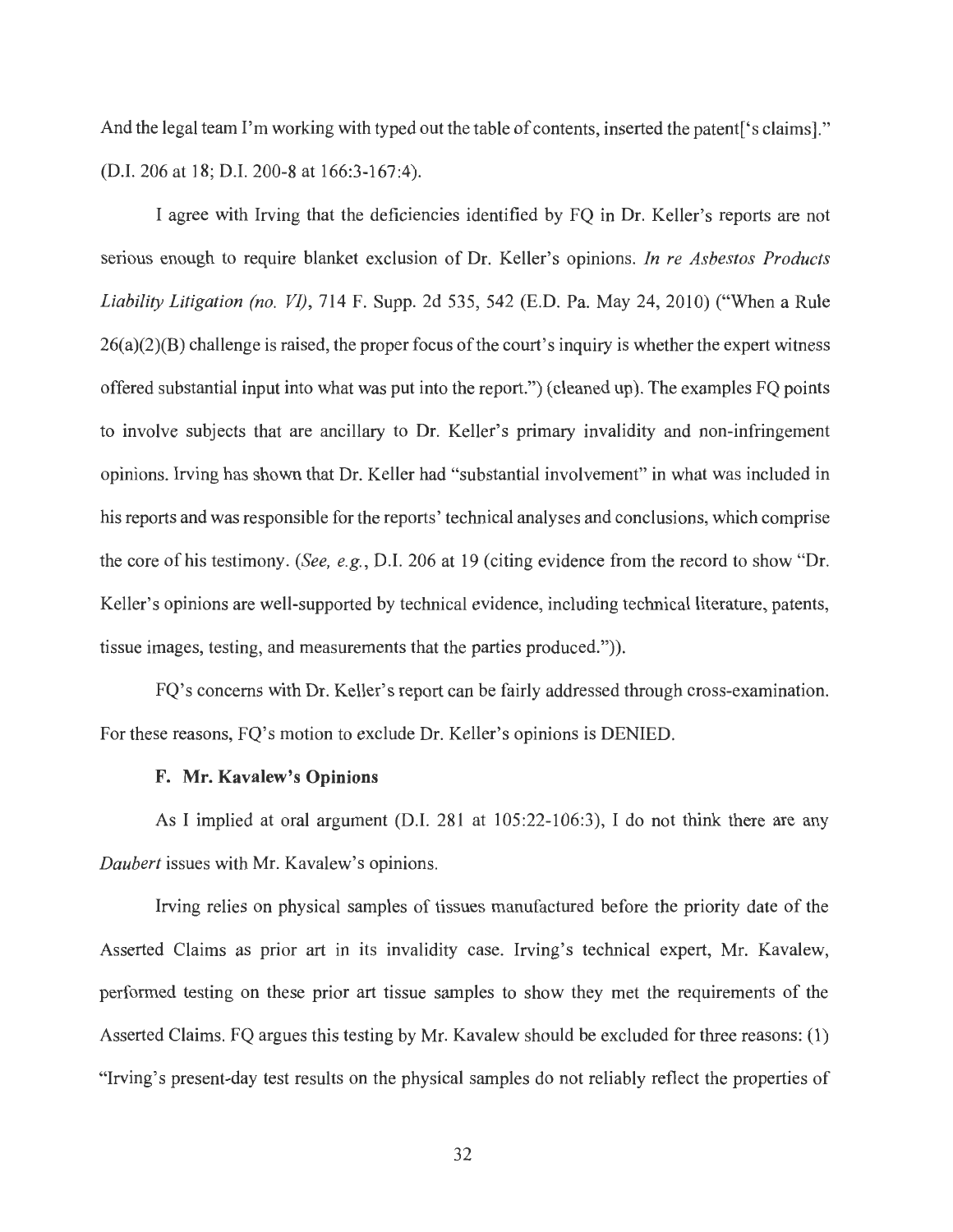the tissue at the time they were prior art," (2) "Mr. Kavalew relies on testing and evaluation on the alleged prior art samples performed by Irving employee Ida Lamanna, but during fact discovery Irving asserted privilege over Ms. Lamanna's evaluation of those very same samples," and (3) "[M]any of the test results are inherently unreliable because Mr. Kavalew is unable to confirm the correctness or accuracy of them," "many of the measurements were inconsistently reported in Mr. Kavalew's report," and, "While Irving served a 'corrected' report from its attorneys after the close of expert discovery, there is no basis for the 'corrections.'" (D.I. 195 at 21 ). I am not persuaded by any of FO's arguments.

First, I find that the question of whether the prior art samples had the same properties at the time of testing as they had prior to the priority date is a factual question on which both parties should be allowed to opine. Mr. Kavalew testified that the packaging was unopened prior to testing, had no expiration or "use by" dates, and that he personally inspected the samples and found they showed no signs of degradation. (D.I. 207-1 Ex. 20  $\mathbb{I}$  145, 146, 187, 206, 225; D.I. 200-5  $\mathbb{I}$  32-33). Mr. Kavalew also tested two properties of the tissues, caliper and tensile, that would have been likely to change over time if degradation had occurred and found both were within the target range for all samples. (D.I. 200-5  $\sqrt{\$}85-89$ , 104-09, 160-65, 178-83, 284-89, 294-99, 345-50, 354-50, 354-57).

Second, as to the argument that FQ suffered some prejudice from its inability to depose Ms. Lamanna prior to Irving waiving its work product privilege, I resolved that at oral argument. (D.I. 281 at 134:7-139:2).

Finally, the errors in Mr. Kavalew's original report were typographical and have been corrected. FQ is in possession of all the data from the testing and is free to cross examine Mr. Kavalew about that data and any remaining inconsistencies in his results at trial.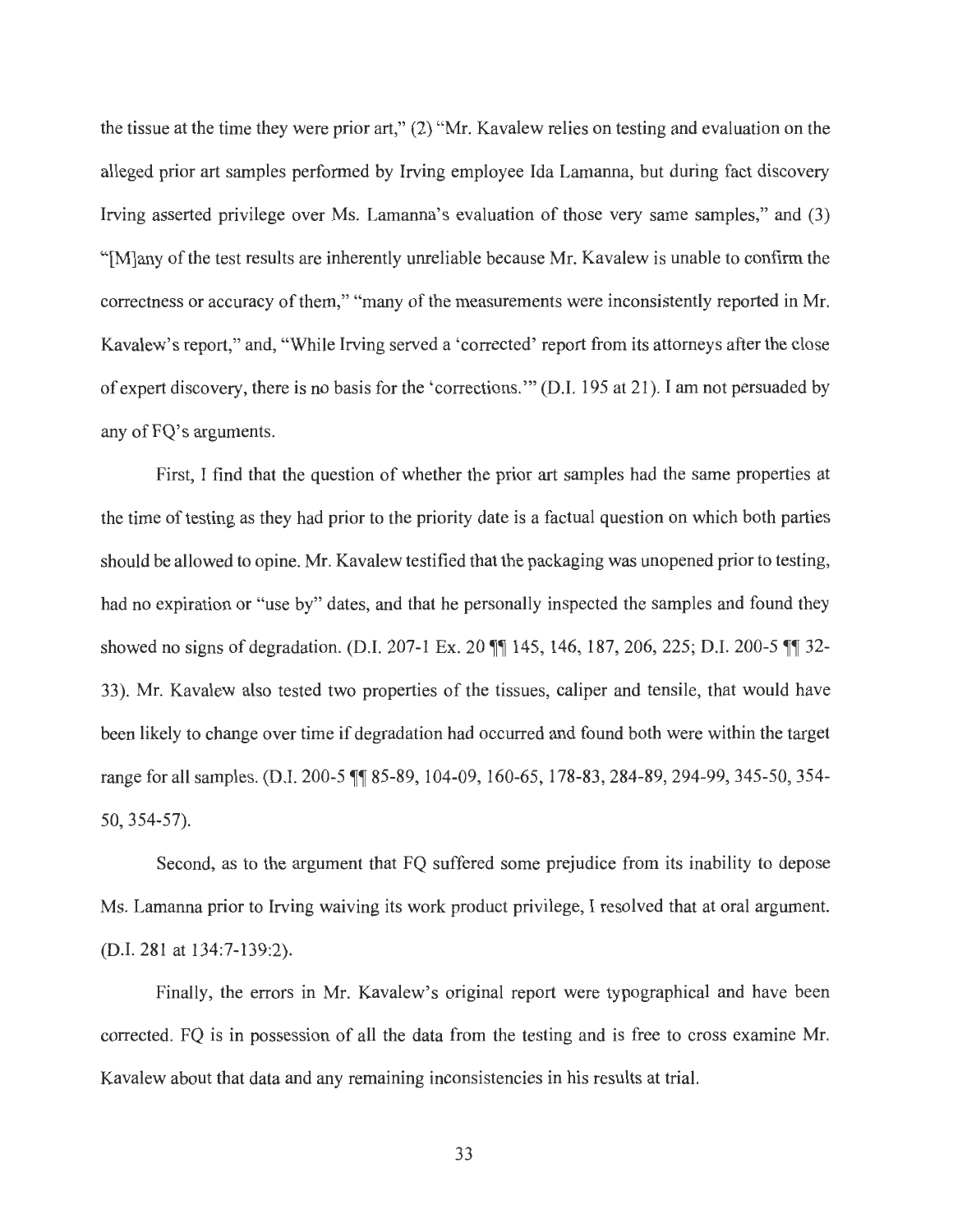For these reasons, FQ's motion to exclude Mr. Kavalew's testimony about the results of his testing on the prior art tissues is DENIED.

## **G. Mr. Malackowski's Opinions**

## **1. P&G Settlement Agreement**

The Federal Circuit has "recognized that licenses may be presented to the jury to help the jury decide an appropriate royalty award." *Ericsson, Inc. v. D-Link Sys. , Inc.,* 773 F.3d 1201 , 1227 (Fed. Cir. 2014). "[T]here must be a basis in fact to associate the royalty rates used in prior licenses to the particular hypothetical negotiation at issue." *Uniloc USA, Inc. v. Microsoft Corp. ,* 632 F.3d 1292, 1317 (Fed. Cir. 2011). Because licenses "are almost never perfectly analogous to the infringement action," reasonable royalty opinions "relying on licenses must account for [] distinguishing facts when invoking them to value the patented invention." *Ericsson,* 773 F.3d at 1227. " [C]omparisons of past patent licenses to the infringement must account for the technological and economic differences between them." *Wordtech Sys., Inc. v. Integrated Networks Sol 'ns, Inc.,* 609 F.3d 1308, 1320 (Fed. Cir. 2010) (cleaned up).

While the Federal Circuit "has often excluded licenses that are technologically or economically non-comparable," it "has also held, however, that the issue of comparability is often one of sufficiency of the evidence, not admissibility." *Bio-Rad Lab ys, Inc. v. JOX Genomics Inc.,*  967 F.3d 1353, 1373-74 (Fed. Cir. 2020). Nevertheless, "a patentee [can] not rely on license agreements that [are] radically different from the hypothetical agreement under consideration to determine a reasonable royalty." *Uniloc,* 632 F.3d at 1316 (cleaned up).

FQ seeks to exclude Mr. Malackowski's opinions relying on a "Settlement and Patent License Agreement" entered into between Proctor & Gamble and Irving (the "P&G-Irving Agreement") in March 2012. FQ argues, "Neither Irving nor Mr. Malackowski have come close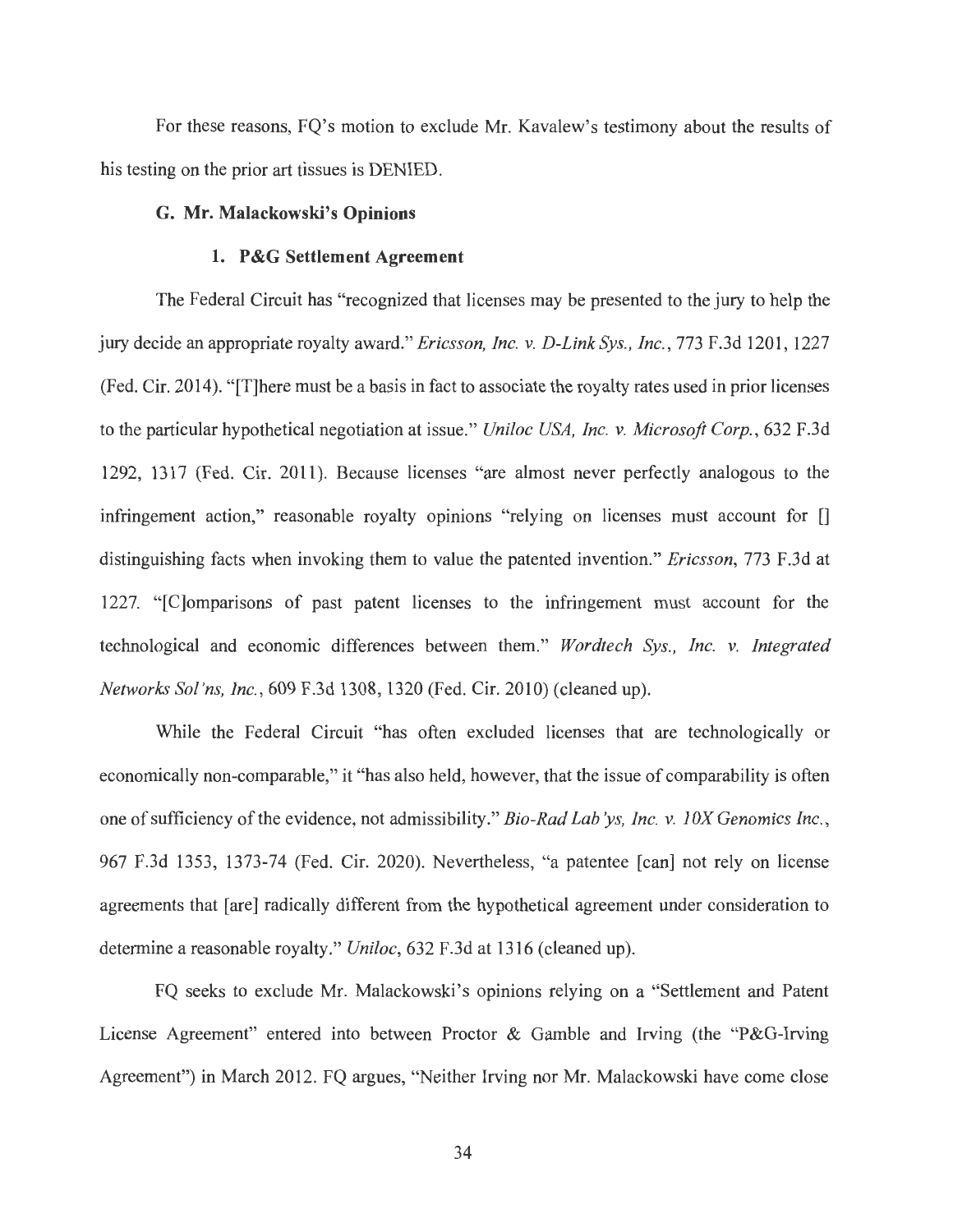to showing that the [P&G-lrving Agreement] is comparable to the hypothetical license because neither Irving nor Mr. Malackowski have identified even the most rudimentary facts necessary to evaluate comparability of the [P&G-lrving Agreement]." (D.I. 195 at 27-28). FQ argues the "unknowns regarding that agreement include at least the following": (1) "What dispute the settlement resolved," (2) "what Irving product(s) the settlement covered," (3) "how many sales or how much revenue Irving made or expected to make from the licensed product," (4) "whether Irving ever actually used or intended to use the licensed technology in any product," (5) "whether the licensed technology is capable of being used in bathroom tissue products," and (6) "any identification whatsoever of the circumstances that led to the settlement." *(Id.* at 28). Irving responds, "Mr. Malackowski at least has shown 'baseline comparability' to support admissibility, and FQ's challenge to 'the degree of comparability is a factual issue best addressed through cross examination."' (D.1. 206 at 32 (quoting *Bio-Rad,* 967 F.3d at 1373-74)).

The P&G-lrving Agreement resolved two disputes, one relating to Irving's diaper products (the "Diaper Dispute"), and one relating to Irving's tissue products (the "Tissue Dispute"). (D.I. 200-17 at 40). Mr. Malackowski notes, "the disputes between the parties were 'amicably resolved' without any lawsuit being filed in court." *(Id.)*. The Diaper Dispute arose from a disagreement over royalty obligations due under a previous patent license agreement from 2003 (the "2003 Diaper License"). *(Id. at 40-41)*. The P&G-Irving Agreement included a "release," under which the parties agreed that no further payments would be required under the 2003 Diaper License. *(Id.*  at  $41$ ).

The P&G-lrving Agreement granted Irving "a fully paid up, irrevocable, royalty-free, and worldwide license for all past manufacture, use, offering for sale, sale, or importation of any products within the claims of the licensed tissue patents." *(Id.* at 41 ). Mr. Malackowski opines,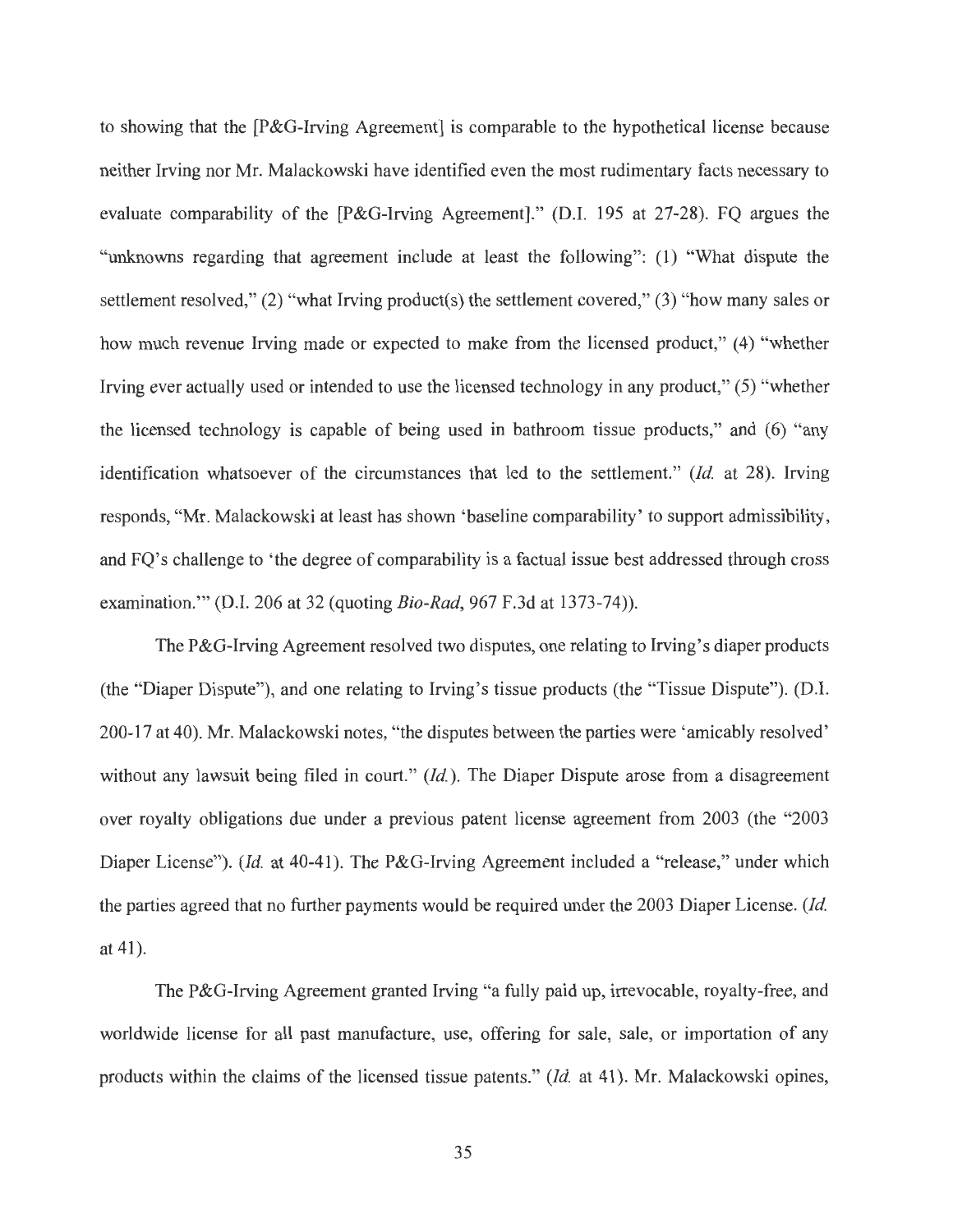"With respect to the licensed products, the P&G-Irving Agreement can cover both (bathroom tissue] and paper towels." *(Id.* at 43). Neither Mr. Malackowski nor Irvine, however, has identified any specific Irving product covered by the Agreement. Accordingly, the amount of revenue Irving has made or expected to make from the licensed technology is unknown.

Mr. Malackowski performed an in-depth assessment of the comparability of the P&G-Irving Agreement to the hypothetical negotiation. He begins by comparing the timing, noting the Agreement occurred "approximately 4.5 years prior to the hypothetical negotiation in November 2016," but that there were "no notable differences in the bath tissue market during this period as the market was stable, growing at a rate of less than 1 % per year." *(Id.* at 41 ). Mr. Malackowski then compares the relationships between the respective parties, noting "the competitive relationship between the licensor and licensees in [the] P&G-Irving Agreement is sufficiently similar to the relationship of the hypothetical negotiators," because, although P&G and Irving would not compete "at the retailer level for private label (bathroom tissue] supplier status," they would "still compete with each other at the consumer level." *(Id.* at 41 ).

Mr. Malackowski then turns to comparing the licensed technologies, noting the P&G-Irving Agreement "included rights to nine patents and patent applications," including four issued U.S. patents. *(Id.).* He summarizes the technology claimed in the four issued patents, and relies on discussions with Mr. Kavalew, one of Irving's technical experts, to conclude, "the licensed P&G patents are similar to the asserted patents in that they both disclose certain parameters relating to tissues." *(Id.* at 41-42). In comparing the licensed technologies, Mr. Malackowski notes, "the testing and parameters contained in the licensed P&G patents are measurements that are commonly assessed in the industry in contrast to the Patents-in-Suit which disclose uncommon testing protocols and parameters," and the licensed P&G patents disclose properties such as "enhanced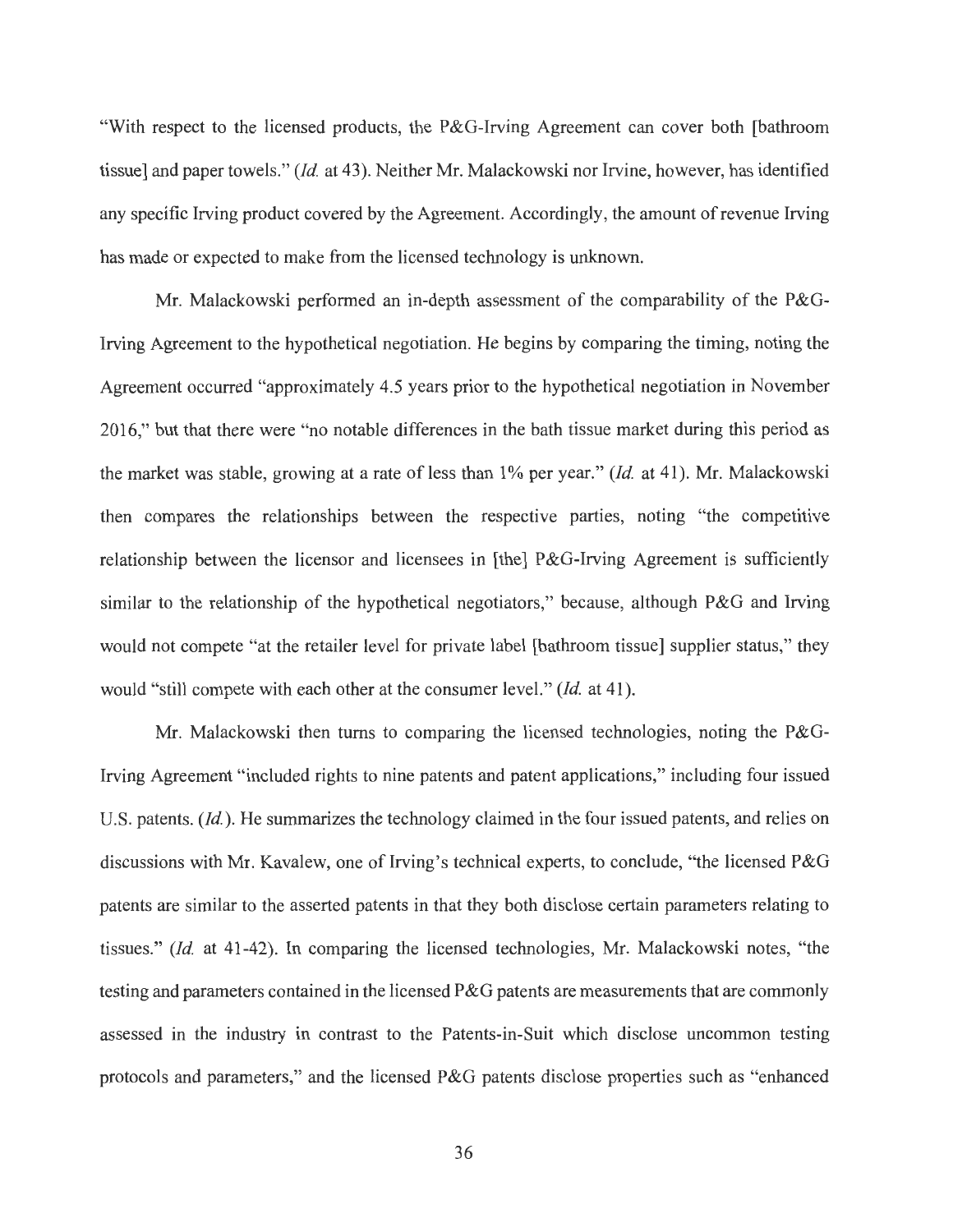softness without sacrificing strength, bulk, and/or absorbency" and "improved absorbency," as opposed to the Asserted Patents which "cover a totally flat sheet of tissue with a zero Average Peak to Valley Waviness, Primary Amplitude, and uniformity values." *(Id.* at 42). For these reasons, Mr. Malackowski concludes, "Given the above, Mr. Kavalew noted that the P&G licensed patents are relatively more valuable than the Patents-in-Suit," and therefore, "All else being equal, this would indicate that the reasonable royalty from the hypothetical negotiations would be lower than the royalty rate agreed to in the P&G-Irving Agreement." *(Id.* at 42-43).

Mr. Malackowski notes that because "Irving also received a release regarding certain  $P\&G$ patents related to Irving's diaper products," "the reasonable royalty from the hypothetical negotiations would be lower than the royalty agreed to in the P&G-Irving Agreement." *(Id.* at 43).

He concludes, "the licensed products under the P&G-Irving Agreement and the hypothetical negotiations are sufficiently comparable," because "the P&G-Irving Agreement can cover both [bathroom tissue] and paper towels." *(Id.).* Finally, Mr. Malackowski compares the terms of the P&G-Irving Agreement and the hypothetical license, finding they both would be "long-term license[s]" which "would indicate a similar royalty rate in this matter." *(Id.)*.

I find that Mr. Malackowski has made a sufficient showing of the technological comparability of the P&G-Irving Agreement to the hypothetical negotiation. I also find that Mr. Malackowski's analysis of the parties' competitive relationships and the relative value of the inventions disclosed in the licensed patents as compared to the Asserted Patents is sufficient to make a showing of the "baseline [economic] comparability" required by the Federal Circuit. *See Bio-Rad,* 967 F.3d at 1373-74.

The thoroughness of Mr. Malackowski's comparability analysis far exceeds the "loose, vague allegations of technological comparability" that led to the exclusion of the damages expert's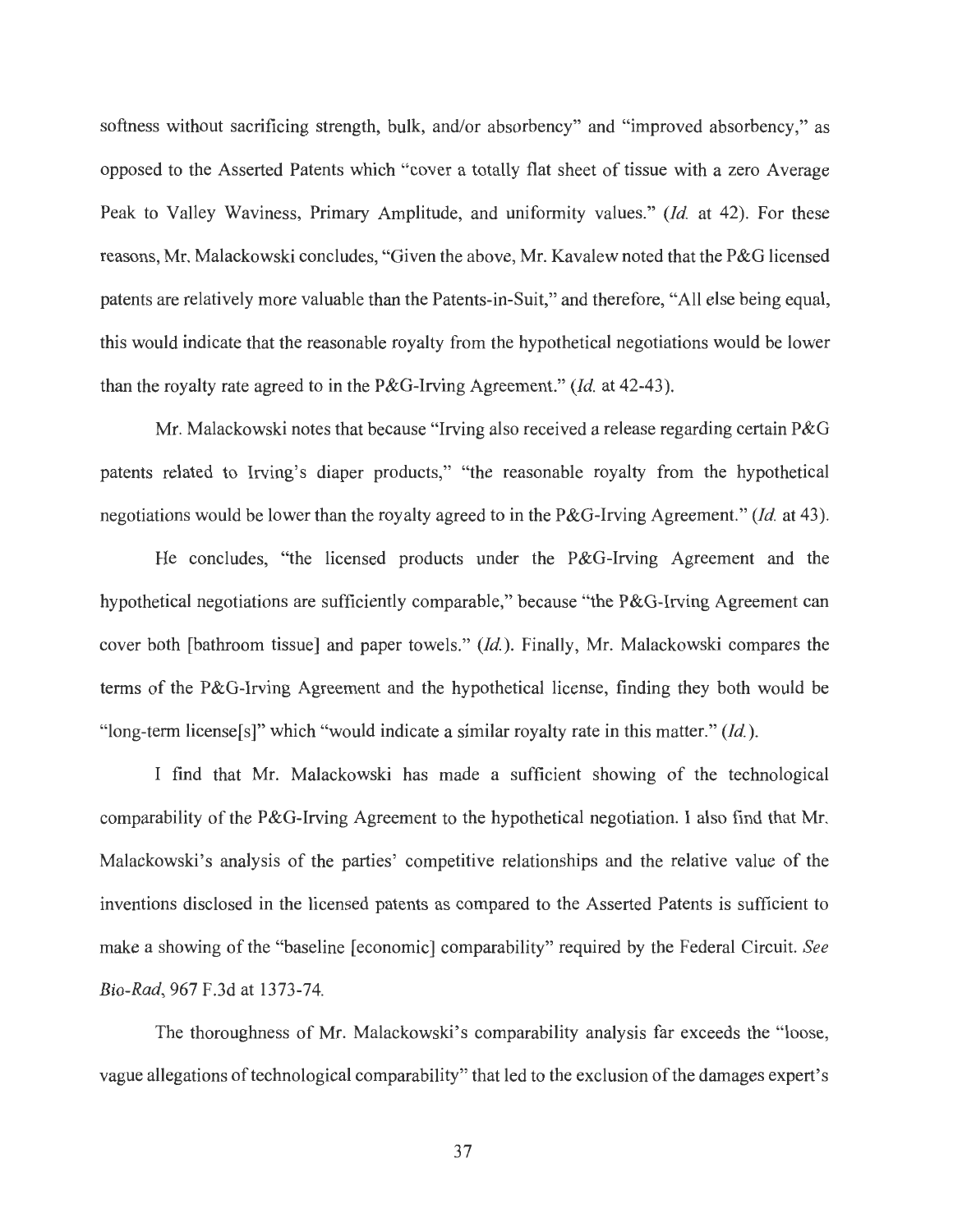opinion in *M2M Sol'ns LLC v. Enfora, Inc.,* 167 F. Supp. 3d 665, 677-78 (D. Del. 2016). Additionally, unlike in *M2M, id.* at 678, where the damages expert "virtually ignore<sup>[d]</sup> the fact that [the] two licenses resulted from litigation settlements, providing a drastically different backdrop than the hypothetical negotiation involving two willing licensors," here, Mr. Malackowski expressly notes that no lawsuits were filed in the disputes giving rise to the P&G-Irving Agreement. (D.I. 200-17 at 40).

The other two cases FQ relies on in its argument for exclusion, *Plexxikon* and *Sprint,* are similarly inapt. In *Plexxikon*, the defendant failed to show "that the technology [was] comparable" and the Court took issue with "the litigation-focused circumstances of the negotiations of the licenses." *Plexxikon Inc. v. Novartis Pharms. Corp.,* 2021 WL 97544, at \*7 (N.D. Ca. Jan. 12, 2021). Here, the P&G-Irving Agreement did not arise out of litigation and Mr. Malackowski has made a sufficient showing of technological comparability. In *Sprint,* the licenses were excluded "most importantly" because "three out of the four licenses resulted from litigation settlements with non-practicing entities, who most likely were in drastically different bargaining positions than Sprint would have been in at the time of the hypothetical negotiation." *Sprint Commc 'ns Co. v. Comcast IP Holdings, LLC,* 2015 WL 456154, at \*2 (D. Del. Jan. 30, 2015). By contrast, the P&G-Irving Agreement did not involve a non-practicing entity, and Mr. Malackowski expressly noted the similarities and differences between the competitive relationships of the respective parties in that Agreement and the present hypothetical negotiation. Finally, unlike in *Sprint,* where the licenses were "not sufficiently comparable to the hypothetical licenses" and "to the extent the lack of comparability could be accounted for, [the expert did] not attempt[] to do so," here, Mr. Malackowski has performed a sufficient comparability analysis.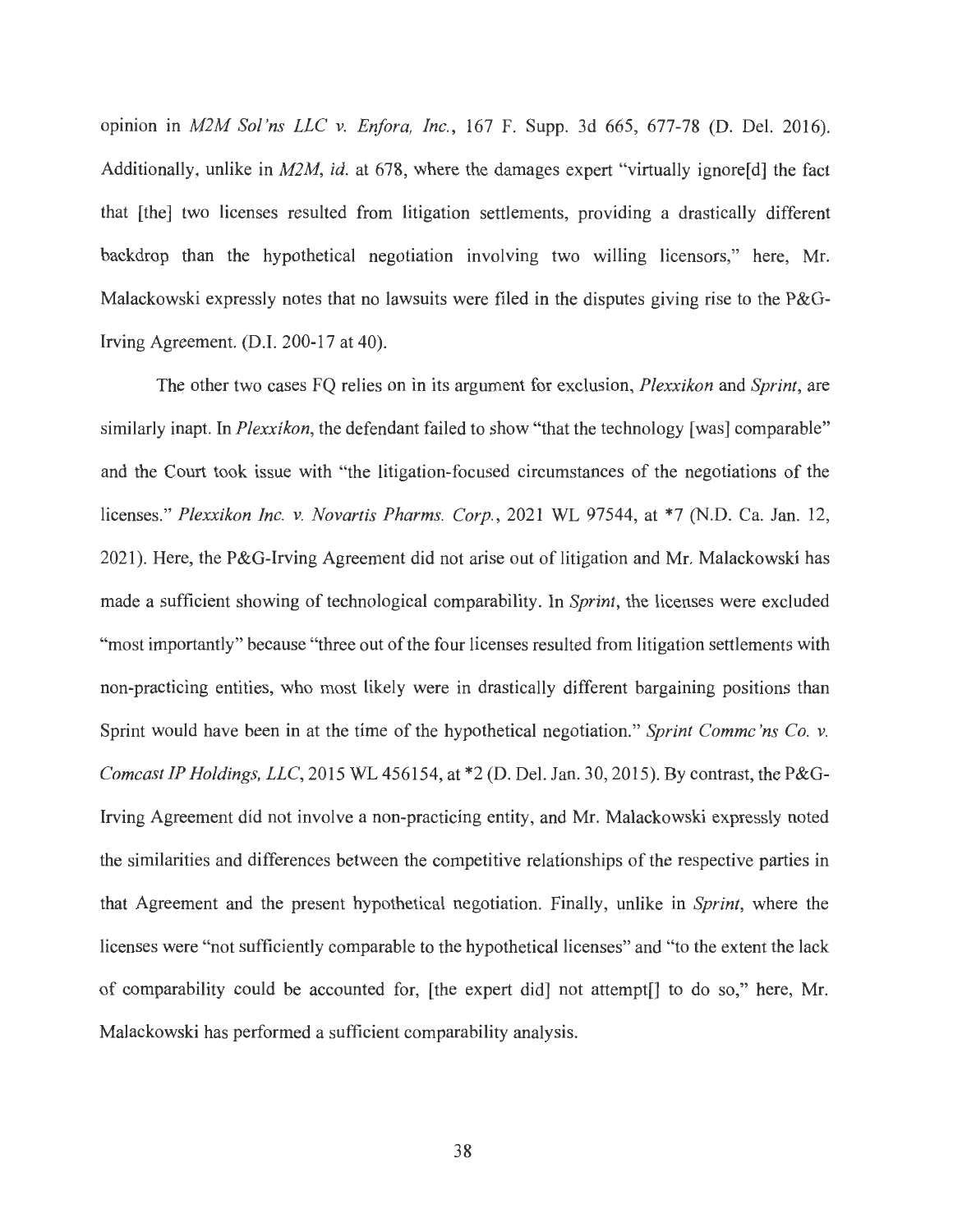While the lack of information about the specific products covered by the agreement and Irving's actual or expected revenues from those products is a deficiency in Irving's showing of economic comparability, I find that these omissions go to the weight of Mr. Malackowski's opinion and can be sufficiently addressed through cross-examination. Thus, I find they are not severe enough deficiencies to require exclusion, especially as "the degree of comparability of the license agreements is a factual issue best addressed by cross examination and not by exclusion." *Bio-Rad,* 967 F.3d at 1374.

For these reasons, FQ's motion to exclude Mr. Malackowski's discussion of the P&G-Irving Agreement is DENIED.

## **2. GP-Irving Embossing License**

Mr. Malackowski also relies on a license agreement (the "GP Emboss License") entered into between Georgia-Pacific Consumer Products LP ("GP") and Irving, in which GP licensed Irving a non-exclusive, limited license to an embossing pattern used on Irving's accused product. (D.I. 200-17 at 43). FQ argues this portion of Mr. Malackowski's opinion should be excluded, as "[t]he GP Emboss License is not even a patent license. It is a license only to a particular pattern." (D.I. 195 at 34). I agree. A license to an embossing pattern has effectively no bearing on the value of the Asserted Patents, which claim physical properties of a tissue product.

Mr. Malackowski's argument that the "the value of the Patents-in-Suit ... can be correlated to the value of utilizing certain embossing patterns," because "whether a tissue falls within the scope of the asserted claims may depend on the embossing pattern used" is unpersuasive. (D.I. 200-17 at 45). While whether a tissue falls within the scope of the Asserted Claims may depend on the percentage of the tissue surface that is covered by embossment (although even that is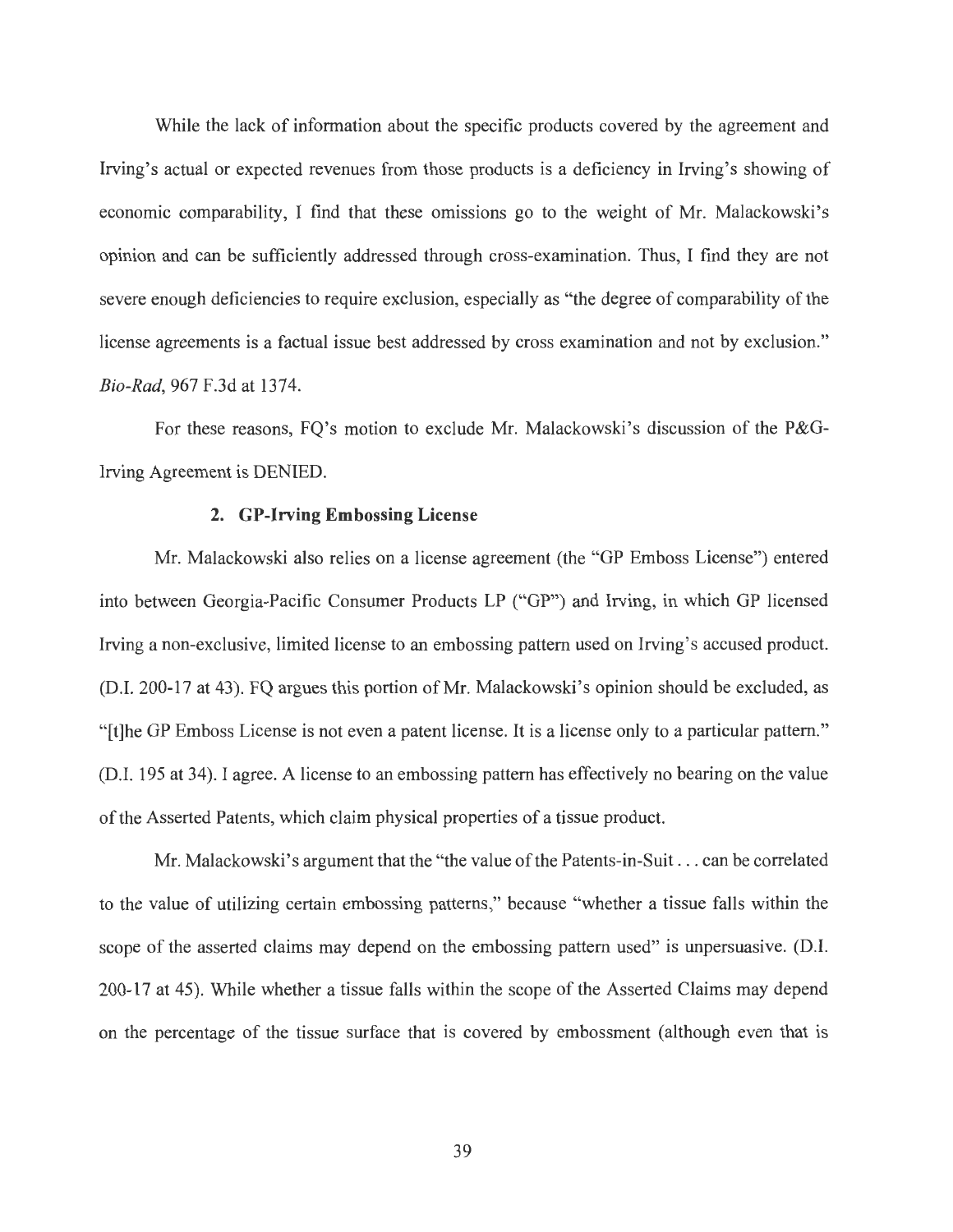disputed), the purely aesthetic formation of the embossment, which is the "technology" covered by the GP Emboss License, is entirely unrelated to the technology covered by the Asserted Patents.

FQ's motion to exclude Mr. Malackowski's testimony relating to the GP Emboss License is GRANTED.

#### **3. Non-Infringing Alternative**

FQ argues that Mr. Malackowski's opinion "that Irving could have avoided infringement by using a denser embossing pattern on its Member's Mark bathroom tissue and, therefore, that the maximum amount Irving would agree to pay at a hypothetical negotiation is the cost of changing that embossing pattern" should be excluded because "there are no facts from which a jury could reasonably conclude that Mr. Malackowski's proposed [non-infringing] alternative would be acceptable." (D.I. 195 at 35). Irving responds that it "will be able to present ample evidence from which a jury could conclude that the non-infringing alternative - bathroom tissue with a denser emboss pattern – would have been acceptable to Sam's Club." (D.I. 206 at 36).

I agree with Irving that whether a denser embossing pattern would have been acceptable to Sam's Club is a factually contested point, and therefore decline to decide this factual issue in FQ's favor before trial. Irving points to evidence that (1) unrebutted testing shows Irving's bathroom tissue made using the same base sheet and a denser emboss pattern that it supplies to Wegmans, a different tissue seller, does not infringe (D.I. 200-1  $\mathbb{I}$  90-95), (2) unrebutted testing shows other commercially available bathroom tissue products with denser emboss patterns do not infringe *(id.*  **TH** 96-104), and (3) Sam's Club selected a different emboss pattern for the paper towels Irving supplies to Sam's Club than the emboss pattern for the paper towels FQ supplies to Sam's Club. (D.I. 200-17 at 39-40).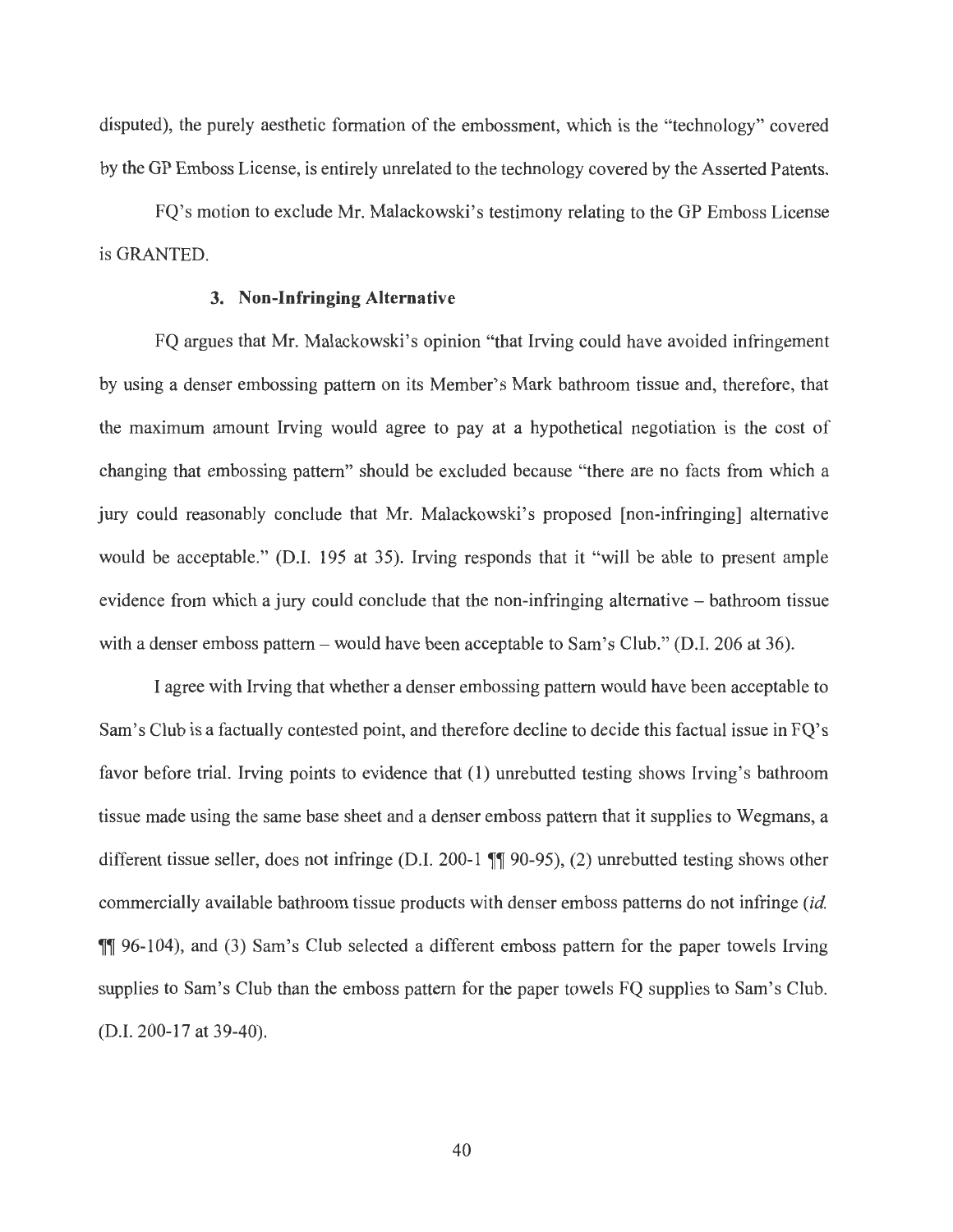I find that this evidence belies FQ's claim that "there are no facts from which a jury could reasonably conclude" Sam's Club would find Mr. Malackowski's non-infringing alternative acceptable. For these reasons, FQ's motion to exclude Mr. Malackowski's testimony relating to a non-infringing alternative is DENIED.

#### **IV. CONCLUSION**

For the reasons stated above, Irving's motion for Summary Judgment of invalidity on the basis of indefiniteness and lack of written description is DENIED. Irving's motion to exclude FQ's experts' "copying" opinions is DENIED. Irving's motion to exclude Dr. Maness's damages opinion is DENIED except as to apportionment, which is GRANTED, but with leave to file a supplemental report.

FQ's motion to exclude Dr. Keller's opinions is DENIED. FQ's motion to exclude Mr. Kavalew's opinions is DENIED. FQ's motion to exclude Mr. Malackowski's damages opinion relating to the P&G-Irving Agreement is DENIED. FQ's motion to exclude Mr. Malackowski's damages opinion relating to the GP-Irving Embossing License is GRANTED. FQ's motion to exclude Mr. Malackowski's opinions on a non-infringing alternative is DENIED.

An appropriate order will issue.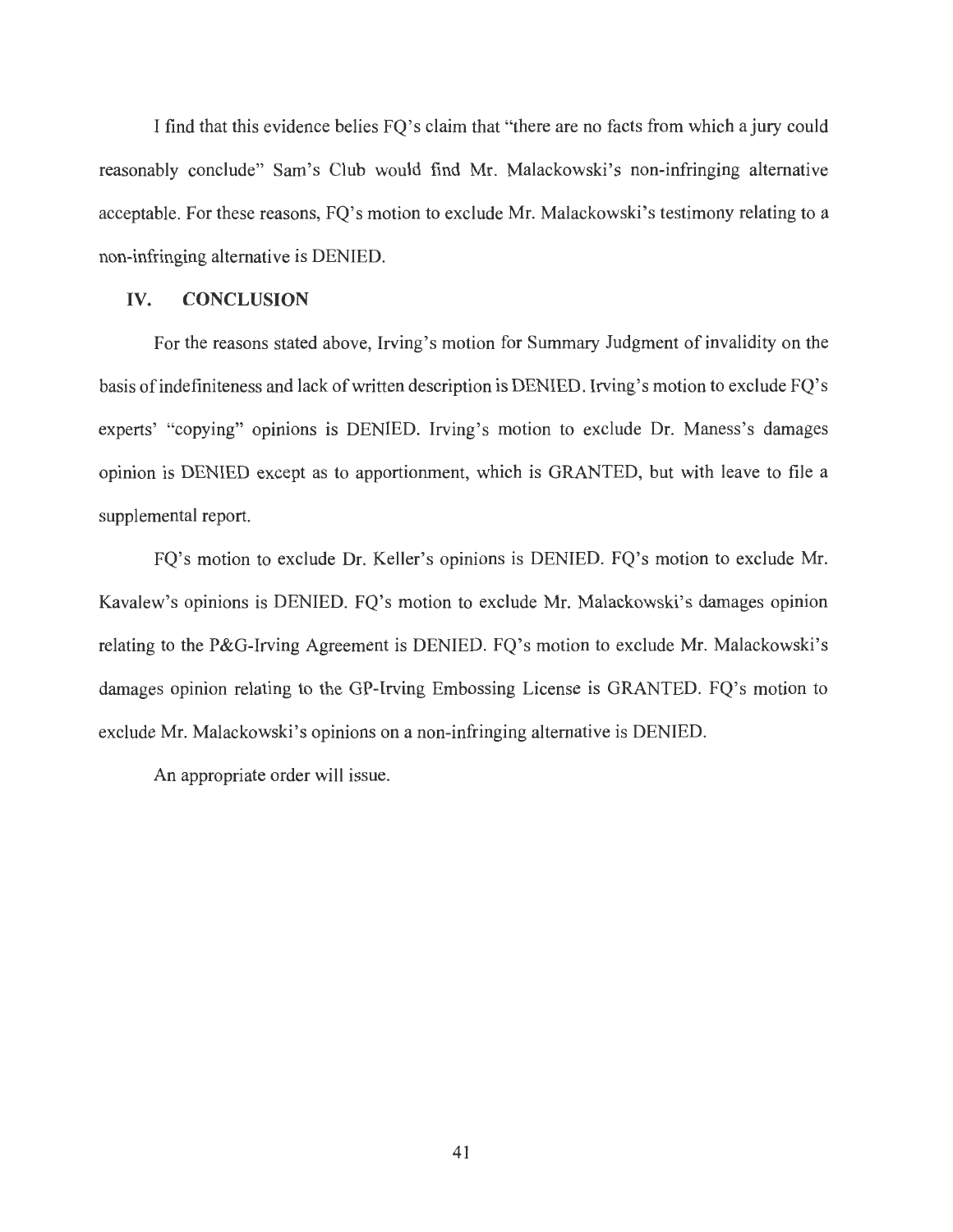## **IN THE UNITED STATES DISTRICT COURT FOR THE DISTRICT OF DELAWARE**

FIRST QUALITY TISSUE, LLC,

Plaintiff,

IRVING CONSUMER PRODUCTS LIMITED and IRVING CONSUMER PRODUCTS, INC.,

Defendants.

**V.** Civil Action No. 19-428-RGA

## ORDER

For the reasons stated in the accompanying Memorandum Opinion, Irving's motion for

summary judgment and motion to exclude expert testimony (D.I. 196) is **GRANTED-IN-PART** 

## and **DENIED-IN-PART.**

- 1. Irving's motion for Summary Judgment of invalidity on the basis of indefiniteness and lack of written description is **DENIED.**
- 2. Irving's motion to exclude FQ's experts' "copying" opinions is **DENIED.**
- 3. Irving's motion to exclude Dr. Maness's damages opinion is **DENIED** except as to apportionment, which is **GRANTED,** but with leave to file a supplemental report.

First Quality's motion to exclude expert testimony (D.I. 194) is **GRANTED-IN-PART** 

# and **DENIED-IN-PART.**

- 1. First Quality's motion to exclude Dr. Keller's opinions is **DENIED.**
- 2. First Quality's motion to exclude Mr. Kavalew's opinions is **DENIED.**